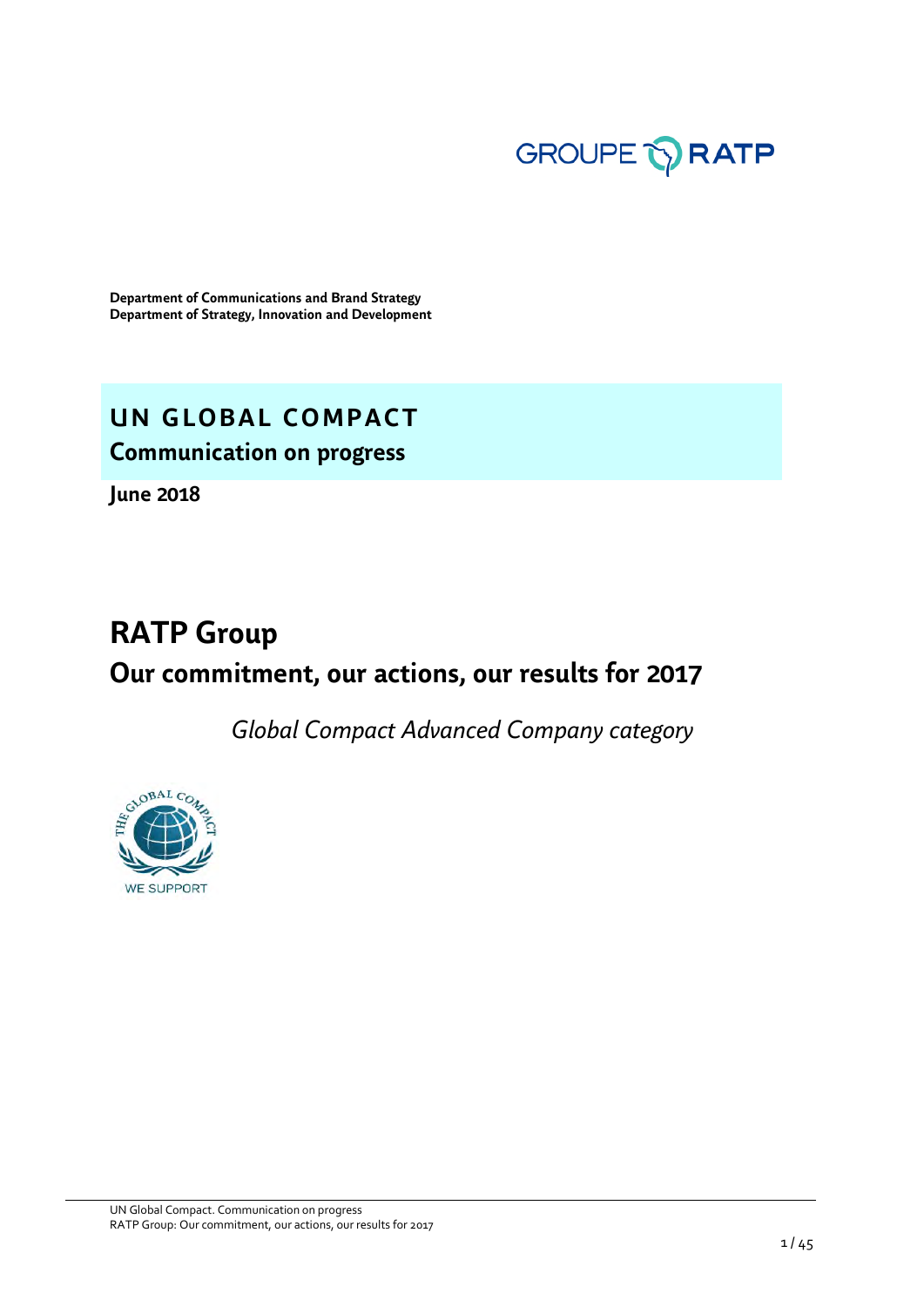# **Contents**

| Letter of commitment from the Chairwoman and Chief Executive Officer 3 |  |
|------------------------------------------------------------------------|--|
|                                                                        |  |

# **SELF ASSESSMENT: PRELIMINARY QUESTIONS**

# **THE 21 ADVANCED LEVEL CRITERIA**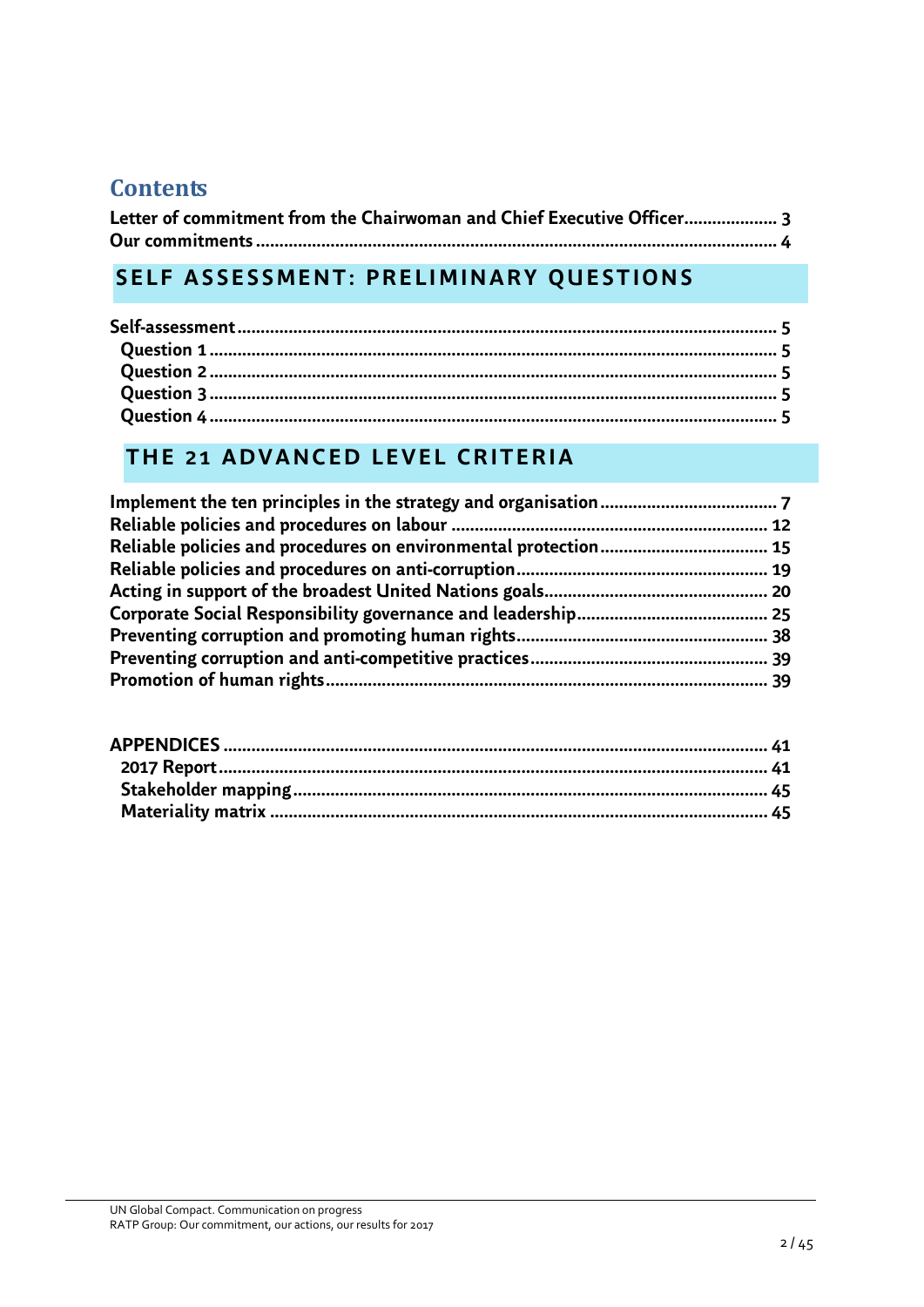# <span id="page-2-0"></span>**LETTER OF COMMITMENT FROM THE CHAIRWOMAN A N D CH I E F EX E C U T I V E OF F I C E R**

In 2003, the RATP group became one of the first major transport companies to subscribe to the ten universal principles of the United Nations Global Compact on human rights, labour conditions, environment and anti-corruption. It was also among the first to make them an integral part of its strategy.

This commitment is in line with our desire to improve our corporate social responsibility (CSR) year on year.

We have therefore created a General Delegation of Ethics to ensure compliance and monitoring of the principles of non-discrimination and neutrality within the company and an Ethics, CSR and Compliance Committee to validate the strategic decisions of our CSR approach.

RATP today seeks to be a global leader in sustainable and connected urban mobility and establish itself as a privileged partner of smart cities.

We have set out four major strategic guidelines to achieve this ambition:

- operational excellence serving our customers to satisfy the highest global standards;
- opening up to competition and development in France with ever-increasing efficiency as the goal;
- our active contribution to smart and sustainable cities thanks to new forms of mobility;
- global development to face up to a variety of customers and experiences and establish our reputation.

This year is a major step in CSR as shown by our communication report on progress at Advanced level.

We have made CSR a performance focus, by including sixteen of the seventeen Sustainable Development goals set by the UN in our CSR road map.

These actions demonstrate our desire to boost our commitment to the Global Compact and confirm our goal to embody a transport model for a smart and sustainable city wherever we are found.

Catherine Guillouard Chairwoman and Chief Executive Officer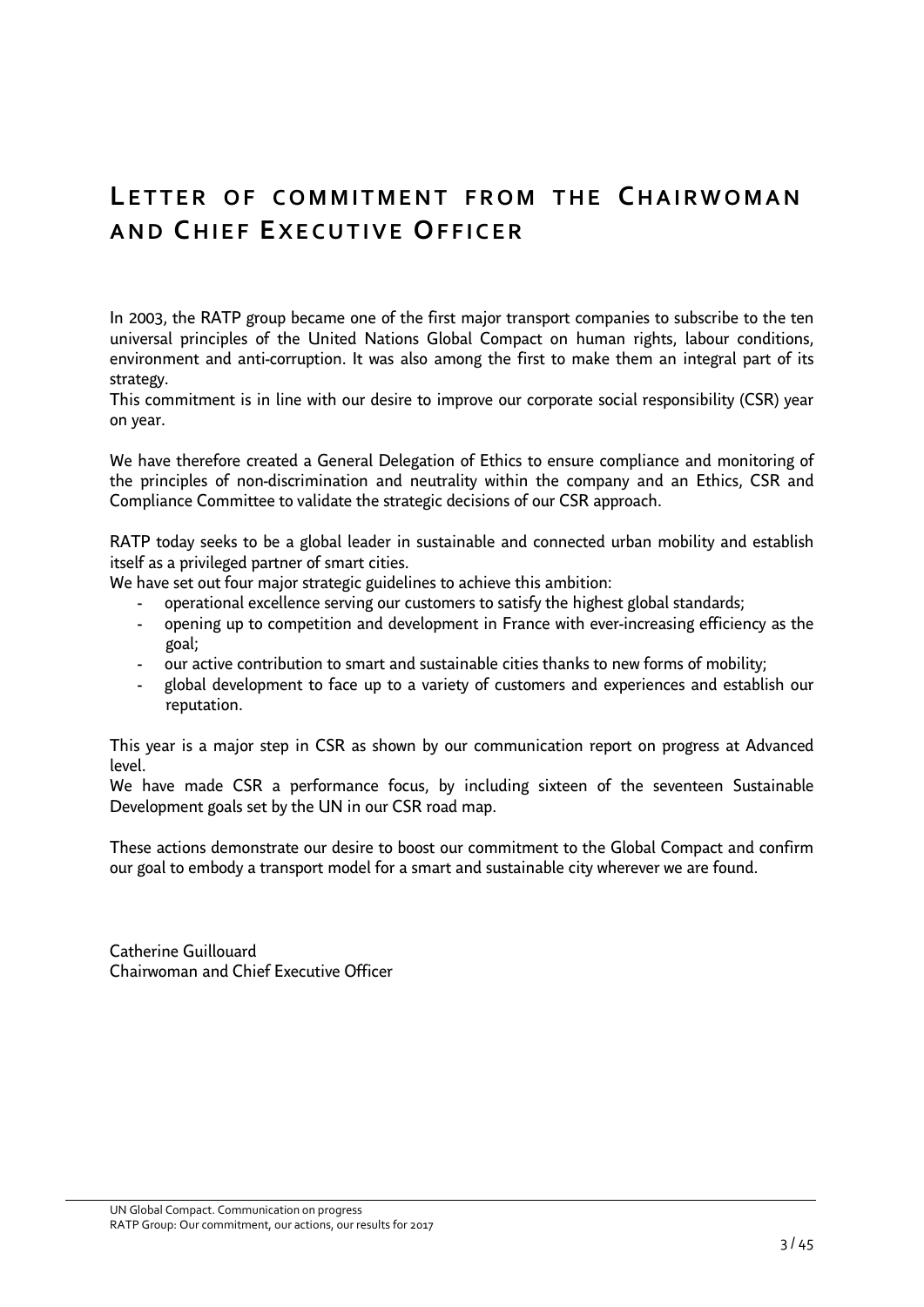# <span id="page-3-0"></span>**OUR COMMITMENTS**

The RATP group is one of the world's major public transport providers. Its ambition is to embody the notions of sustainable mobility and smart cities to the benefit of passengers in France and abroad. That drive is central to the strategic guidelines of the Chairperson and Chief Executive Officer in line with the 2025 Challenges plan.



#### Four priorities structure Group policy:

#### **Operational excellence**

- Develop the Group's service-oriented culture and customer focus
- Strengthen the Group's performance and increase safety on our networks
- Strengthen our position as a builder and manager of infrastructure
- Make a success of the cross-cutting "Operational Excellence" programme

#### **Competition and development**

- Succeed in opening up to competition
- Secure revenue in France

### **Smart and sustainable cities**

- Develop new forms of mobility
- Strengthen our CSR performance
- Get leverage from the Group's data and digital assets
- Enhance industrial and real estate assets, achieve urban integration

#### **Global development**

- Develop revenues abroad
- Strengthen the positioning of other subsidiaries and shareholdings abroad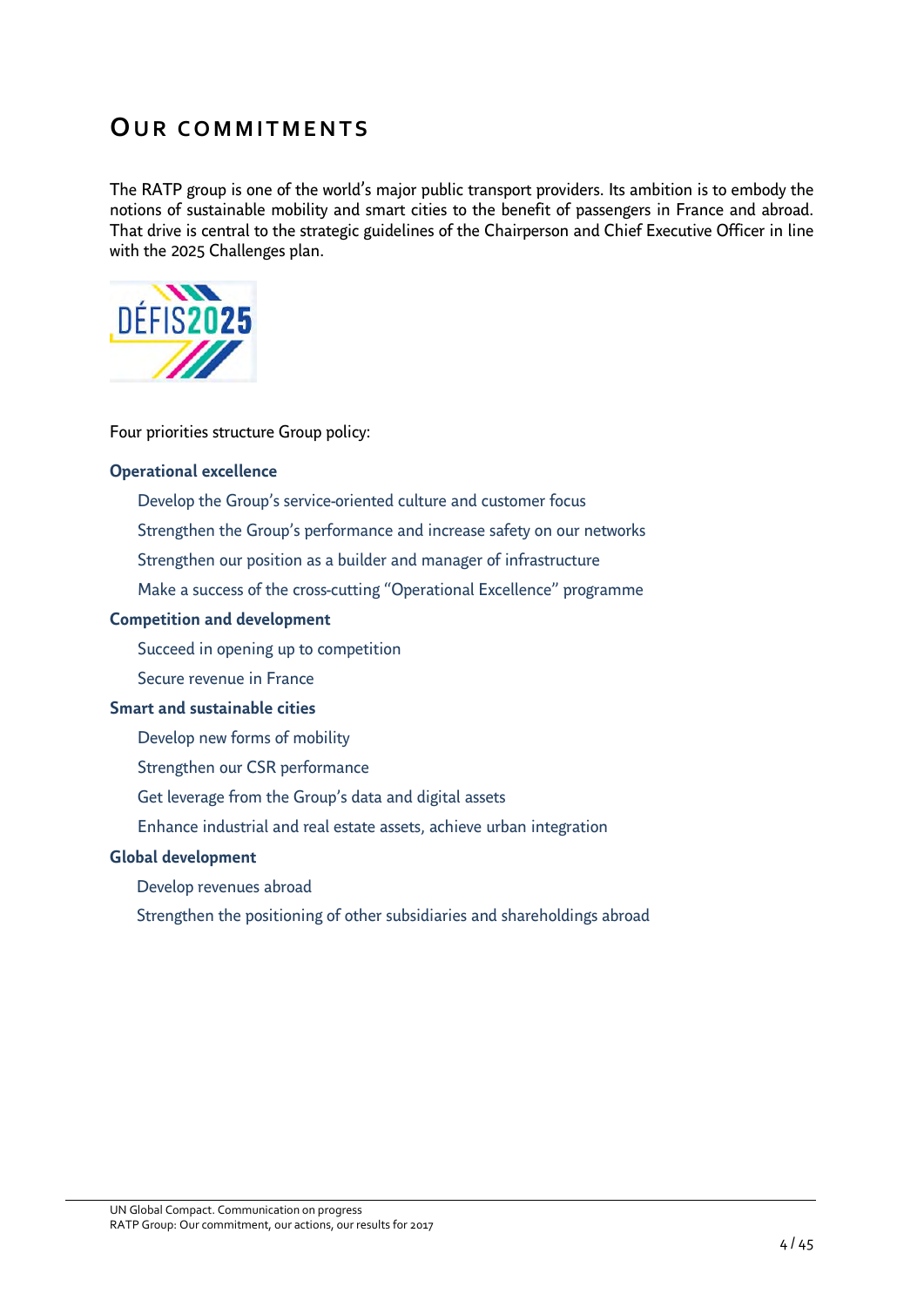# <span id="page-4-0"></span>**Self-assessment**

# <span id="page-4-1"></span>*Question 1*

How are the accuracy and scope of information in your COP (communication on progress) assessed by a credible third party?

The information contained in the Advanced level communication on progress is taken from the Group's CSR and financial report for the year ending 2017. This information published in the management report of the CSR and financial document is verified by an independent third body (KPMG for 2017). See the report from one of the independent third bodies

# <span id="page-4-2"></span>*Question 2*

Does your communication on progress include one of the high standards of transparency and disclosure.

It provides information on the company's profile and operating context under an on-going progress initiative (ISO 14001, BS OHSAS18001, ISO 9001 and ISO 50001) but does not apply the GRI (Global Reporting Initiative) guidelines (at this stage).

A cross-reference table published in our CSR and financial report demonstrates how the published CSR information satisfies the principles of ISO 26000 standard.

# <span id="page-4-3"></span>*Question 3*

Which of the sustainable development goals have been incorporated into your communication on progress?

The Group's CSR road map covers sixteen of the seventeen SDG. The RATP group did not include SDG 14 "protection of aquatic fauna and flora" in 2017, but will be doing so in 2018 with the operation of the Lorient network shipping routes. They are included in our communication on progress.

# <span id="page-4-4"></span>*Question 4*

Does your communication on progress describe the policies and actions of your company in the four Global Compact areas (human rights, labour standards, environment and anticorruption)?

| Human rights | Labour | Environment | Anti-corruption |
|--------------|--------|-------------|-----------------|
| ves          | ves    | ves         | ves             |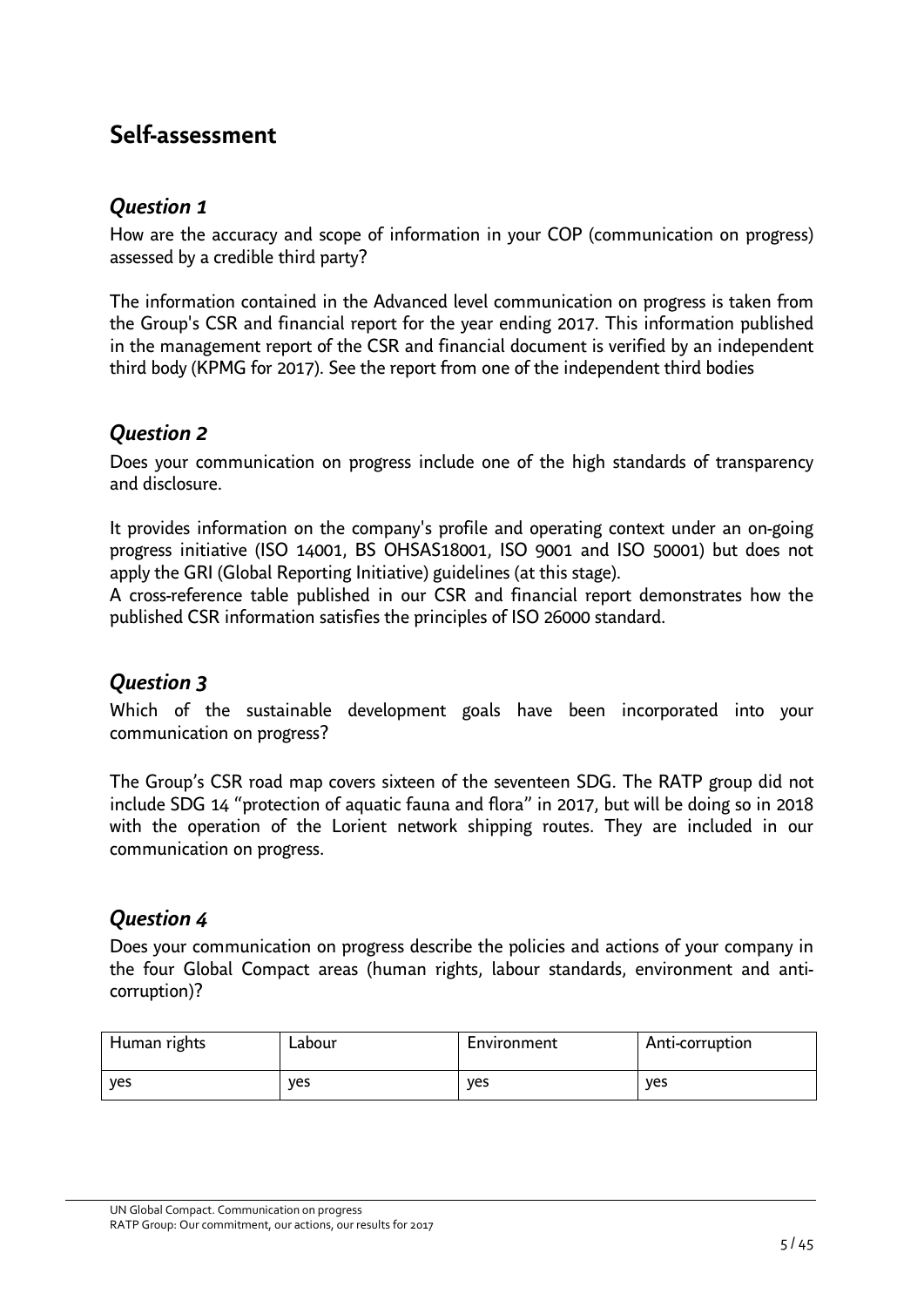The communication on progress also contains social, environmental and societal indicators verified by an independent third body (KPMG). These indicators are taken from the Group's 2017 reporting (in the RATP Group 2017 CSR and financial document management report).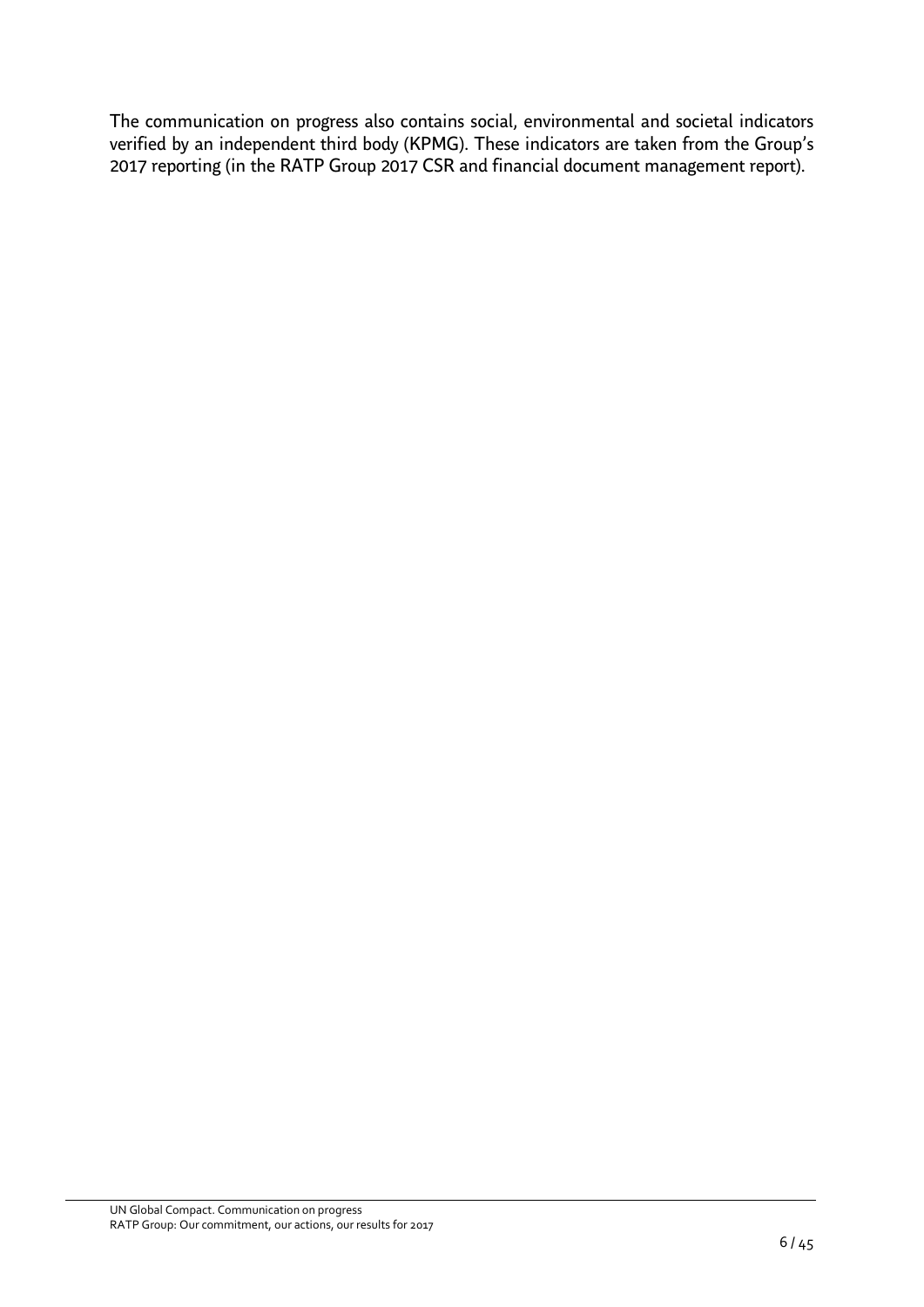# <span id="page-6-0"></span>**Implement the ten principles in the strategy and organisation**

### **Criterion 1**

The communication on progress describes how they are incorporated in the strategic functions and operational units.

### **CSR Policy**

The CSR policy, set out in the 2025 Challenges strategic plan, was updated in 2017. The RATP group is committed to making CSR an axis of performance and shared added value. The Group's new CSR policy is based on cross-cutting governance, at the highest level.

It was defined for the RATP group after a material analysis; it complies with the ISO 26000 standard and UN Sustainable Development Goals (SDG). It is implemented in the company by appointing CSR referral agents, a road map and a CSR kit to facilitate deployment.

### **Ethics and conformity**

The General Delegation of Ethics (GDE) was set up at the end of 2015. Its mission is to propose a global action plan for ethics. It acts as compliance officer as created by the Code of Ethics. One of the GDE's first missions has been to launch a "working together at RATP" action plan, involving all the managerial staff in combating discrimination and reaffirming the corporate principles of neutrality and secularity. The action plan is validated by the Executive Committee. One of its roles is to support the managers.

The Compliance Centre was created end 2017 following the application of the Sapin 2 Law. It is attached to the general delegation for risk management. The centre establishes and implements the Group's compliance programme with the task of hoisting the Group up to the best global standards, especially in terms of anti-corruption and compliance with competition rules. The centre manager is the contact person from the French anti-corruption agency (AFAC).

### **Risk management**

RATP Dev and the Group's CSR risks are mapped at several levels, by department or subsidiary. Identified risks, including significant risks, are assessed and generate the development of management plans to monitor the activities concerned.

### **CSR Governance**

Since 2016, CSR policy has been managed by the RAP Strategy, Innovation and Development Department. This department draws up the CSR road map with its 42 action areas for the Group. It is up to each department and subsidiary to break their CSR commitments down to a more local scale based on their activities and their own priorities. Responsibilities are delegated to the departments and subsidiaries in terms of compliance with environmental regulations and the introduction of environmental management systems.

Two bodies were set up in 2017 to coordinate and steer the CSR process within the Group:

- o CERSEC (Ethics, CSR and Compliance Committee) created in January 2017. It is made up of members of the Executive Committee (COMEX), an external person, Yves Médina, Chairman of the Business Ethics Circle, and chaired by the Chairwoman and Chief Executive Officer. CERSEC monitors the progress of compliance, corruption risk prevention and the CSR action programmes. An annual activity report is presented annually during a session of the Audit Committee of the Board of Directors;
- o CSR Club. The aim of the Club is to roll out the CSR road map and disseminate a CSR culture within the Group through a network of referral agents and support tools.

### **Promoting good CSR practices**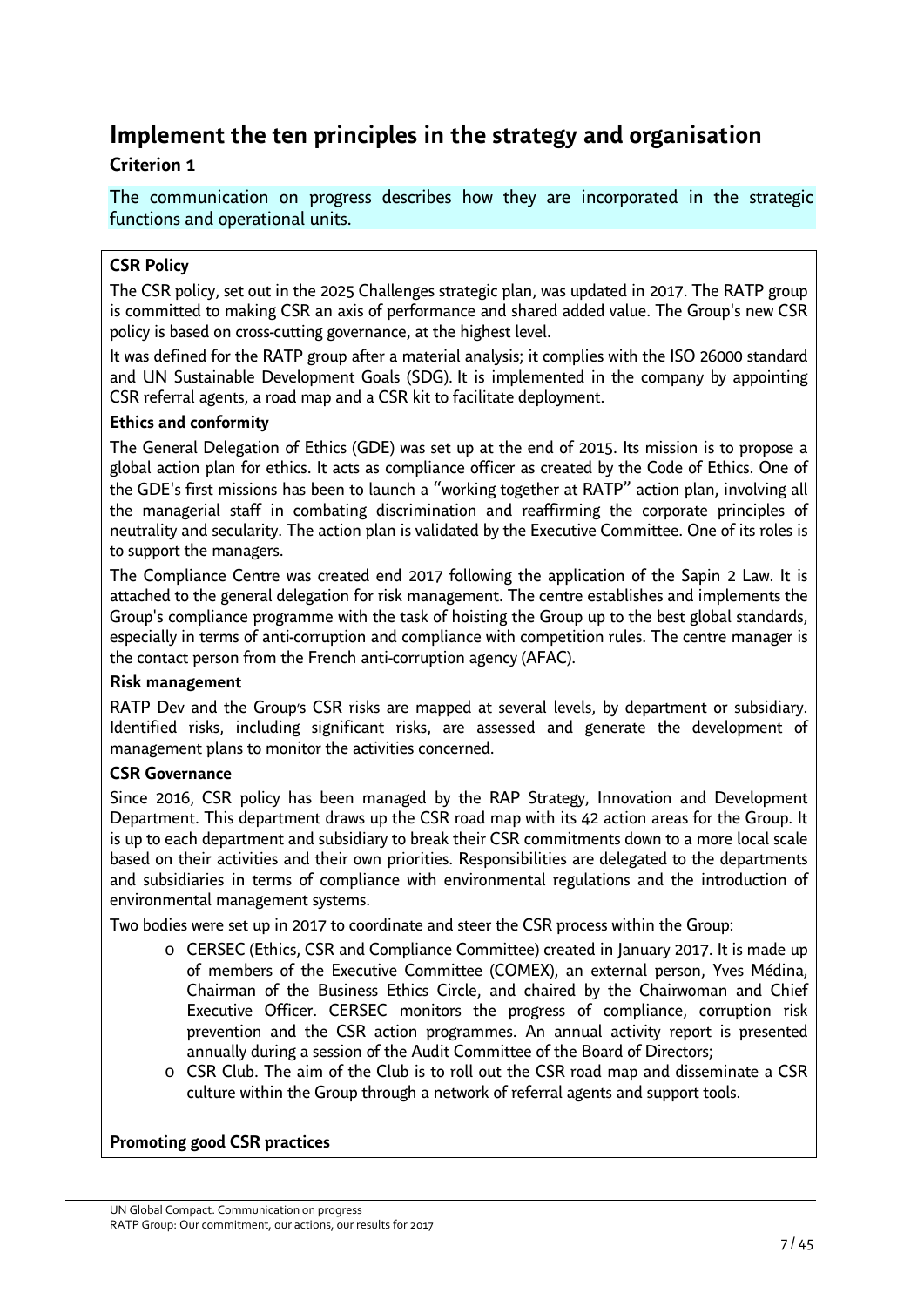The RATP group organised the first CSR Awards to promote, share and spread good CSR practices. A total of 46 projects were presented in four categories: human resources, environment, territorial involvement and accessibility. In the same spirit, the RATP Dev subsidiary launched the Innov & Go challenge in 2014. The second edition in 2017 confirmed the innovation dynamic at work within the subsidiary with 118 eligible submissions and 36 subsidiaries mobilised.

### **Raising employee awareness**

Numerous specific internal networks make it possible to mobilise employees in cross-cutting CSR action areas in addition to the CSR Club. An e-learning module entitled "CSR basics" will also be available in 2018 to raise employee awareness to the Group's CSR commitments. In addition, numerous specific training courses are available to all employees (e-learning ethics, disability or face-to-face on the environment, human resources, responsible purchases, etc.).

### **References**

- UITP sustainable development charter
- Participation in the UN Global Compact <https://www.unglobalcompact.org/participation/report.>
- RADD and the Basics www.ratp.fr
- RATP Group CSR and financial report www.ratp.fr
- CSR Award project catalogue 2017
- 2025 Challenges plan

### **Criterion 2**

### The communication on progress describes the implementation in the value chain

*Here, the term* "*value chain*" *refers to the upstream professional partners (including suppliers and sub-contractors) and those downstream (for example, carriage of finished products).* 

The Group integrates a CSR approach into its value chain by implementing a programme to fight against corruption and anti-competitive practices, responsible lobbying and data compliance, as well as a responsible purchasing policy.

The RATP group included the risks related to corruption and anticompetitive practices in its list of across-the-board risks monitored by the risk manager, the compliance manager and the internal auditing system.

Against a backdrop of globalisation, increased complexity of the law and legislative inflation, the Group wanted to create a compliance centre to ensure its alignment with the best global standards and promote the values of integrity and transparency in the conduct of its business.

Attached to the general delegation for risk management, the compliance centre ensures implementation of the programme to prevent, detect and remedy corruption risks (in application of the Sapin 2 Law no. 2016-1691 dated 9 December 2016).

Group commitments to business ethics, such as respect for public procurement, fair practices towards the competition and the fight against corruption, all currently appear in the Group's Code of Ethics as part of its corporate ethics. They will soon be strengthened by the creation of a code of business conduct for the Group aimed at promoting a zero tolerance policy of corrupt practices and acts. (Note that over the past five years, the RATP group has not been convicted of acts of corruption).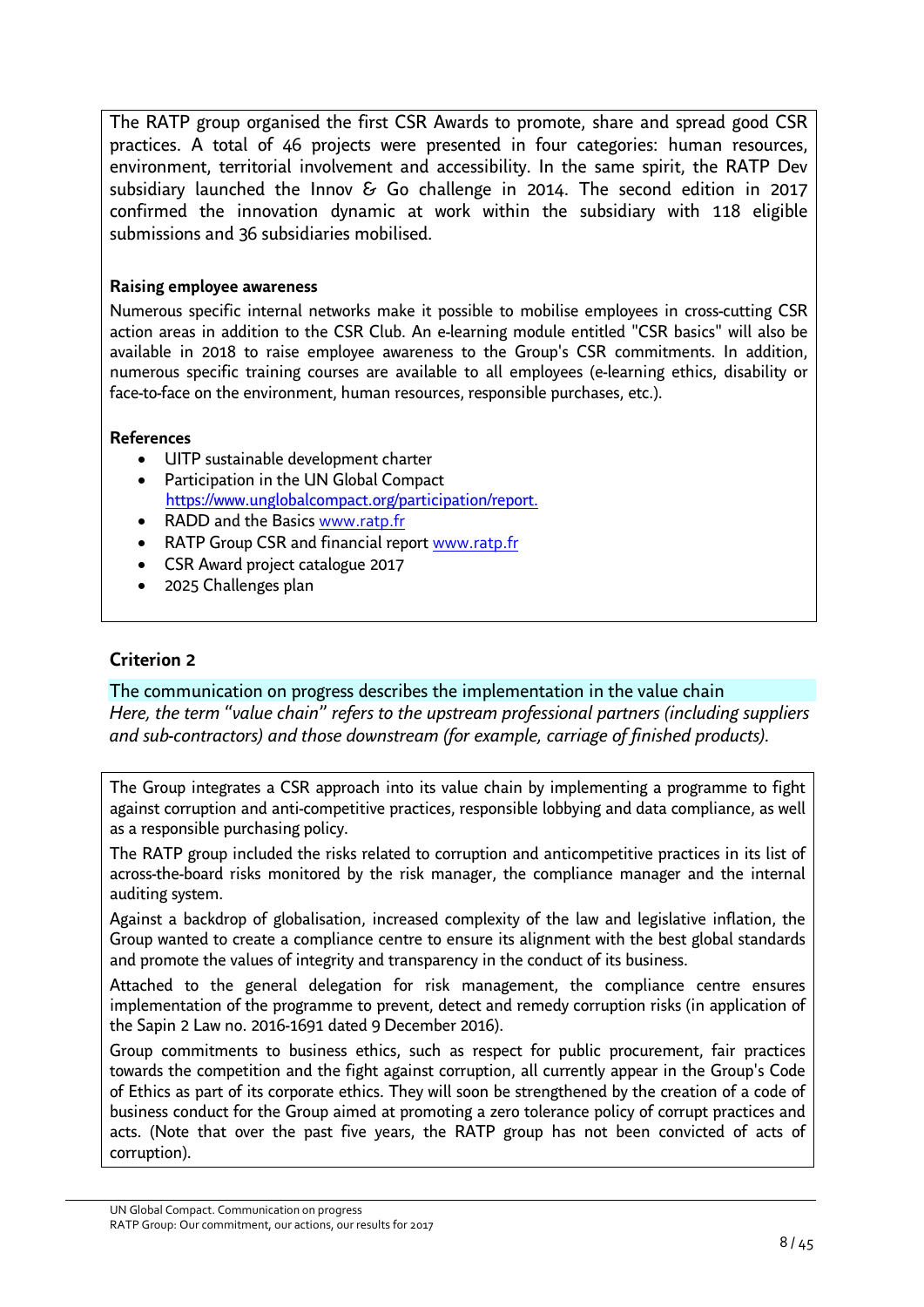Specific provisions apply to purchasing policy and supplier relations. A code of conduct and ethics governs supplier relations (General instruction 499 c). RATP's responsible purchasing policy, such as the Responsible Purchasing Charter of the subsidiary Telcité, also reflects this commitment.

Social audits are conducted on production sites for textile contracts. Contracts are awarded based on the results of these audits, which are entrusted to an independent agency and suppliers can be asked to take corrective actions. In the event of major non-conformity, the production site is rejected. Suppliers are now familiar with RATP's requirement level in this respect and no site has been rejected since 2015. In 2017, nine audits were conducted and no production site was rejected.

### **References**

- The Code of Conduct in relations with suppliers (IG 499 C)
- https://www.ratp.fr/groupe-ratp/achats-responsables/nos-actions-rse
- RATP Group CSR and financial report www.ratp.fr

### **Reliable policies and procedures on human rights**

### **Criterion 3**

The communication on progress sets out precise commitments, strategies or policies in terms of human rights.

This RATP Group Code of Ethics is intended for all managers: it follows on from the existing commitments made by RATP, which signed the United Nations Global Compact in 2003, thereby undertaking to respect the ten founding principles in terms of human rights, labour, the environment and anti-corruption.

The Code of Ethics reiterates such major principles as respect for the commitments of Group employees and the vigilance exercised to avoid passively contributing to any form of forced labour, whether of adults or children, including by suppliers. Eliminating professional and labour discrimination is a fully-fledged policy. The Code of Ethics is available on the Group's Intranet, in both French and English.

In addition, the proper application of ILO principles is also verified as part of the targeted supplier audit programme. RATP Dev subsidiaries, particularly in the United Kingdom and the United States, have incorporated the ILO principles for many years and these principles are included in national or federal legislation.

### **References**

- RATP Group 2017 CSR and financial report
- Code of Ethics [ethique@ratp.fr](mailto:ethique@ratp.fr)
- The Code of Conduct and Ethics in relations with suppliers
- Supplier Charter

### **Criterion 4**

The communication on progress describes the management systems in place to incorporate the principles of human rights

### **Role of Cersec**

UN Global Compact. Communication on progress RATP Group: Our commitment, our actions, our results for 2017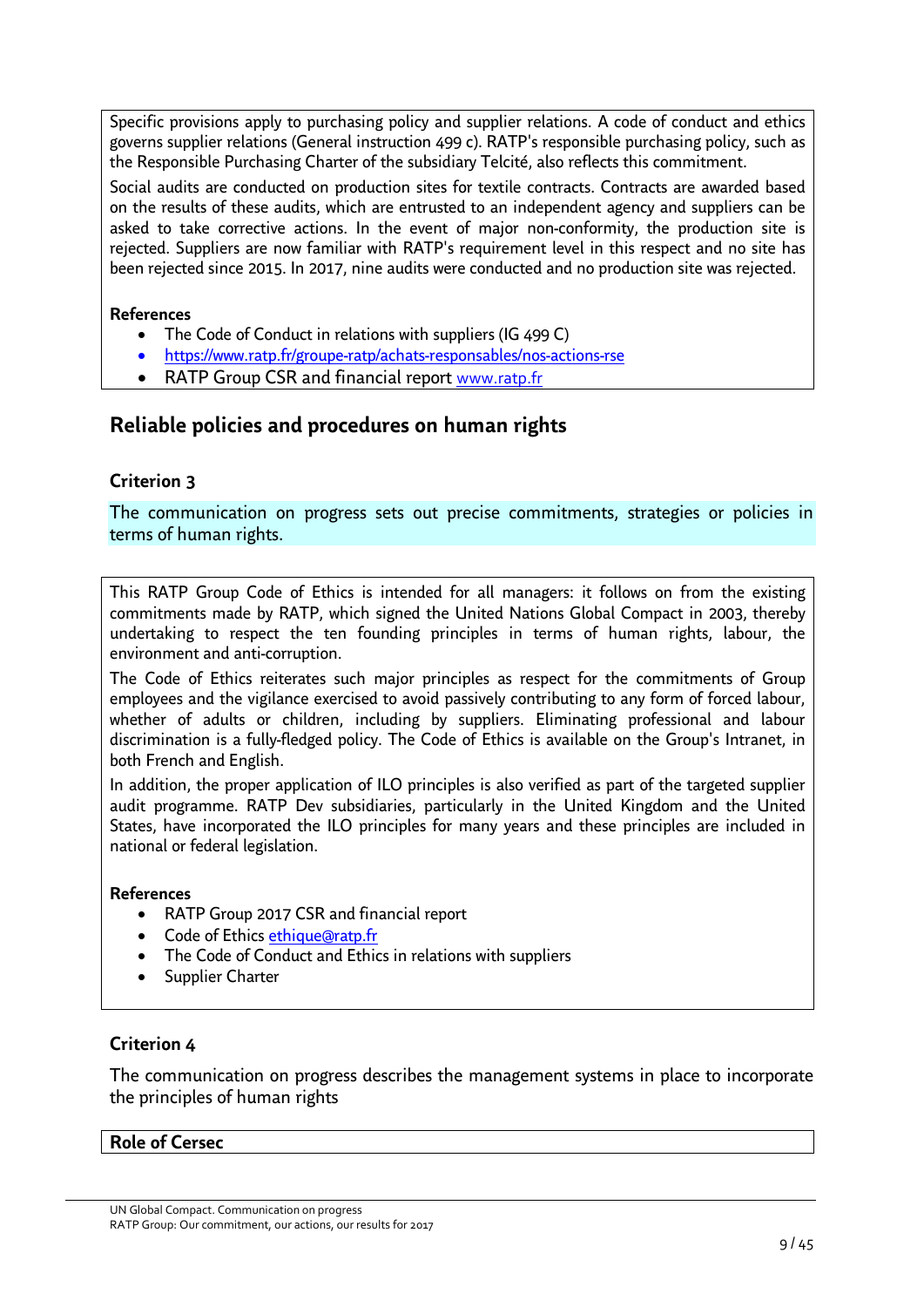Cersec aims to ensure that ethical, social, and societal concerns, as well as integrity requirements, are taken into account at the highest level, so that every employee faced with a unique situation is in a position to make a decision in accordance with both external and internal laws and regulations. During the course of the year, it defined targets in various areas within its competence: creation of a compliance division and validation of the compliance programme (in application of the Sapin 2 law), articulation between the CSR roadmap and target contracts of the departments and entities, changes in the Code of Ethics and reinforcement of the warning system.

### **First ethical barometer**

For the first time, in 2017, RATP commissioned RATP supervisors to conduct an "Ethical Climate Barometer" survey. Its main lessons were presented to Cersec, with a view to developing an action plan.

### **Role of the compliance centre**

Apart from implementing the Group compliance programme (see criterion 1), the compliance centre is in charge of aligning the Group with the best global standards, mainly in terms of anticorruption and compliance with competition rules. It also has the broader task of ensuring internal implementation of operating procedures that are essential to corporate compliance.

### **References**

- RATP Group 2017 CSR and financial report
- Code of Ethics [ethique@ratp.fr](mailto:ethique@ratp.fr)

### **Criterion 5**

The communication on progress describes the control and assessment mechanisms in place to incorporate the principles of human rights

A certain number of mechanisms have been set up (charters, ethics codes, reference frameworks, procedures and agreements, etc.) to assess and control the incorporation of the principles of human rights within the Group.

### **The agreements:**

### **Agreement on professional gender equality**

The fourth agreement on professional and wage-based gender equality within RATP was signed in 2015 with all representative labour organisations. This agreement follows the 2012 agreement, the targets of which were achieved.

This agreement establishes four key commitments:

- the commitment to make every effort to increase the proportion of women working in the company;
- a commitment to pay female employees on maternity leave and both men and women on paternity or adoption leave;
- a commitment to ensure the work/life balance of its employees thanks to reasonable meeting times and the use of telephone and emails;
- a commitment to increase the number of women on management boards to match, as much as possible, the proportion of women in the management category in each department.

These commitments were achieved in 2017 through targeted actions in partnership with business associations, the European Union and the Ministry of Education.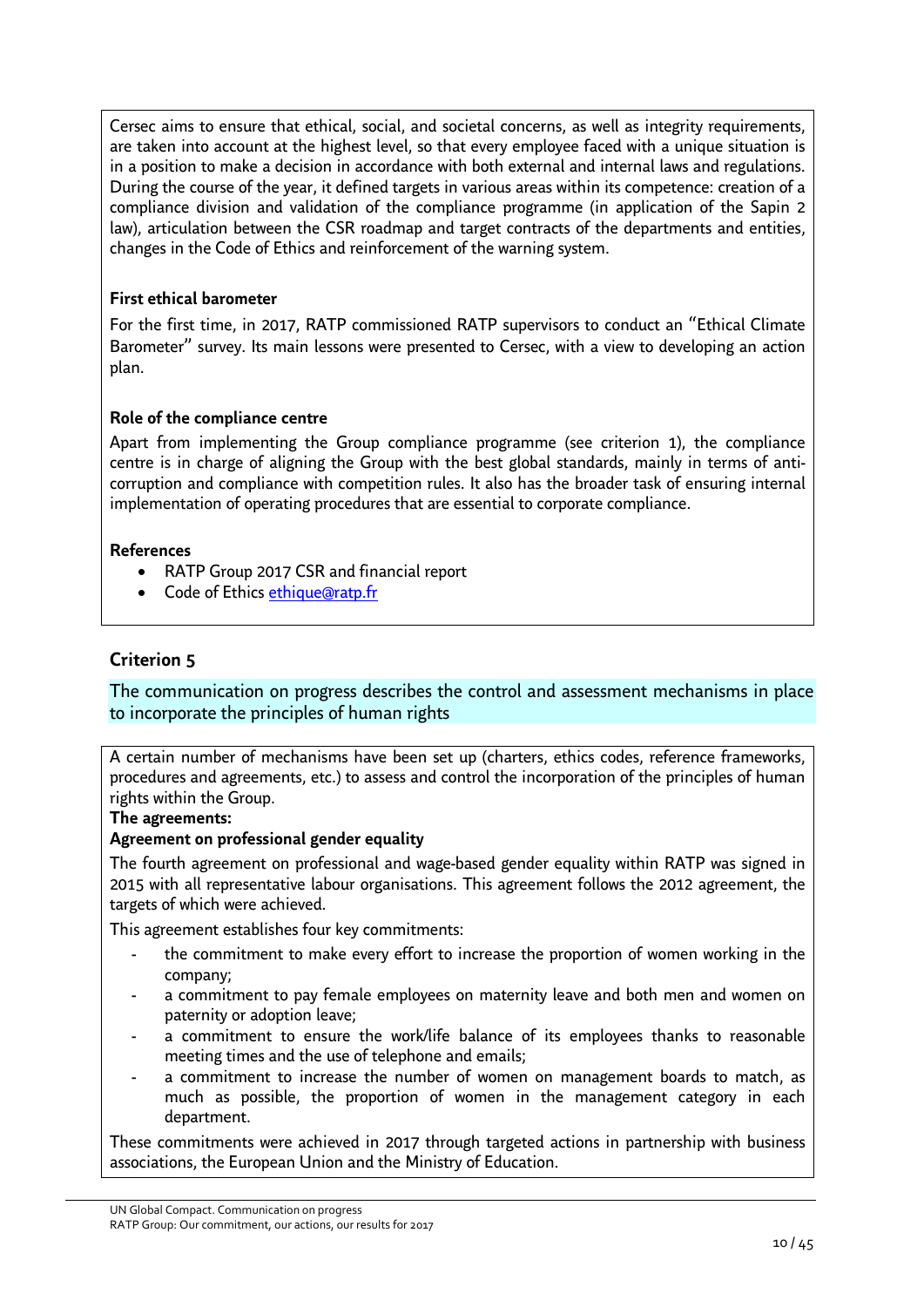The RATP Human Resources department, in conjunction with the Operational units, continues to take and reinforce actions in favour of gender equality: in December 2016, a working group was established to promote the inter-departmental exchange of best practices. Human Resources works closely with the company's most relevant sectors to implement actions aimed at hiring more women. RATP also distributed an information leaflet to employees on professional and wage-based equality, in electronic and paper versions. It is now one of the documents given to new employees.

### **Agreement on disability**

At the end of 2015, a seventh agreement concerning persons with disabilities at RATP was signed for the 2016-2019 period with the participation of all the representative labour organisations. Under this agreement, RATP agrees to continue its proactive policy in favour of persons with disabilities and mobilise all company stakeholders to that effect. The agreement notably sets a target to hire at least 125 persons with disabilities over a four-year period. The agreement provides for initiatives to maintain the latter in employment on the basis of fair allocation criteria (workstation adaptation, telecommuting, purchase of adaptive equipment, etc.), increased employee awareness and the implementation of a solidarity policy in the sheltered sector, by entrusting the provision of these services to establishments or organisations that help persons with disabilities find work (Esat) or disability-friendly companies (EA).

### **Audit and internal control**

Numerous audits are conducted in the Group divisions. However, the RATP group stands out for having an internal audit and control structure (DGAI). Internal audits are conducted by the audit mission attached to general management and defined by IG 432 D. These audits help the Group to achieve its goals through a systematic, methodical approach and its risk management processes for corporate control and governance and by submitting proposals to boost their efficiency. It regularly monitors the progress of action plans put together based on the audit reports. The audit missions are broken down into the following categories: operational audits, subsidiary audits; policies and processes, regularity and compliance; action plan monitoring; spot audits and advisory missions.

### **References**

- RATP Group CSR and financial report www.ratp.fr
- RADD www.ratp.fr
- Code of Ethics [ethique@ratp.fr](mailto:ethique@ratp.fr)
- Communication function governance note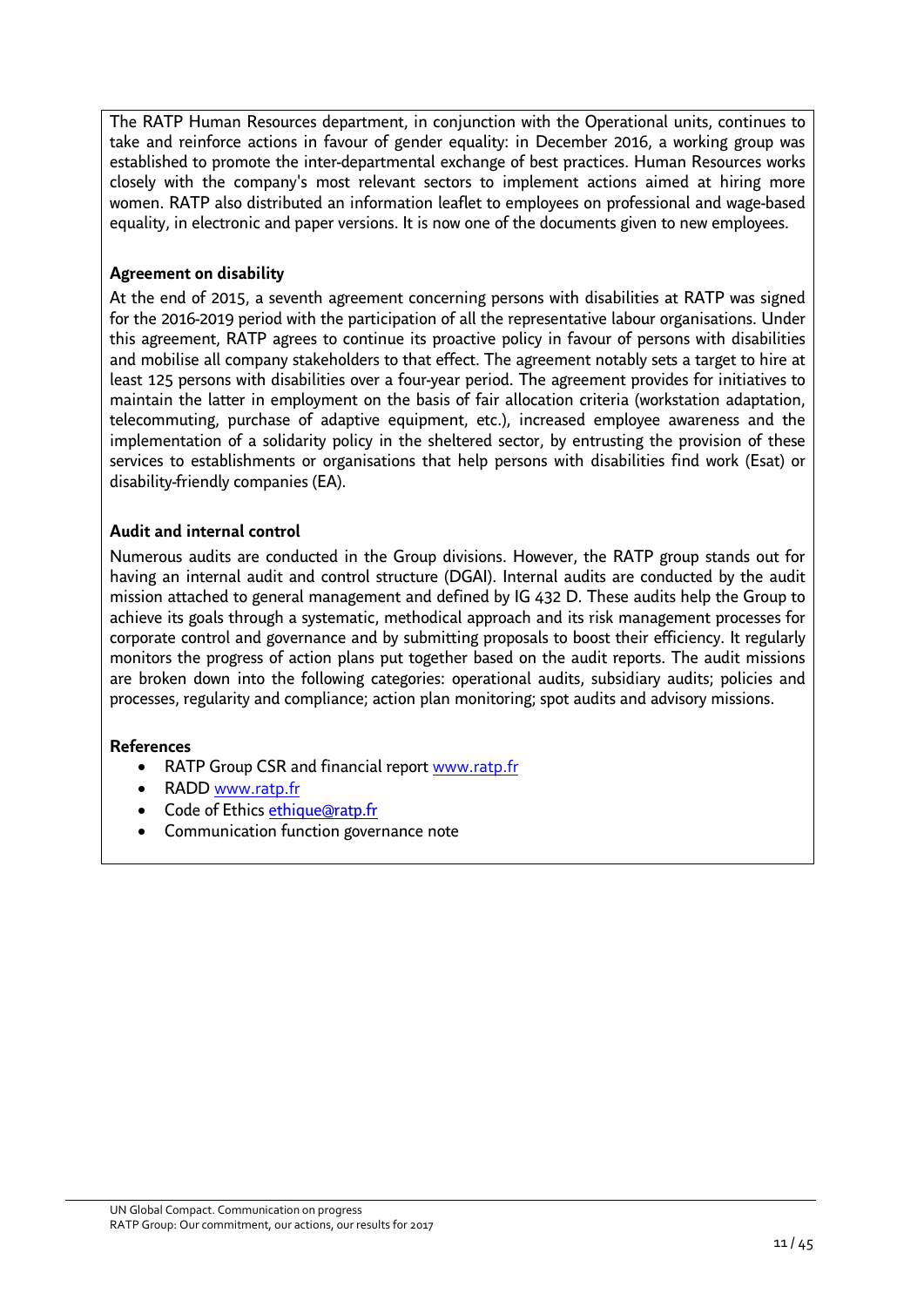# <span id="page-11-0"></span>**Reliable policies and procedures on labour**

### **Criterion 6**

The communication on progress defines the precise commitments, strategies or policies in terms of labour.

### **Social policy**

RATP is committed to a human resources policy geared to its employees. It intends to continue to strengthen a stimulating work environment and support the professional development of its employees while ensuring it acquires the skills it needs for its development. It pays extra attention to the everyday life of its employees in a collective framework that fosters trust and encourages respect for human rights and the ILO conventions.

### **Recruitment**

With approximately 3,700 new hires in 2017, RATP is one of the leading recruiters in the Paris region that has long favoured hiring in a spirit of diversity and encourages a wide range of candidates. Today, RATP is continuing to apply a dynamic employment policy to attract new and talented staff members.

Since September 2017, the RATP Campus has accommodated an apprentice training centre (CFA) for sustainable urban mobility. The goal is to train 500 apprentices per year by 2020 on jobs with very high demands and responsibility. It also aims to develop the skills of young people according to the expectations of transport professionals and to anticipate the needs of the sector, while allowing for its feminisation. The CFA intends to become the reference centre for learning sustainable urban mobility in the Paris region, capitalising on the know-how of trainers specialising in the maintenance and urban transport professions and on the technical platforms of the Campus. 120 young people have started their apprenticeship to become bus drivers, traffic regulators, station desk staff, or maintenance operatives.

### **References**

- RATP Group CSR and financial report [www.ratp.fr](http://www.ratp.fr/).
- Ethical Climate Barometer [éthique@ratp.fr](mailto:�thique@ratp.fr)

### **Criterion 7**

### The communication on progress describes the management systems in place to incorporate labour principles

The Group carries out a Prevention policy for the health, safety and well-being of employees, with the main goal of: Halving the number of industrial accidents and permanent incapacities within five years. It relies on the deployment of a health and safety management system (OHSAS 18001/ISO 45 001) within the operational units. An internal network of facilitators for promoting occupational health ensures that the Labour Code is applied in the field, thanks also to a compliance management process. The Group furthermore bases its employer actions on its Code of Ethics, by emphasising respect for diversity and non-discrimination and by ensuring the quality of working life.

### **Social dialogue: consultation and bargaining**

Social dialogue is a key factor of the Group's identity and helps boost performance. At RATP, it is based on the agreement on union rights and the quality of social dialogue, signed in 2011 by all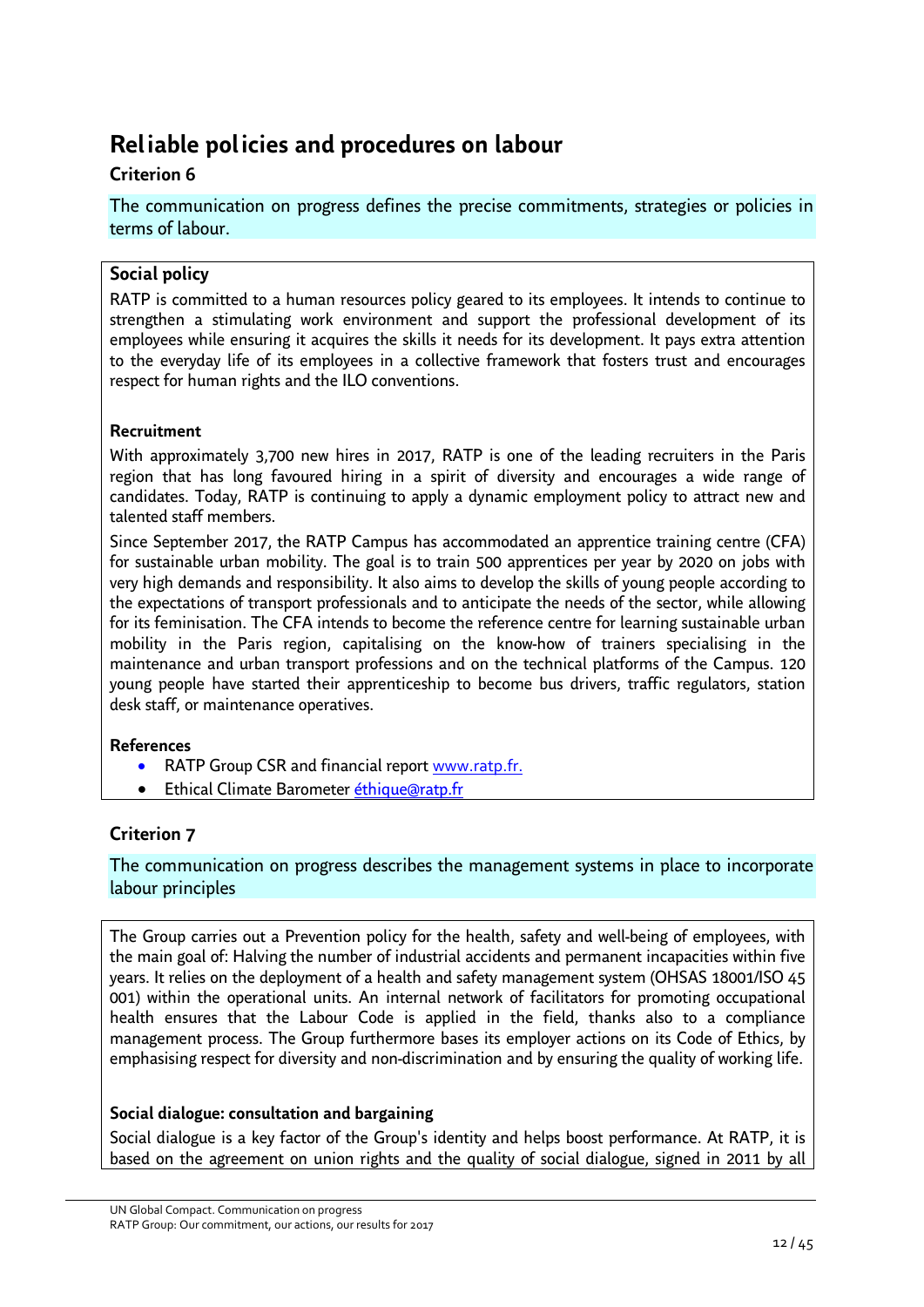representative labour organisations. This agreement aims to promote constructive social dialogue with a preference for collective bargaining. Every year, the social partners express their opinion on the quality of social relations in connection with the Social Dialogue Committee's report.

After the France Group Committee was established in 2012, on the basis of some sixty French subsidiaries, a European RATP Works Council was set up in 2017, which included thirteen Italian and English subsidiaries. It is a forum for information, discussions and consultations on the Group's situation and strategy at European level.

In 2017, the social warning system – which is also used by French subsidiaries – played its role fully in preventing social conflict, as only 5% of the warnings activated within RATP led to a strike notice in 2017. This generally constant volume testifies to the vitality of the social dialogue and the continuous search with social partners for solutions to prevent conflicts.

With a conflict rate of 0.5 strike days per employee in 2017 (versus 0.84 in 2016), RATP is recording a number of strike days per employee close to that of the sector (0.41 strike day/employee, public and private companies combined), in a context of strikes partly related to causes exogenous to the company.

In 2017, the agreements focused on the implementation of solidarity and assistance schemes for caregivers, as well as on the universal service employment cheque, which the company has pledged.

### **References**

- RATP Group CSR and financial report [www.ratp.fr](http://www.ratp.fr/)
- Collective agreement

### **Criterion 8**

The communication on progress describes the control and assessment mechanisms in place to incorporate the labour principles

Within RATP, new across-the-board agreements have replaced the previous agreements. These agreements are intended to improve employee working conditions while enhancing the company's economic performance. In 2017, the agreements focused on the implementation of solidarity and assistance schemes for caregivers, as well as on the universal service employment cheque, which the company has pledged.

At Group level, the social dialogue is decentralised and French subsidiaries conduct their own discussion cycles on topics falling within the scope of mandatory annual negotiations (NAO). In 2017, several agreements were signed, notably on pay, gender equality and shareholding and/or profit sharing. Other agreements were signed regarding subrogation, the donation of days between employees, mutual company coverage, health and safety policy.

### **Working and occupational health conditions**

Under the 2016-2020 contract signed with *Île-de-France Mobilités*, RATP has committed to steps to reduce employee exposure to diesel and fine particle emissions in its underground premises. Commitments to passengers are covered in the environmental section. Since 2016, RATP has spearheaded a scientific council in which various experts in multidisciplinary fields participate in order to prioritise studies conducted by the company on indoor air quality.

In terms of prevention, RATP relies on an independent health service that employs 33 occupational doctors. It also provides all its employees with a totally free healthcare service in several medical centres. Pending the opening of its Occupational Health Centre, initially planned for 2017, RATP El Djazaïr has hired a doctor and a nurse and set up a consulting room on its premises.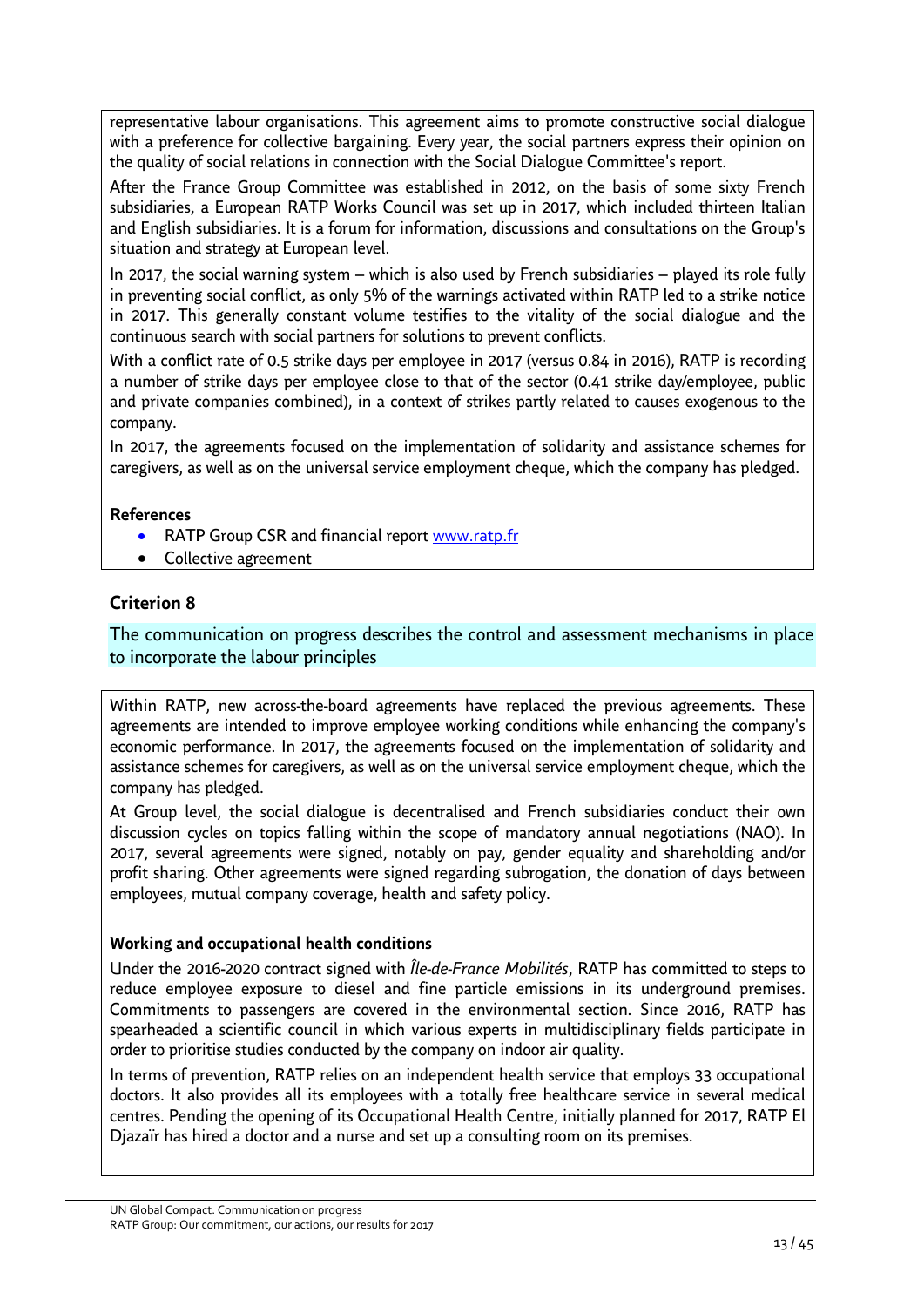### **Well-being at work**

In terms of employee health, the RATP Bus department has developed a training course on the prevention of drug use and high-risk behaviour in the context of a global approach. This was launched in 2016, led by a multidisciplinary group that included department management, officials from occupational risk prevention, the CHSCT, the RATP Occupational Health department, and the Drug Squad. The aim is to both build employee awareness on the health and safety risks posed by all types of drug use (alcohol, tobacco, narcotics) and learn how to recognise the warning signs, act on them and develop a culture of prevention. A first session took place at the end of 2017. As of 2018, the module will be offered to the 16,000 employees concerned over a seven-year period. Transposable to other sectors of the company, this initiative falls within the scope of information and awareness meetings held on the risks of addiction and regularly organised in the Île-de-France bus depots as well as in several French subsidiaries.

In early 2017, RATP, the Corporate Governance Committee (CRE), the RATP Group Employee Fund (MPGR), and the Metropolitan Sports Union of Transport (USMT) organised the first ever corporate wellness days within the scope of the partnership signed in 2016 and under which each, in their respective fields, pledged to contribute to employee well-being and equilibrium. Proposed activities included a health component, a lifestyle and nutrition component and a component focusing on the regular practice of moderate physical activity in the workplace.

### **References**

- RATP Group CSR and financial report www.ratp.fr
- Collective agreements (support for career paths, etc.)
- Social audit
- HR indicators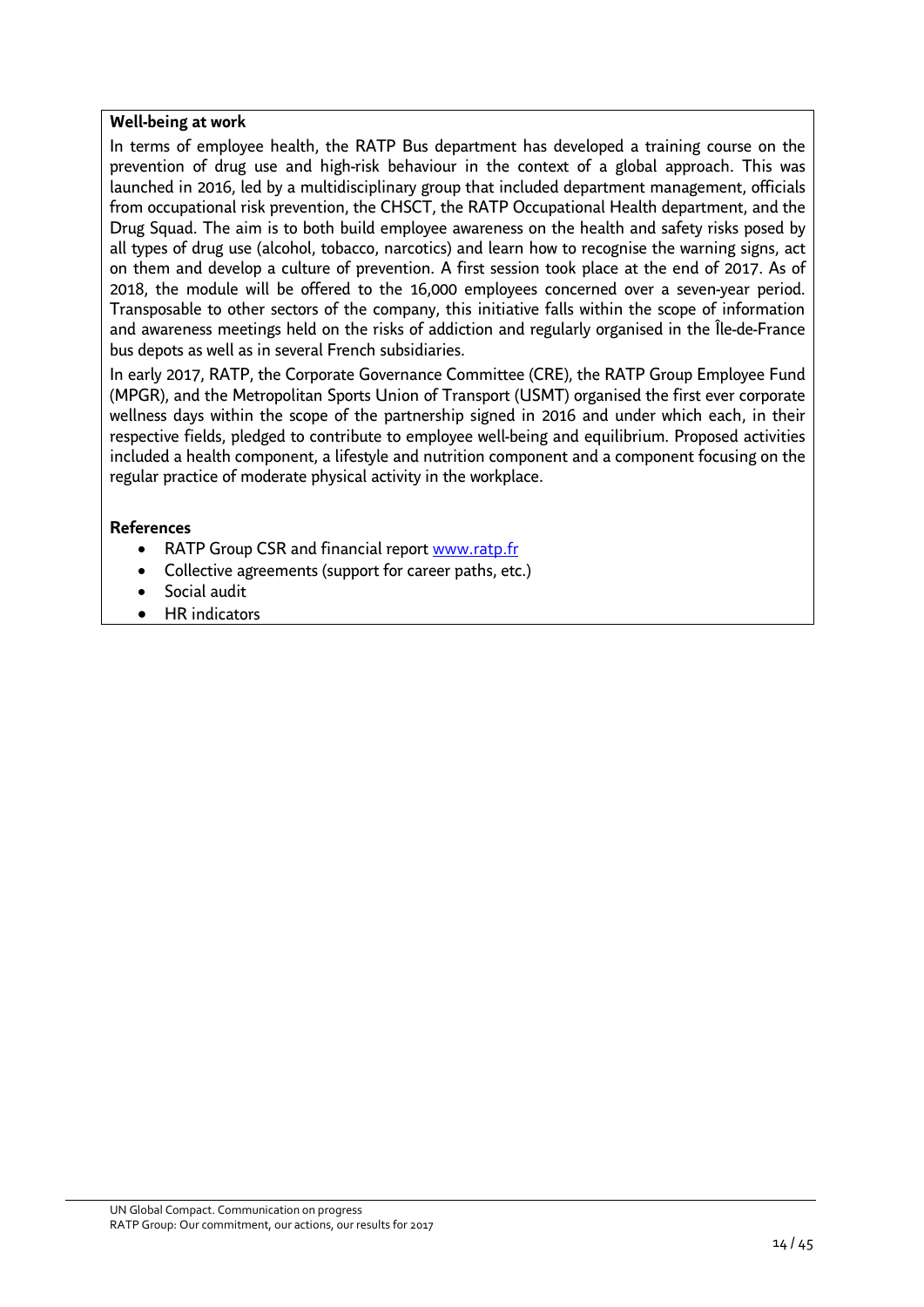# <span id="page-14-0"></span>**Reliable policies and procedures on environmental protection**

### **Criterion 9**

The communication on progress defines the precise commitments, strategies or policies in terms of environmental protection

### **RATP Group environmental policy**

The RATP group signed the IUTP sustainable development charter in 1999 *and has been conducting an energy policy since 2006 and a sustainable development policy since 2009.* To reduce its environmental footprint, the Group set several convergent objectives:

- reduce greenhouse gas emissions by 50% and energy consumption by 20% per passenger.km by 2025 (against the 2015 reference) by taking up the energy transition challenge;
- reduce nuisances caused by Group activities by pursuing the environmental health aspect of the CSR policy. RATP is targeting a zero noise black spot in Île-de-France by 2020. It also committed to reducing employee and passenger exposure to diesel emissions and fine particles in its underground areas;
- integrate the circular economy at the heart of company operations, by preparing and deploying an ambitious action plan ranging from eco-design to recycling without forgetting responsible purchases;
- reinforce on-going improvement policies mainly by continuing with certification programmes (ISO 14001, OHSAS 18001, ISO 50001). RATP is targeting ISO 14001 certification for all its industrial sites by 2020.
- continue with restructuring operations for industrial sites to integrate them more effectively into urban life;
- limit the environmental impact of purchases by integrating environmental requirements into specifications or promoting eco-responsible bids using CSR rating criteria.

The RATP group participated in the One Planet Summit, as one of 91 French companies committed to combat climate change through the French business climate pledge.

### **First green bond issue**

In June 2017, RATP issued its first green bonds to support its CSR policy and assert its resolve in meeting the climate change and sustainable city challenge. Green bonds are bonds in the classic sense, with the funds raised being directed exclusively to environmentally-beneficial projects and activities.

For RATP, this 500-million-euro operation was an opportunity to diversify its panel of investors. It will finance the RATP share of three major projects:

- replacement of RER suburban line A rolling stock fleet, the busiest urban rail line in Europe with more than 1.2 million passengers a day;

- automation of metro line 4, the Paris metro's second busiest line;

- purchase of dual-mode electric/catenary light rail motor tractors for RER infrastructure maintenance.

To keep investors informed on the financial and technical progress of these three projects, an impact report will be published on the company's website as of June 2018 and on every issue anniversary after that, via [www.ratp.fr](http://www.ratp.fr/).

### **References**

• [www.ratp.fr](http://www.ratp.fr/).

UN Global Compact. Communication on progress RATP Group: Our commitment, our actions, our results for 2017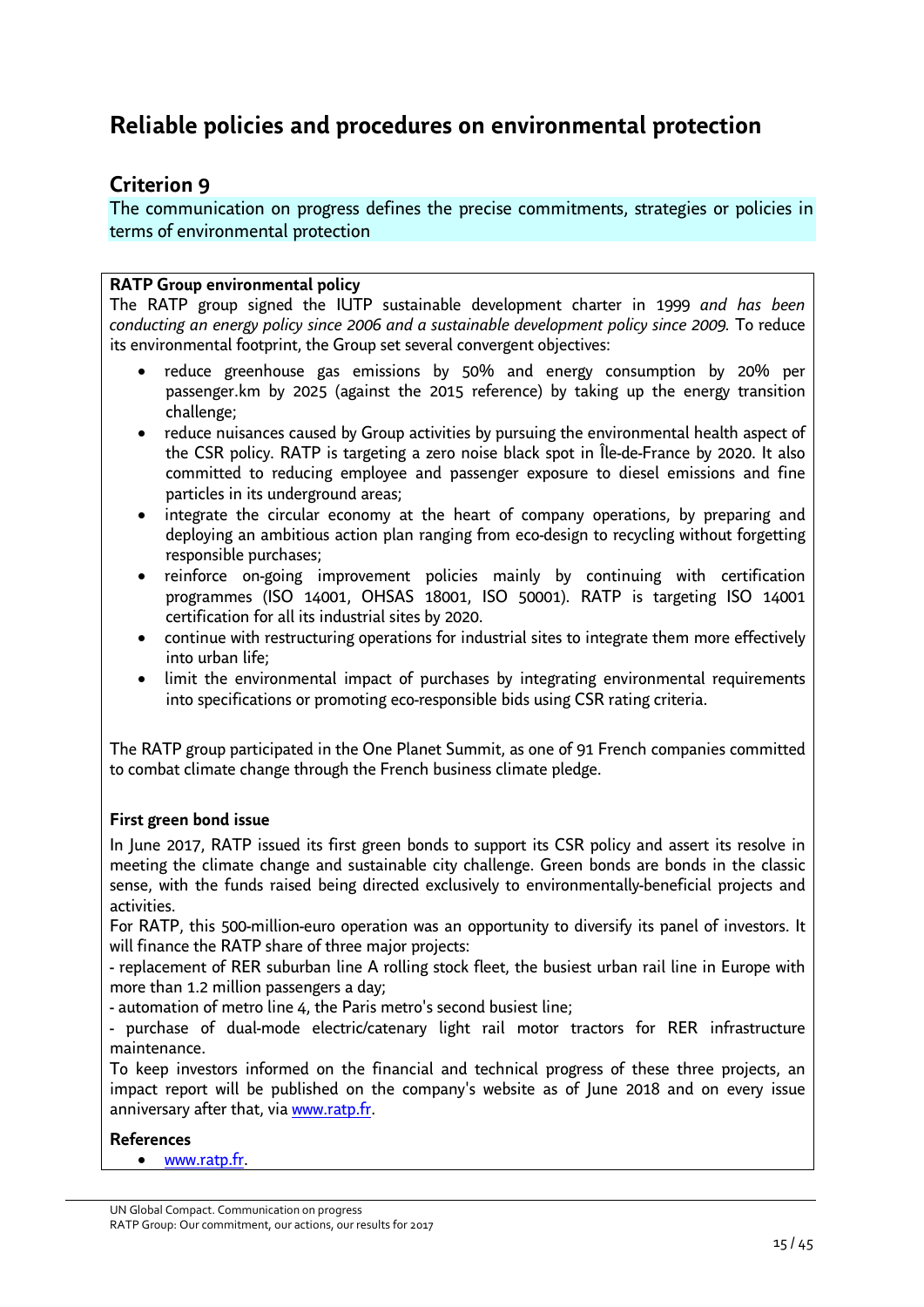- RATP Group CSR and financial report www.ratp.fr
- RADD www.ratp.fr

### **Criterion 10**

### The communication on progress defines the commitments, strategies or policies in terms of respect for the environment.

RATP is committed to reducing pollution and other factors adversely affecting the health of passengers, local residents and its staff and adopting a vigilant and preventative approach to emerging risks. It is constantly monitoring and providing expertise while ensuring the compliance of its classified installations for environmental protection. It also ensures that discharges reach the drainage network in a compliant manner on all sites and multiplies its initiatives to establish buses as an exemplary means of urban transport in terms of sustainable development through the Bus2025 plan.

Training includes many across-the-board and specific courses (waste management, ADR, environmental site management, internal audits, etc.). All local RATP industrial sites with an EMS (environmental management system) train staff and service providers in the environmental component of the CSR policy, as well as in compliance obligations and emergency situations.

In 2017, 7,623 hours of across-the-board training were devoted to training and raising awareness of RATP employees – 1,512 employees benefited from this. CSR awards including an environmental category have been available since 2016 in an attempt to promote and spread good practices through a stimulation effect.

### **Managing and handling environmental risks**

The general delegation for risk management supports departments and subsidiaries in preparing their risk mapping. Plans for handling significant risks and specific commissions are created. In London, the TOT subsidiary has developed a disaster directory.

### **Resources dedicated to the prevention of environmental risks and pollution:**

- an RATP laboratory accredited by Cofrac (French accreditation committee);
- a toxicology unit within the occupational health department;
- a network of internal auditors for ISO 14001, ISO 9001 and OHSAS 18001;
- a safety advisor for the carriage of dangerous goods and a network of technical advisers (classified installations, noise and vibrations, air quality, electromagnetic compatibility);
- appointment of environment facilitators or QHE heads in RATP departments and at RATP Dev: for example, TP2A (Public Transport in Annemasse);
- audits: CTVH (Valenciennes and Hainaut Transport Company) commissioned a full company audit on the three QHE themes. The goal is to obtain an integrated certification in the years to come.

### **Mapping of classified installations for environmental protection (ICPE)**

As at the end of December 2017, RATP operated 172 ICPE at 62 sites. ICPE maps notably cover maintenance workshops, cleaning activities, refuelling stations at bus depots, covered warehouses and storage activities, heating, accumulator charging (including charging electric vehicles), woodworking and mechanical metalwork workshops, etc. At RATP Dev France, several subsidiaries have initiated diagnostics to prepare their ICPE declaration: STIHS (Intercity Transport Company of Haute-Savoie), TIM Bus in Magny-en-Vexin, Cars Dunois, CTGMVA (*Compagnie des Transports du Golfe de Morbihan-Vannes Agglomération* – Transport Company of the Gulf of the Morbihan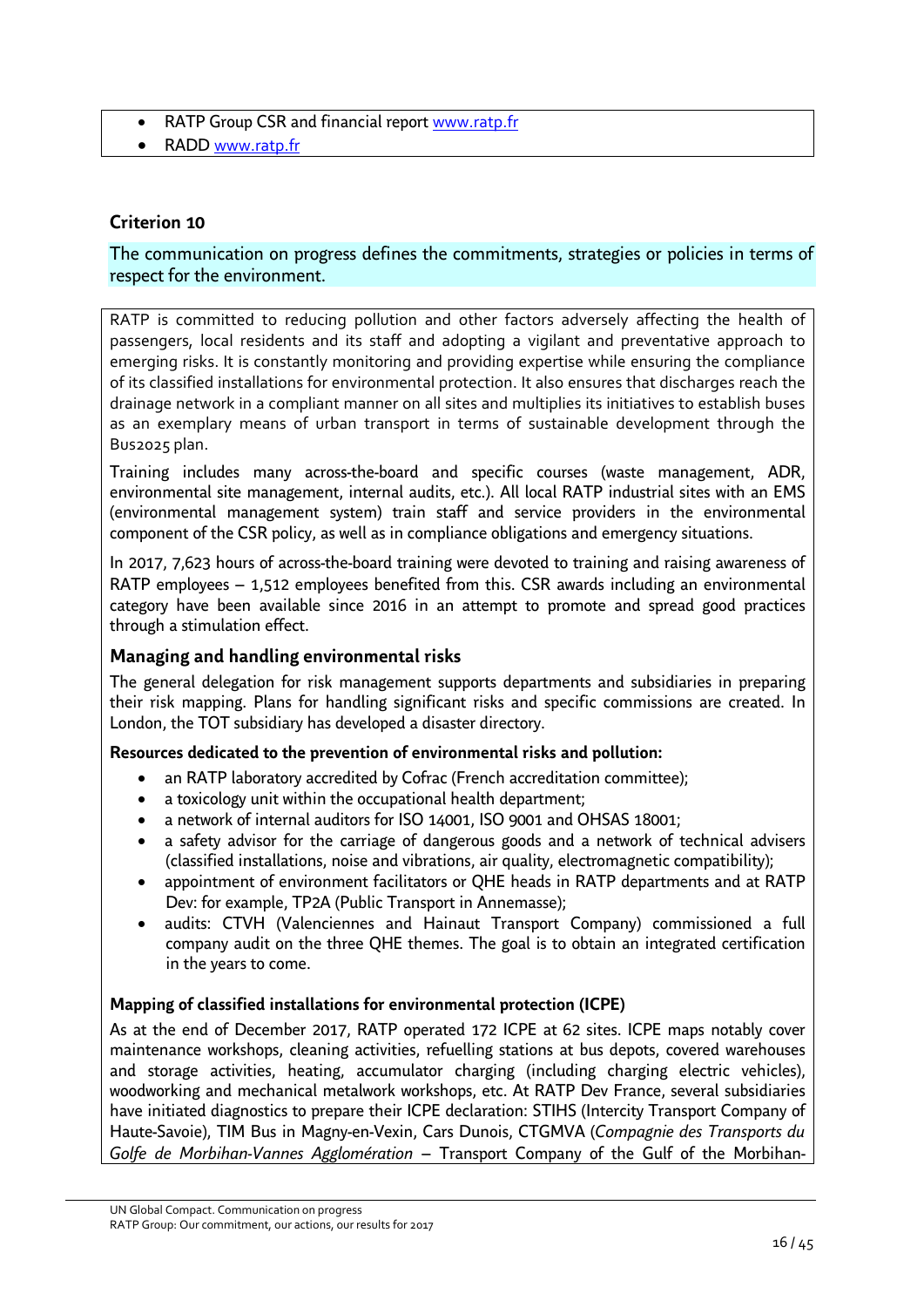Vannes Agglomeration), Gembus and *Moulins Mobilité*.

### **Eco-design policy**

Through its CSR policy, the RATP group is committed to promoting an eco-design and ecospecification policy for all its projects (infrastructure, building, rolling stock, and information system) by encouraging the selection of less energy-intensive products and systems, those with longer service lives or better economic performance. The stations and industrial sites are designed to minimise the environmental impacts: purchases of rolling stocks include environmental specifications.

### **Circular economy approach**

To meet the challenges of smart and sustainable cities, RATP and the City of Paris have been working together since 2016 to create a "circular" business district. This pilot project, known as "Quartier des deux rives" (Two Banks District) will be located at the centre of the 12<sup>th</sup> and 13<sup>th</sup> arrondissements, between Gare de Lyon and Gare d'Austerlitz. To launch the second phase of the project, in March 2017, RATP welcomed local stakeholders (elected officials, the City of Paris, SME, large groups, etc.) to identify possible synergies.

Faced with a varied production of waste, related to maintenance activities in particular, RATP conducts a policy that combines both reduction of waste at source and its maximum reuse. Today, nearly 99% of RATP's hazardous waste and all its non-hazardous waste are recovered. Other reuse and recovery channels exist within the Group, such as reuse of kakemonos to create bike accessories.

### **References**

- RATP Group CSR and financial report www.ratp.fr
- RADD www.ratp.fr

### **Criterion 11**

The communication on progress describes the control and assessment mechanisms in place to incorporate the principles of sustainable environmental management

### **Certification programmes**

The Group is engaged in a large-scale operation to certify its activities: QSE (Quality, Safety, Environment) for most of its industrial activities, EFQM (European Foundation for Quality Management) and ISO 50001 (energy management). Consider the evidence:

- increase in QSE certifications within RATP. Regarding ISO 14001, 82% of the RATP industrial sites were certified at the end of 2017. RATP aims to be awarded full certification by 2020;
- obtaining ISO 50001 certification on a perimeter established by RATP at the end of 2017.

This certification plan is part of the operational excellence programme, one of four priorities in the Group's strategic plan. This programme addresses three challenges: anchoring on-going improvement of performance in operational management; building on success; learning from failure; enhancing Group know-how as a lever for development. The Group's French subsidiaries are also committed to this plan.

- the CTY subsidiary in La Roche-sur-Yon is committed to a CSR approach in accordance with the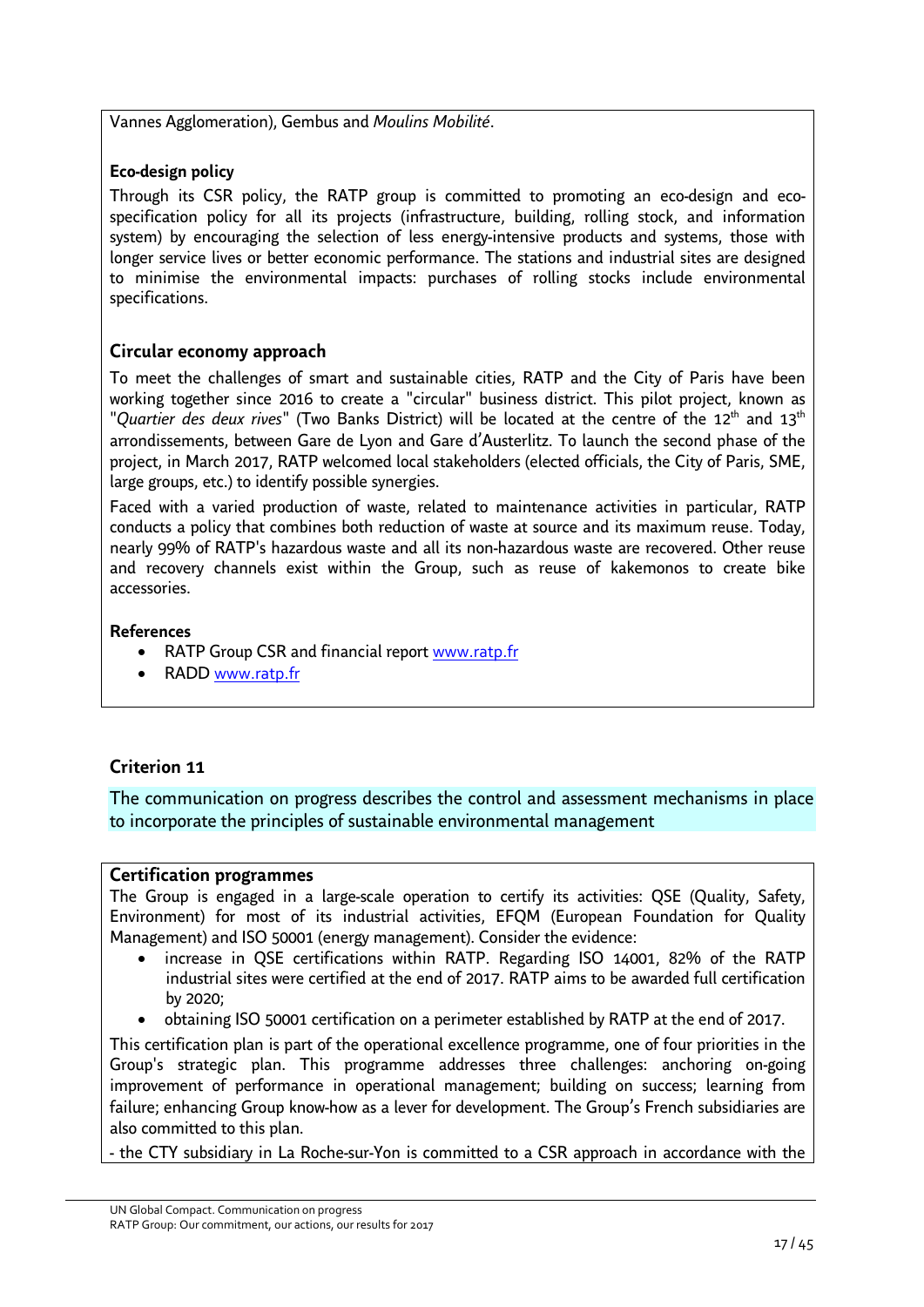ISO 26000 standard. With FACE Vendée in 2017, CTY participated in the launch of the Vendée CSR platform, which aims to federate the CSR initiatives of local voluntary companies; STDM (*Société des Transports Départementaux de la Marne*) and STI Centre (*Société des Transports Interurbains*) renewed their commitment to the Ademe CO<sub>2</sub> Charter, "*les transporteurs s'engagent*" (the carriers are committed), for a period of three years, in order to reduce  $\mathsf{CO}_2$  emissions; Orlyval Service was awarded the first level of the EFQM® – Committed to Excellence programme by AFNOR; the Ixxi subsidiary is introducing a QHSE system (Quality, Health, Safety, Environment).

### **Electromagnetic (EMC) fields**

An EMC commission (Electromagnetic Fields Commission) provides regulatory and technical health monitoring to control electromagnetic radiation in spaces. With the general availability of 3G/4G in the Île-de-France network, rules have been defined with operators to reduce the exposure of passengers and personnel in each station and tunnel as far as possible. In 2016, the electromagnetic fields commission attempted to map emissions in compliance with Decree 2016-1074 of 3 August 2016 on protecting workers against the risks inherent to electromagnetic fields.

### **Major risk of flooding (PPCI)**

RATP is one of the first operators to draft its own flood protection plan (PPCI). This plan has been established as a regulatory document and was officially recognised and validated by the Prefect of the Region in January 2015. The purpose of this plan is to protect infrastructure and rolling stock and provide for company reorganisation during a flood. RATP is currently reviewing this document to present a new version to the Prefect of the Region in early 2018.

### **Low environmental impact site guide**

The company launched a guide entitled "*Mise en place d*'*une démarche de chantier à faible impact environnemental*" (Organising worksites with low environmental impact). This guide can be used to prevent environmental risks and identify solutions prior to work phases. It was applied in 2017 for the line 11 extension project in Rosny-Bois-Perrier.

### **Environmental audits**

The company also conducts environmental checks and audits on a sampling of worksites: in 2015, it signed the  $7<sup>th</sup>$  protocol of worksites in good standing in the City of Paris. SEDP implemented a "*Chantier à faible impact*" (low-impact worksite) charter for sub-contractors involved in works and operations. This resulted in a technological building project like at Bagneux in the Paris region, with 92% upgraded worksite waste (i.e. nearly 260 tonnes of waste), mostly due to the innovative treatment of polluted land.

### **References**

- RATP Group CSR and financial report [www.ratp.fr](http://www.ratp.fr/)
- RADD www.ratp.fr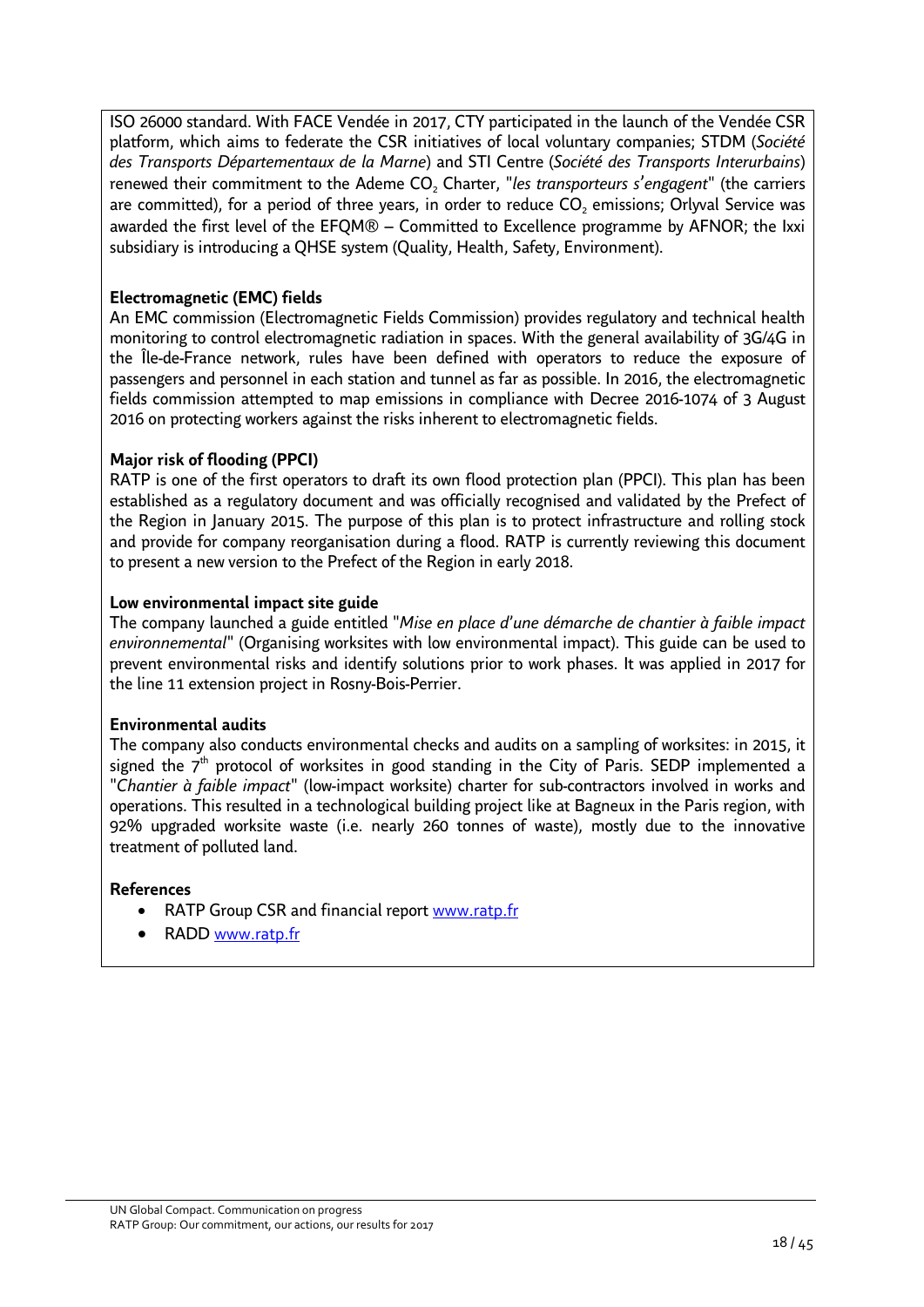# <span id="page-18-0"></span>**Reliable policies and procedures on anti-corruption**

### **Criterion 12**

The communication on progress defines the precise commitments, strategies or policies in terms of anti-corruption

### **Criterion 13**

The communication on progress describes the management systems in place regarding anticorruption.

Specific provisions apply to purchasing policy and supplier relations. A code of conduct and ethics governs supplier relations (General instruction 499 c). Like the Responsible Purchasing Charter of the subsidiary Telcité, the RATP responsible purchasing policy also reflects this commitment.

Social audits are conducted on production sites for textile contracts. Contracts are awarded based on the results of these audits, which are entrusted to an independent agency and suppliers can be asked to take corrective actions. In the event of major non-conformity, the production site is rejected. Suppliers are now familiar with RATP's requirement level in this respect and no site has been rejected since 2015. In 2017, nine audits were conducted and no production site was rejected. The RATP group therefore strives to create and maintain a culture of trust that tolerates no illegal business practices. It applies a "zero tolerance" policy against corruption in all its forms, such as trading in influence, facilitation payments or "back-handers".

### **References**

- RATP Group CSR and financial reportwww.ratp.fr
- RADD www.ratp.fr
- Code of Conduct and Ethics in relations with suppliers (IG499)

### **Criterion 14**

The communication on progress describes the control and assessment mechanisms in place to incorporate anti-corruption principles

The RATP group included the risks related to corruption and anti-competitive practices in its list of across-the-board risks monitored by the risk manager, the compliance manager and the internal auditing system.

Against a backdrop of globalisation, increased complexity of the law and legislative inflation, the Group wanted to create a compliance centre to ensure its alignment with the best global standards and promote the values of integrity and transparency in the conduct of its business.

Attached to the general delegation for risk management, the compliance centre ensures implementation of the programme to prevent, detect and remedy corruption risks (in application of the Sapin 2 Law no. 2016-1691 dated 9 December 2016).

UN Global Compact. Communication on progress RATP Group: Our commitment, our actions, our results for 2017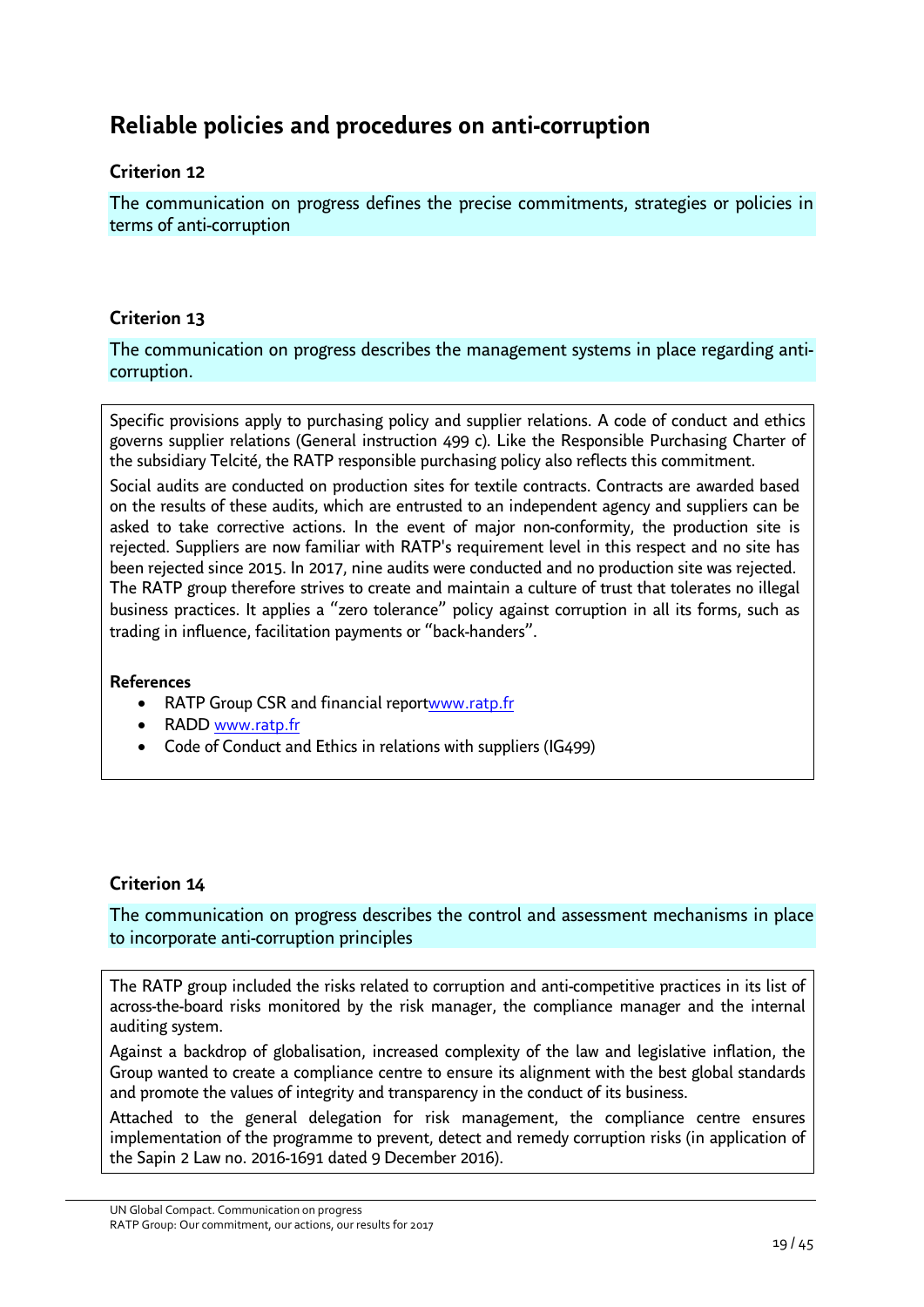Group commitments to business ethics, such as respect for public procurement, fair practices towards the competition and the fight against corruption, all currently appear in the Group's Code of Ethics as part of its corporate ethics. They will soon be strengthened by the creation of a code of business conduct aimed at promoting a zero tolerance policy of corrupt practices and acts. Over the past five years, the RATP group has not been convicted of acts of corruption.

**References** 

• RATP Group CSR and financial report www.ratp.fr

# <span id="page-19-0"></span>**Acting in support of the broadest United Nations goals**

### **Criterion 15**

The communication on progress describes the core business contributions to the broadest UN goals and problems.

The Group develops service and sustainable mobility offers that reflect the problems and challenges in sustainable territorial development. The goal is to embody a transport model to support smart and sustainable cities wherever the Group is found. The corporate core businesses are by definition service businesses.

An analysis of "customer" needs and expectations is systematically taken into account and used to realign the businesses constantly with new, increasingly innovative offers of service to facilitate and support the journeys of a diverse public. Encouraging access to all forms of transport with mobility initiatives suitable for each individual (and increasingly customised) is a Group priority, especially with respect to the most vulnerable groups.

### **As a priority the RATP group targets its passengers' satisfaction**

The safety of our installations and security of individuals are two necessities that cannot be ignored in carrying out our activity as a transport operator. They are also a way of gaining and keeping the trust of passengers and transport authorities. Our know-how and reputation in this field count among our most valuable assets.

The RATP group designs, builds, maintains and operators public transport networks with this requirement for absolute safety. One of the most important corporate priorities is to ensure the safety of our installations and our transport materials. It relies on numerous existing texts and is governed by numerous procedures to achieve this.

The success of the company is achieved through respecting and satisfying our passenger customers. We owe them an exemplary service in terms of safety, quality, comfort and efficiency. Our Group will survive by listening to them and by responding to their expectations better as time goes on.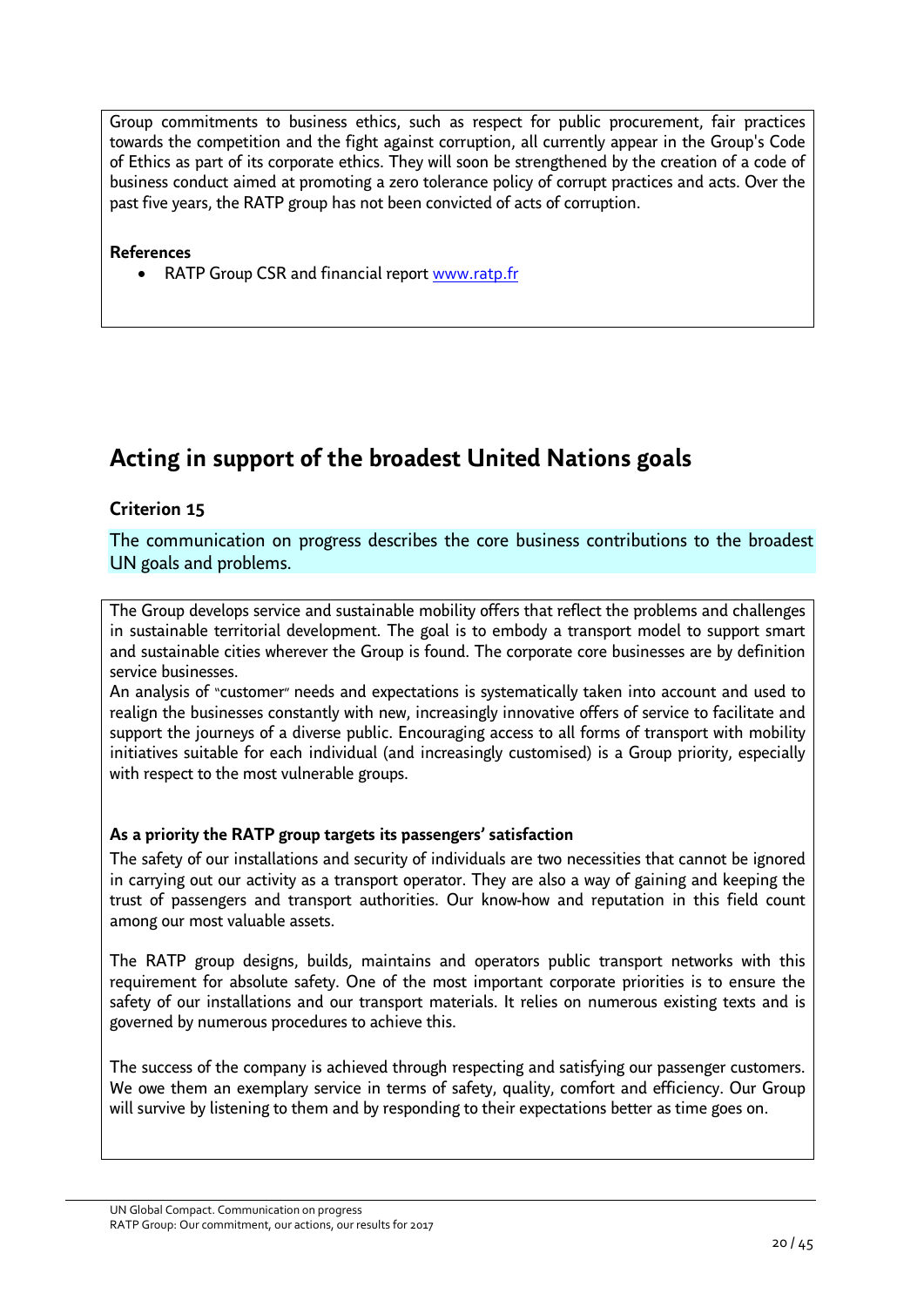### **Accessibility and accommodating people with reduced mobility**

In accordance with the 2005 law on equal rights and opportunities, the participation and citizenship of people with disabilities, the Group pursued works to make its networks accessible: as of 2017, all Paris tram and bus lines, nearly 80% of suburban buses, metro line 14 and 63 of RATP's 65 RER stations are accessible. At the same time, RATP pursued a service policy geared toward equal access to transport. Its 28,000 employees in contact with customers are trained to meet the specific requirements of the people with reduced mobility.

The Equisens programme aims to facilitate the routing of people with a sensory or visual disability. The new version of the RATP mobile app includes a search for accessible routes for people with reduced mobility.

**S3A label** 



In 2017, several Paris metro lines (lines 11 and 14 after RER lines A and B and metro line 10) received the S3A label (reception, support and accessibility symbol), which demonstrates their commitment to welcoming and informing people with mental and cognitive disabilities. Under its CSR policy, RATP aims to train all staff in contact with passengers in the stations on the S3A standard by 2020.

In November 2017, the RATP group acquired a stake in CityZen Mobility, a start-up dedicated to the mobility of the most vulnerable population groups that organises and accompanies people in need of assistance (the elderly, disabled adults, etc.) on outings in a personalised way, throughout France, by car, delivering an optimised and non-stigmatising service based on a network of drivers trained to meet the specific needs of each passenger, beyond the simple notion of transport.

More globally, the Group is playing an active role by participating in the inter-ministerial work (for example, the inter-ministerial mission for the protection of women Miprof in 2017) and the work of institutions and organisations in human rights and notably the insertion of people in difficulty, mainly through its Foundation (Adie, Agefiph, Aftral, Cap emploi, etc.). It is also a member of the FACE (*Fondation agir contre l'exclusion* – Acting against exclusion Foundation) Board of Directors.

### **References**

- RATP Group CSR and financial report www.ratp.fr
- RADD www.ratp.fr

### **Criterion 16**

The communication on progress describes the social and philanthropic strategic investments.

Group actions in support of territories focus mainly on two major areas: territorial development (and of the local economy) and supporting people in difficulty and with a disability (in favour of social inclusion and professional integration).

### **Employment and local development**

In 2017, the impact of RATP activities was estimated at more than 128,603 supported jobs (direct, indirect and induced) because of the company's purchasing expenditures (rolling stock, supplies,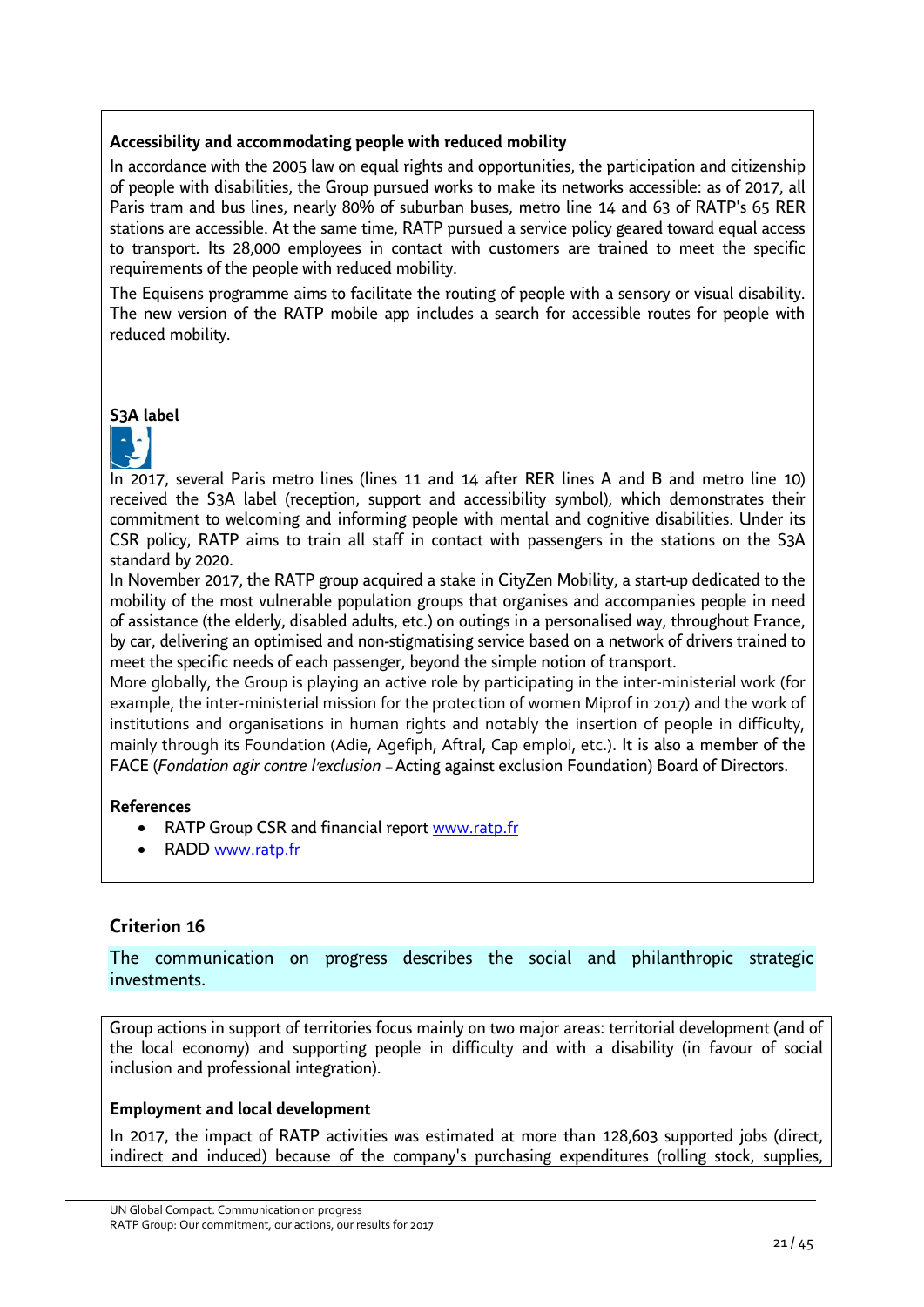works, services, etc.), taxes and wages paid to employees. These expenditures are spread throughout the French economy, through the value created throughout the supply chain (from ranks 1, 2 and onwards), household consumption and public spending. This impact, modelled by the Local Footprint® tool, is heavily centred in Île-de-France (81%) and the land transport sector (38%).

| Jobs induced by RATP activities*                                                    | $2017**$ | $2016**$ | 2015**  |
|-------------------------------------------------------------------------------------|----------|----------|---------|
| Number of direct, indirect and induced jobs<br>created by parent company activities | 128,603  | Unknown  | Unknown |
| Number of indirect and purchase-related jobs<br>(invoiced turnover)                 | 43,876   | 43,988   | 42,658  |

### **Actions of the RATP Group Foundation**

The RATP Group Foundation directly participates in the Group's corporate responsibility policy by developing links with its territories of operation, both in France and abroad. It develops its activities to serve communities isolated from cultural, educational, or employment opportunities. In 2017, it supported forty projects, 40% of which were new, that directly benefited 20,605 individuals in the territories where the Group is present. In terms of employment and entrepreneurship, eight agreements were signed with associations, benefiting 1,835 individuals.

In May 2017, the Foundation and RATP Dev were jointly awarded the RATP Group's CSR Award in the "*implication territoriale*" (regional involvement) category for their partnership with the South Korean association Dasarang and their support of Seoul's SL9 subsidiary employees' volunteering work. The project focused on the professional inclusion of thirty people with disabilities through a catering activity.

### **Urban integration**

When upgrading its depots and maintenance workshops, RATP transforms them in order to also include social and private housing, public facilities and offices. By converting closed industrial sites into integral parts of the city, it pursues several objectives: to upgrade its industrial facilities while also remaining closely focused on its operational needs; to sustain industrial employment in the city; to contribute to a social and functional mix; to promote urban inclusion while ensuring architectural quality.

### **Assistance for the poorest**

RATP is pursuing its policy of assisting people facing exclusion encountered on its Île-de-France networks, through the Recueil social in particular, a dedicated operational structure that comes into contact with these people and helps them, if they so choose, in finding accommodation facilities. In 2017, RATP extended the agreement signed with Emmaüs Solidarité regarding the day shelter located at Charenton-le-Pont. Since it opened in mid-2014, this centre has welcomed nearly 1,500 individuals in serious social distress.

In November 2017, RATP also signed a framework agreement with the prefecture of the Île-de-France region, the Paris Prefecture, to test a system aimed at assisting drug users in the metro: four associations specialised in offering help in risk reduction for drug users (Caarud) will be able to intervene in these areas during joint outreach campaigns with RATP staff members.

### **Combating violence against women**

RATP, in conjunction with the inter-ministerial mission for the protection of women against violence and the fight against human trafficking (Miprof), has developed an awareness-raising module on this subject for its station staff in contact with passengers. It is also included as part of training given to all new GPSR (network protection and security group) security officers and their supervisors.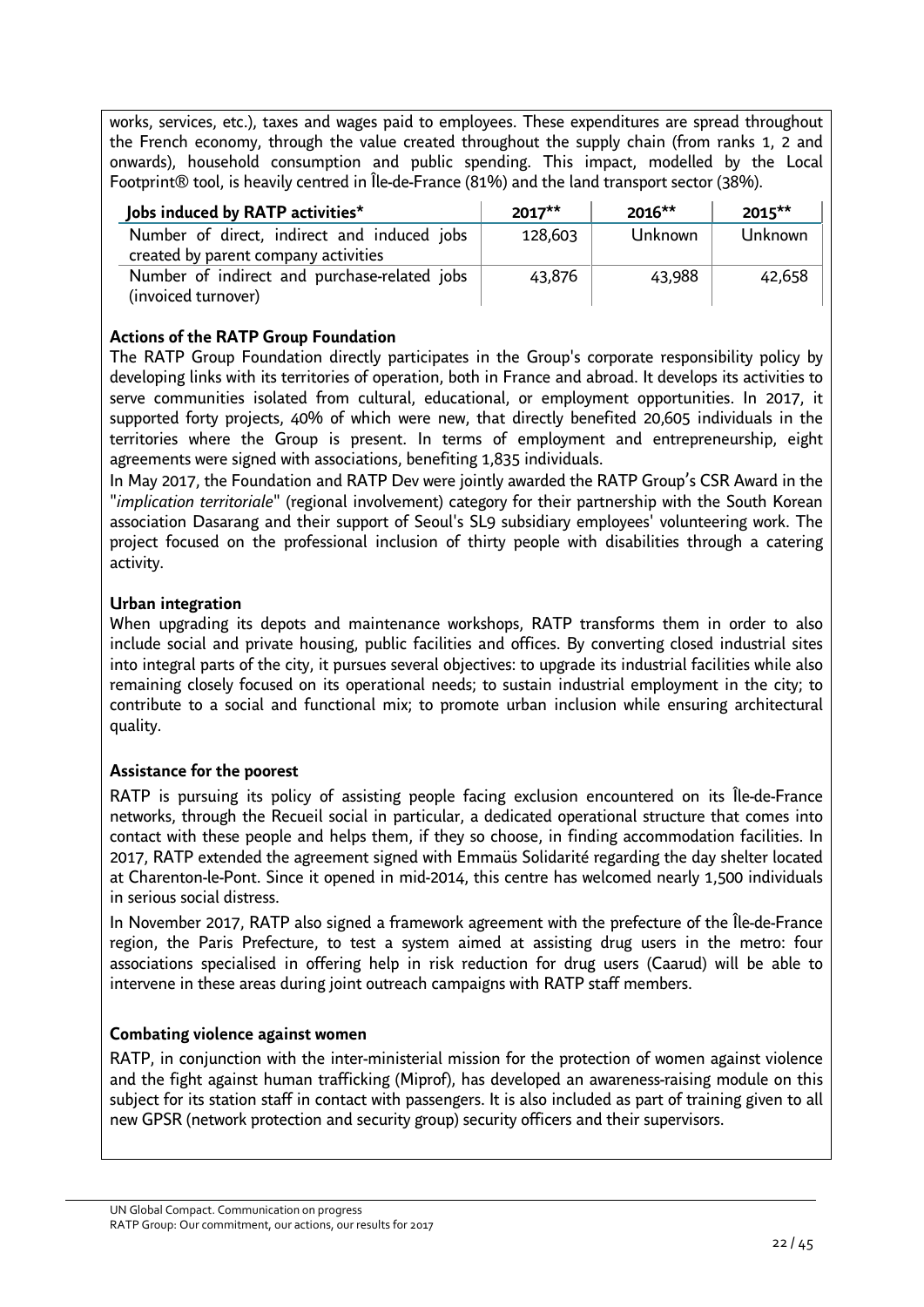### **Mobility of the most fragile groups**

In November 2017, the RATP group acquired a stake in CityZen Mobility, a start-up dedicated to the mobility of the most vulnerable population groups that organises and accompanies people in need of assistance (the elderly, disabled adults, etc.) on outings in a personalised way, throughout France, by car, delivering an optimised and non-stigmatising service based on a network of drivers trained to meet the specific needs of each passenger, beyond the simple notion of transport.

### **Professional integration**

The Foundation supports the projects of local associations and operations in the social sphere of cultural institutions, often themselves in liaison with associations, or institutions of higher education. Thirteen institutions and 27 associations were supported in 2017, the partnerships with institutions having been signed on a multi-year basis. In 2017, the Foundation continued its local partnerships for professional integration, in particular with ADIE (Association for the Right to an Economic Initiative), which helps individuals alienated from employment create an economic activity thanks to microcredit.

### **References**

- RATP Group CSR and financial report [www.ratp.fr](http://www.ratp.fr/)
- https://www.ratp.fr/groupe-ratp/newsroom/corporate/documents-de-reference
- Consultation protocol on disability

### **Criterion 17**

The communication on progress describes the position taken and the commitment in terms of public policy

RATP is ramping up its activities in favour of communities in what city policy considers priority neighbourhoods. To do this, it reaches out to professional integration players, such as local missions, Second Chance Schools (E2C) and various associative structures, with which one hundred or so partnership agreements were signed. The latter make it possible to structure the activities proposed by the company by basing them on Group values. In 2017, 18.8% of people hired by RATP came from one of the city's 272 priority neighbourhoods (QPV) in Île-de-France, where 1.6 million individuals reside, one third of whom live below the poverty line (geo-referencing of employees hired by RATP from 01/10/2016 to 30/09/2017 via the City GIS of the *Commissariat général à l*'*égalité des territoires* (General commissariat for equality of the regions).

In 2017, 150 collective information meetings on jobs involving 2,000 individuals were organised on the premises of integration structures. Forty visits to operational or maintenance units also allowed five hundred individuals to learn how the company operates.

In 2017, in connection with "*Garantie Jeunes*" (Youth Guarantee) implemented by the public authorities, RATP organised a "sponsorship" operation with the local mission Bords de Marne (Valde-Marne) that works with the communities of Bois l'Abbé (Champigny-sur-Marne), a priority neighbourhood under city policy where the difficulties are passed on to the bus lines. More than 180 young people, interested in careers at RATP, benefited from special guidance, with group information sessions on job opportunities, *Ateliers de mobilité*® (Mobility Workshops) and a visit to a production site. Their application was specially qualified "*labellisé*" (labelled), a specific procedure that attests to their motivation.

### **Partnership with national education**

As part of its "*accès à l*'*éducation*" (access to education) action programme, the RATP Group Foundation supported eighteen projects in 2017, which benefited 10,550 individuals. It works in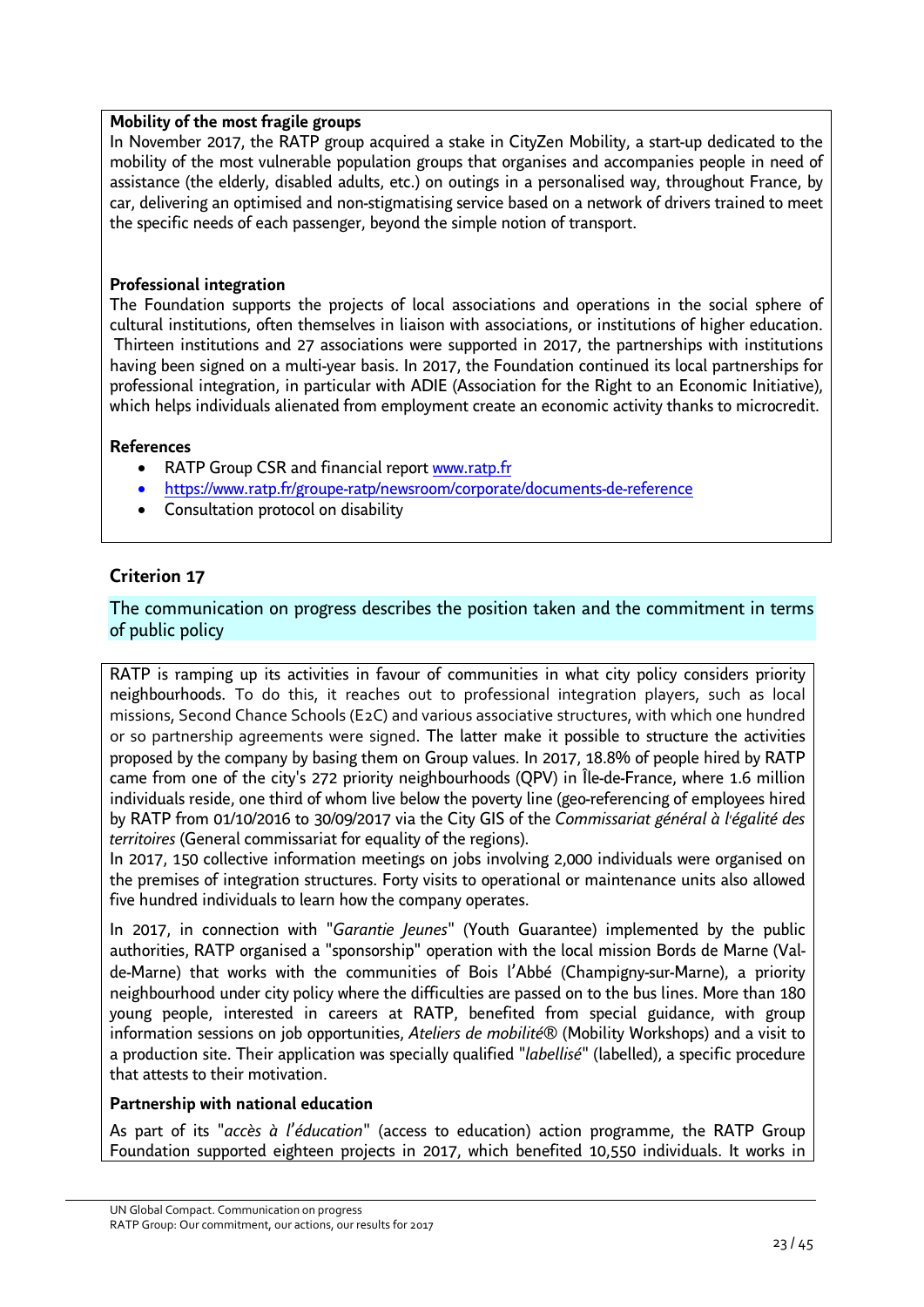conjunction with schools and institutions of higher education. As a founding member of *l*'*Alliance pour l*'*éducation* (Alliance for Education), it is committed to helping in the fight to reduce college dropout rates. In 2017, as part of the "*Trajets d*'*avenir*" (Routes of the Future) programme, fifty talented students, whose personal circumstances make it difficult for them to pursue their studies, were awarded a scholarship and offered the individual support of a Group executive. This mentor opens them up to the business world, to its codes and professions and helps build their selfconfidence, especially when it comes to writing their CV or preparing for job interviews. This programme is conducted in partnership with the Cergy-Pontoise University, Telecom ParisTech, Telecom Sud Paris, HEC, INSA Centre Val-de-Loire in Bourges, Sciences Po Paris (Reims campus), the NGO Sizanani for the University of Johannesburg and, since March 2017, the ENSIAME of Valenciennes.

### **References**

- RATP Group CSR and financial reportwww.ratp.fr
- RADD [www.ratp.fr](http://www.ratp.fr/)
- <http://www.cget.gouv.fr/ressources/etudes-et-evaluations-observation-prospective/sig-ville>

### **Criterion 18**

#### The communication on progress describes partnerships and collective action

The Group recognises the importance of dialogue with all its stakeholders everywhere it is found and in all its business areas. As a privileged partner of smart and sustainable cities, the RATP group aims to use this dialogue to share expertise and thus feed its CSR strategy and, if appropriate, defuse certain conflicts that could arise through lack of transparency. This helps the Group to monitor its strategic issues better and prepare for tomorrow's challenges. It is also able to identify opportunities for innovation, markets, growth and partnerships.

### **Programme with start-ups**

In addition to the digital services developed by RATP and its subsidiaries, the RATP group is thus boosting its links with start-ups to encourage innovation and the development of new services. Through RATP Capital Innovation, the Group aspires to go yet further with innovation: this subsidiary invests in young innovative companies directly but also indirectly, by acquiring a shareholding in certain target investment funds that have the same focus as the Group's key innovation and development areas.

### **Mobility workshops**

RATP has continued its *Ateliers de mobilité*® (Mobility workshops), a mobility learning approach aimed at explaining the use of transport – reading maps, knowledge of the different modes, etc. – to socially vulnerable populations, supported by integration structures. The goal is to make participants more autonomous when travelling, when job hunting in particular, and thus facilitate their integration. Some four hundred workshops were attended by 3,500 individuals, mostly organised by RATP employees, supported in Yvelines by RATP Dev subsidiary SQYBUS and Cars Perrier employees. Ten mobility workshops were conducted by Agir ABCD and the Paris and Val de Marne clubs of the Foundation "*Agir contre l*'*exclusion*" (Face – foundation acting against exclusion) for communities speaking little French. The *Ateliers de mobilité*® will be implemented shortly in Lorient, as the call for tenders was won by RATP Dev in 2017

#### **The Jourdan-Tombe Issoire workshops in Paris: an urban mix project**

The Jourdan-Corentin-Issoire workshop project is also part of RATP's vast plan to upgrade and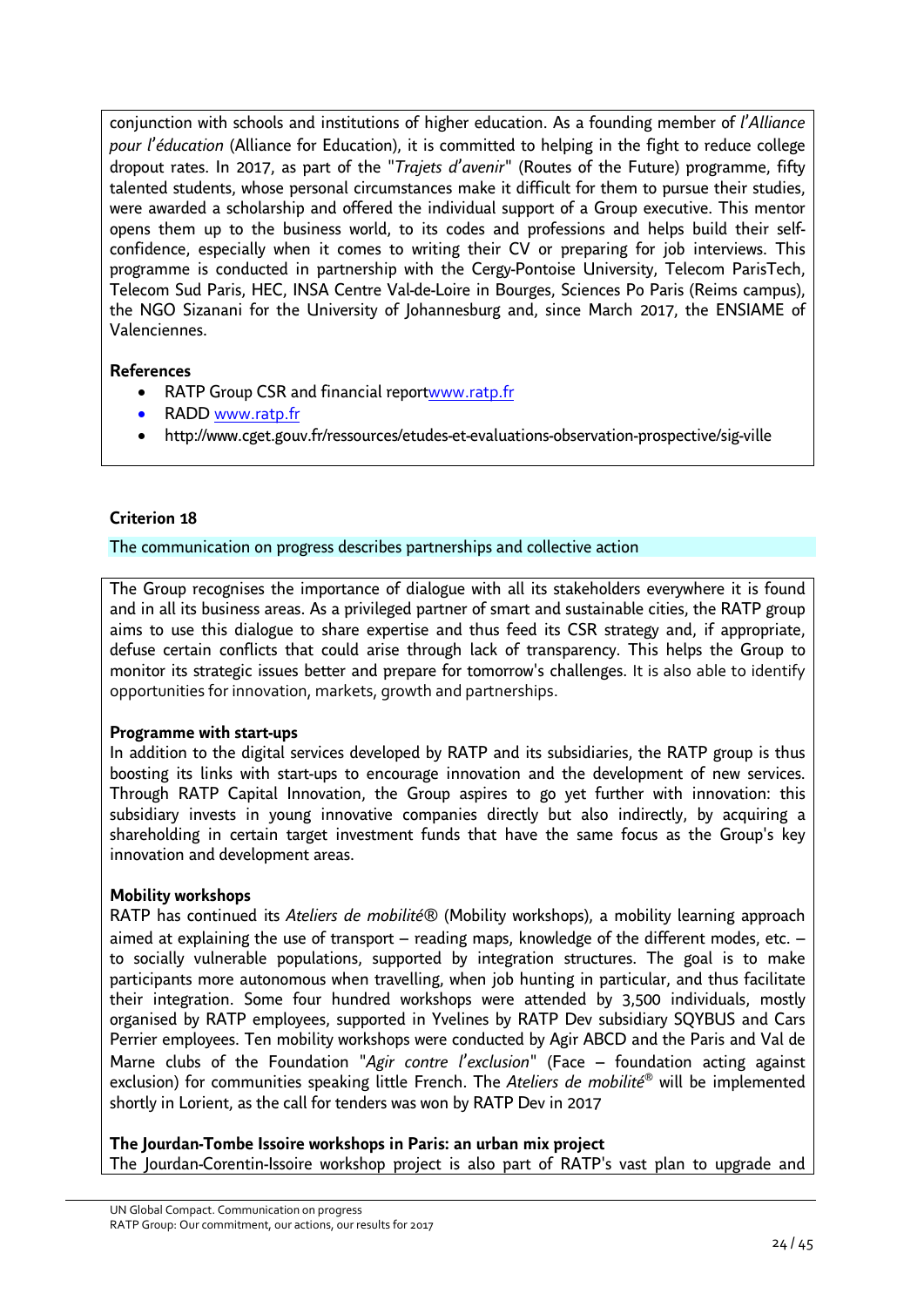expand RATP industrial sites in Paris. The aim is to help to refresh the area and promote social mixing. This large-scale project on two hectares was inaugurated in November 2017. It includes the new bus depot on the lower level and facilities (nursery, daycare centre and a commercial site for the City of Paris) and 650 housing units in the superstructure. The building will also accommodate a 600 m² urban agriculture project.



### **Quartier des deux rives**

To meet the challenges of smart and sustainable cities, RATP and the City of Paris have been working together since 2016 to create a "circular" business district. This pilot project, known as "*Quartier des deux rives*" (Two Banks District) will be located at the centre of the 12th and 13th arrondissements, between Gare de Lyon and Gare d'Austerlitz. To launch the second phase of the project, in March 2017, RATP welcomed local stakeholders (elected officials, the City of Paris, SME, large groups, etc.) to identify possible synergies.

### **References**

- RATP Group CSR and financial report www.ratp.fr
- RADD www.ratp.fr

# <span id="page-24-0"></span>**Corporate Social Responsibility governance and leadership**

### **Criterion 19**

The communication on progress states the commitment from the Chairwoman and Chief Executive Officer

The governance introduced two years ago shows how the Group's Chairwoman and Chief Executive Officer is committed to the main principles of the Global Compact and the ambition to hoist the Group to the highest possible international standards.

In addition, the Group strategy is focused on a major goal: to be a sustainable mobility reference serving a smart, connected city.

The Group has expanded its organisation by creating a Strategy and Innovation Division to run the Group CSR policy, a risk manager, the specialist CERSEC Committee to coordinate the initiative and more recently a compliance centre to define and monitor the compliance and risk prevention programmes. The CERSEC Committee is also chaired directly every quarter by the Chairwoman and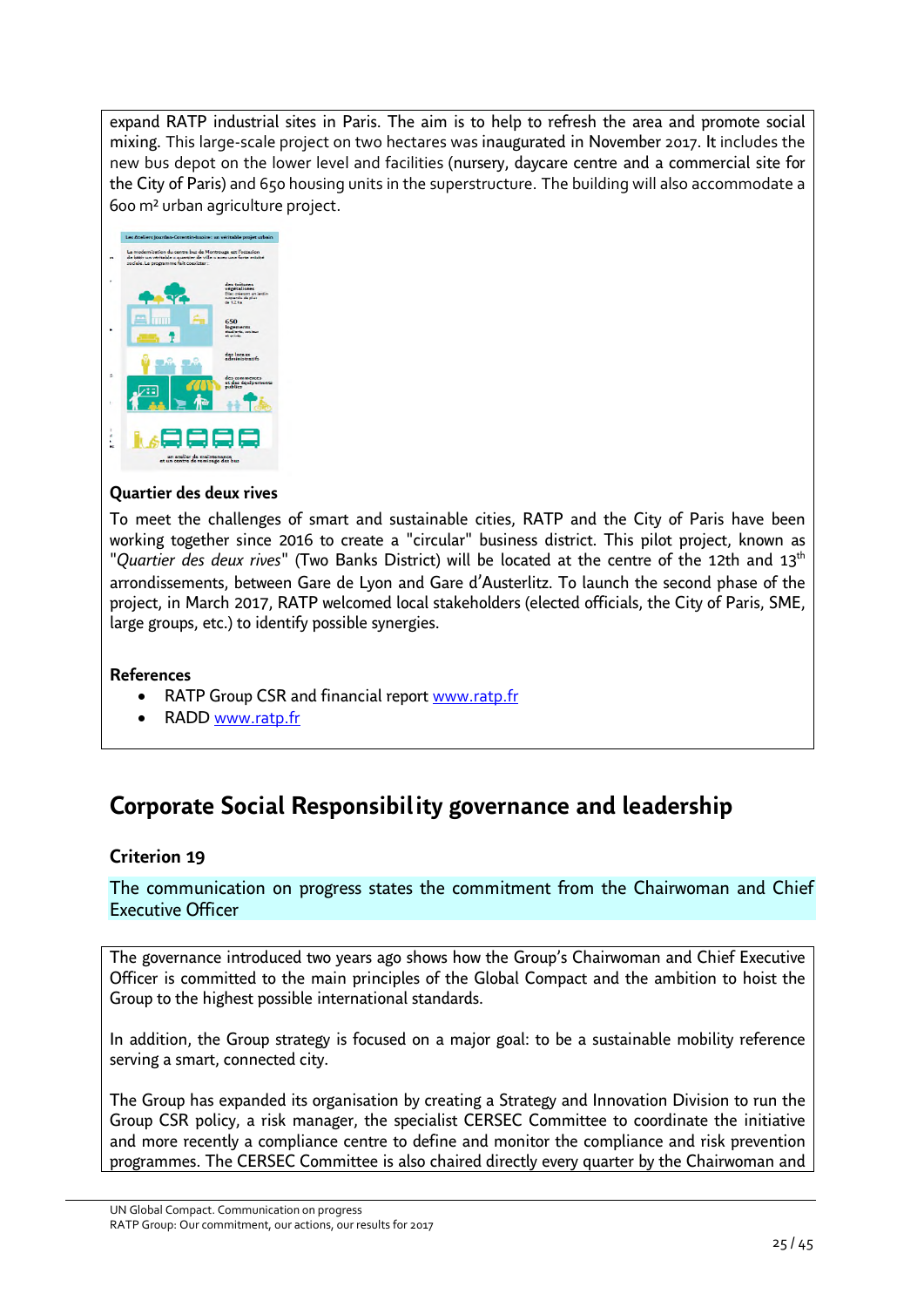Chief Executive Officer, thereby showing strong leadership.

### **Transposition of the EU Directive (Order dated 19 July 2017 and Decree dated 9 August 2017)**

EPIC (industrial and commercial public establishments) are not subject to the European Directive on the publication of non-financial information. Public limited companies (SA) like the RATP Dev subsidiary are involved, but dispensation is possible for the subsidiary if data consolidation takes place at Group level. This dispensation will be used to "carry forward" to RATP Group level and to complete a declaration of a more proactive non-financial performance with respect to stakeholders and above all specific to the company.

### **References**

- Communication on progress letter of commitment
- RADD www.ratp.fr
- General information note

### **Criterion 20**

The communication on progress describes its adoption by the Board of Directors and **Monitoring** 

### **Description**

The Board of Directors has three committees for matters relating to strategy and economics, upgrading and development of networks and innovation and customer services. An Audit Committee brings its expertise to the accounts, the internal audit programme and the risk management policy. A working group open to all administrators studies questions of competitiveness to prepare the company for the opening up to competition (2024 for surface networks).

**Three standing committees** prepare the discussions for the Board of Directors:

- This committee reviews in particular the economic and strategic files and the futureoriented questions on changes in the economic, competitive and institutional environment of RATP. It reviews the company's risk policy.
- This committee deals with questions on network development and maintenance, certain projects and agreements and research.
- **T**his committee is more especially tasked with files on service quality, monitoring the *Ile-de-France Mobilités*/RATP contract and innovation projects.

The role of the **audit committee**, comprising six administrators and chaired by Michèle Bellon, is to advise the Board on the company and consolidated accounts in terms of the reliability of the information systems used to establish them, the internal audit programme and the quality of its methods and the risk management policy.

**Two Board of Directors' working groups**, open to all administrators, look into questions relating to RATP's financial sustainability and competitiveness.

The Chairwoman and Chief Executive Officer invites Board members as and when necessary to informal Board meetings to seek their opinion and discuss urgent strategic issues.

### **Board of Directors and CSR**

Two Board members have held or hold CSR-related posts. The compliance programme run by the compliance centre was presented to the Board of Directors' Audit Committee. The CSR and financial report is submitted annually to the Board of Directors.

### **References**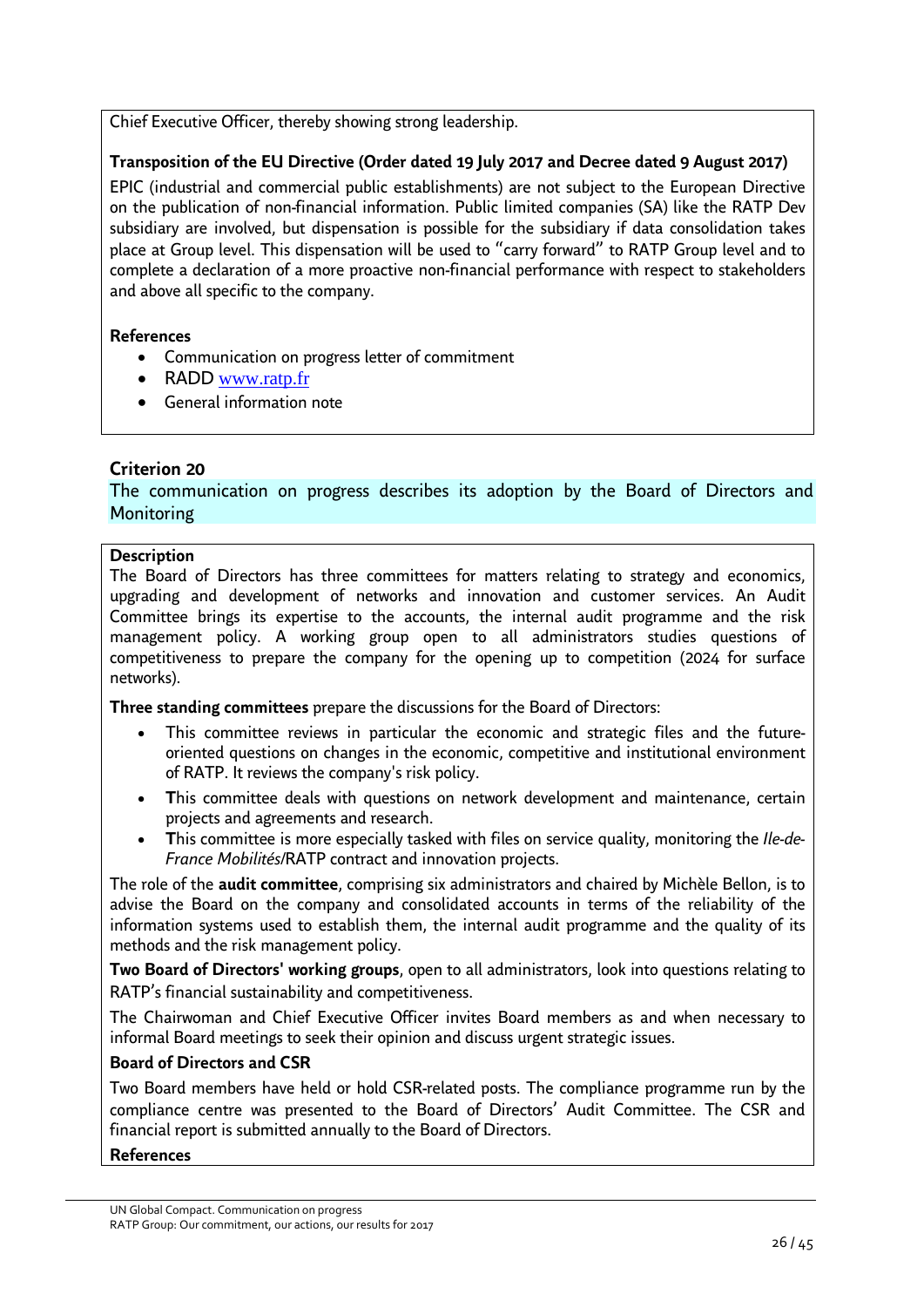• RADD www.ratp.fr

### **Criterion 21**

### The communication on progress describes the stakeholder involvement

#### **Group position**

The Group recognises the importance of dialogue with all its stakeholders everywhere it is found and in all its business areas. As a privileged partner of smart and sustainable cities, the RATP group aims to use this dialogue to share expertise and thus feed its CSR strategy and, if appropriate, defuse certain conflicts that could arise through lack of transparency. This helps the Group to control its strategic issues better and prepare for tomorrow's challenges. It is also able to identify opportunities for innovation, markets, growth and partnerships.

#### **Stakeholder mapping**

The RATP group has for several years maintained constant, on-going dialogue in a variety of ways (conventions, protocols, partnerships, etc.) with all categories of stakeholders (associations, communities, suppliers, passenger customers, etc.). The methods for dialoguing with the stakeholders vary between departments depending on the goals of the dialogue, the priorities and the projects. The methods are listed in a map.

#### **Material analysis**

In the second half of 2006, a material analysis was conducted to prioritise the issues of the new CSR approach. Five priorities were identified as essential, both for stakeholders consulted and Group performance: the impacts of Group operations on health and the environment, greenhouse gas emissions, access to service, business ethics and eco-design.

For passenger associations in Île-de-France, an agreement signed in 1996 created a body for continuous discussion with approved associations. The topics discussed are defined according to association and RATP preferences and the work is subject to an annual report. In twenty years, this platform has become a forum for debate and mutual enrichment. The work in 2017 was guided especially by a single desire:

- transparency on its strategy defined in the 2025 Challenges plan -, its challenges and goals for sustainable cities, through its CSR actions in particular;
- cooperation on major projects;
- sharing perspectives on new services.

The body dealt with some thirty topics related to current or future events, such as the automation of line 4 and future services, especially in terms of ticketless terminals or passenger information. The Group's development through RATP Dev and Promo Métro activities, ethics and flood risk management issues were also addressed. Visits to line 11 and 12 extension worksites, unveiling of the large-scale model of the future line 14 stations and the prototype of the first autonomous shuttles gave a practical dimension to these discussions.

### **Reinforcing the role of mediator**

In addition, representatives of approved national consumer associations sit on the parity panel that appoints the RATP mediator. The latter's role was reinforced within the scope of Order no. 2015- 1033 of 20 August 2015 on settling consumer disputes out of court.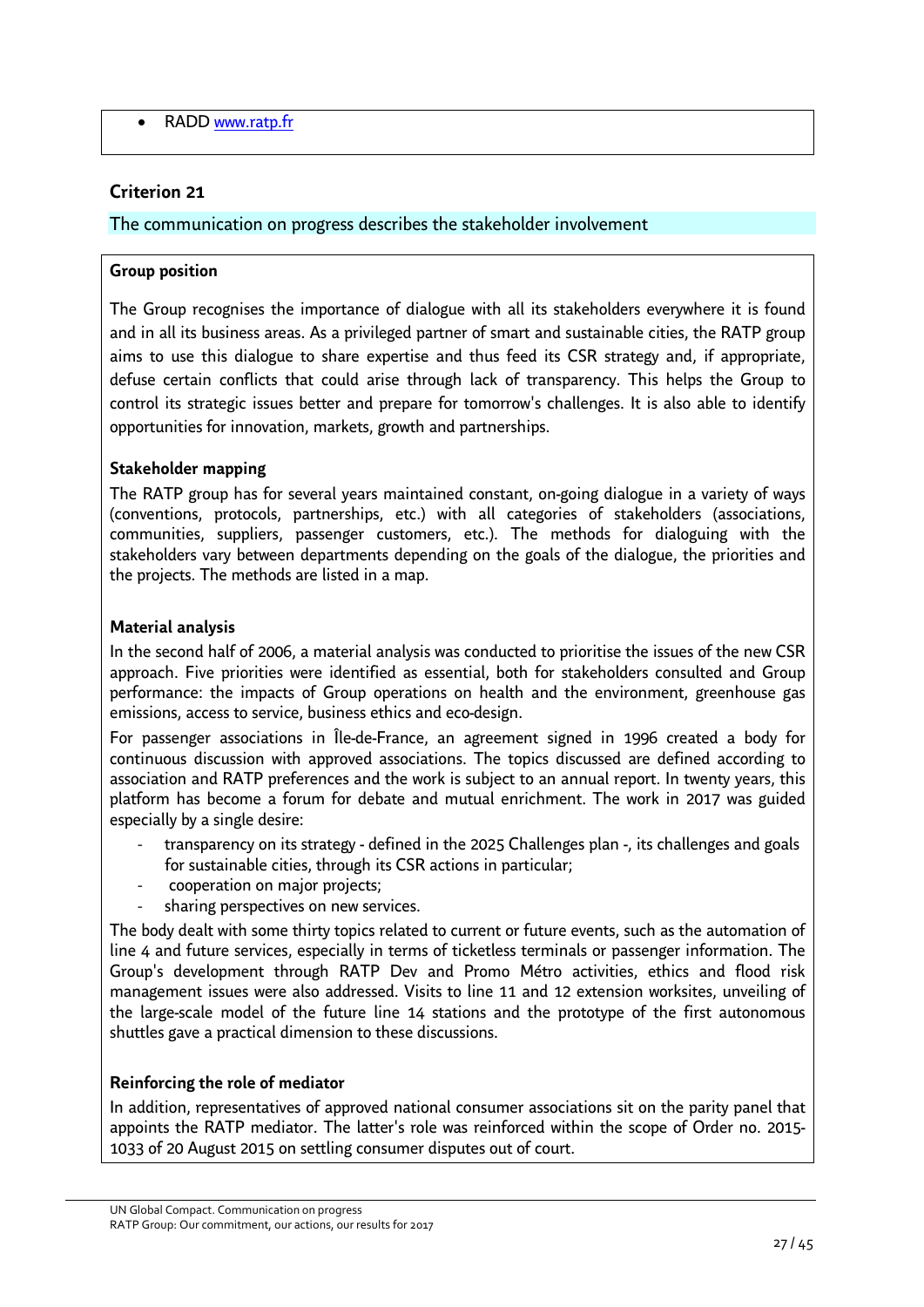The RATP mediator, who is responsible for all of the Group's French subsidiaries in charge of public transport, can be contacted directly online.

([http://www.ratp.fr/fr/ratp/vch\\_124175/mediateur\)](http://www.ratp.fr/fr/ratp/vch_124175/mediateur).

### **Interaction with social networks**

Social networks encourage direct discussion between passengers and the Group, which is especially active on Twitter via a dedicated account. In Île-de-France, RATP is on Facebook and Twitter and each of RATP's metro, RER and tramway lines has had an account since 2014. A dedicated customer service account completes this digital framework. The Group subsidiaries are also using the Internet, especially as a more effective means of responding to complaints, and social networks to reinforce their proximity with passengers. RATP Dev launched its new website in November 2017.

### **Link with the associations**

An RATP representative sits on the Board of Directors of Airparif, an approved association that monitors air quality in the Ile-de-France region. Another is a member of Bruitparif (noise observatory in Île-de-France). RATP experts remain in contact with local residents affected by noise pollution or vibrations. RATP is also bound by four-way agreements (Region, departmental councils and municipalities) to promote sustainable mobility in the Île-de-France region. These aspects are covered in the environmental chapter of this report.

RATP manages continued cooperation with representatives of people with disabilities, aiming to ensure on-going improvements on the basis of a coordination protocol concluded with nine associations representative of the different types of disability. RATP sits on the Board of Directors of FACE.

### **References**

• CSR and financial report www.ratp.fr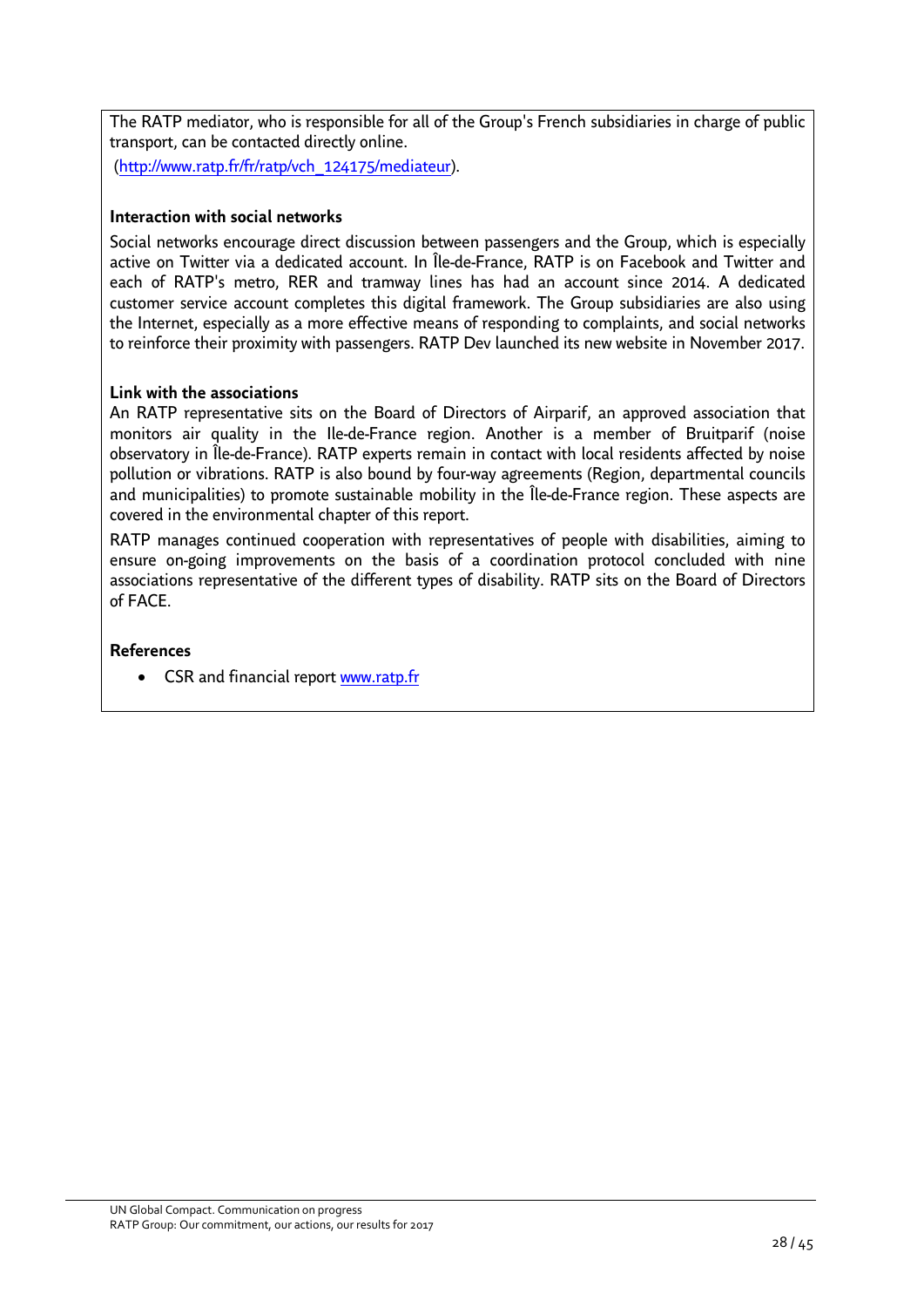# **RATP GROUP AND SUSTAINABLE D E V E L O P M E N T G O A L S**





### **S D G 1 :**

End poverty in all its forms everywhere

### **Social ethics and corporate solidarity:**

Our activity brings us face-to-face every day with a number of difficult social realities, such as social exclusion of homeless people in our underground networks, to the point that over the years we have acquired experience and know-how in helping to resolve certain societal problems.

#### **Combating serious social distress**

RATP has developed actions to avoid people in difficulty seeking shelter in the networks or, for those staying there, to offer to transport them to reception centres. These actions are justified by the fact that people settling in underground spaces emphasise the principle of social isolation. For maximum efficiency, these actions are designed and run in partnership with private or public bodies. The Security Department is therefore tasked with observing anything in the RATP networks relating to the knock-on effect of phenomena of serious social distress. It maintains close contact with the institutional brainstorming bodies where, by representing the RATP policy, it offers expert local and national advice.



### **S D G 2 :**

End hunger, achieve food security and improved nutrition and promote sustainable agriculture

### **Plan to combat food waste**

The CRE (*Comité régie d'entreprise* – Corporate governance committee), in charge of RATP catering, is part of a sustainable development process by limiting the impact of its catering activities on the environment. In 2016, RATP and the CRE signed a general operations charter incorporating sustainable development requirements, that will lead to:

- a formal plan against food waste;
- a study on implementing initiatives to manage and reduce energy and water consumption;
- monitoring and reporting on bio-waste sorting for already equipped restaurants and those with refurbishment under way.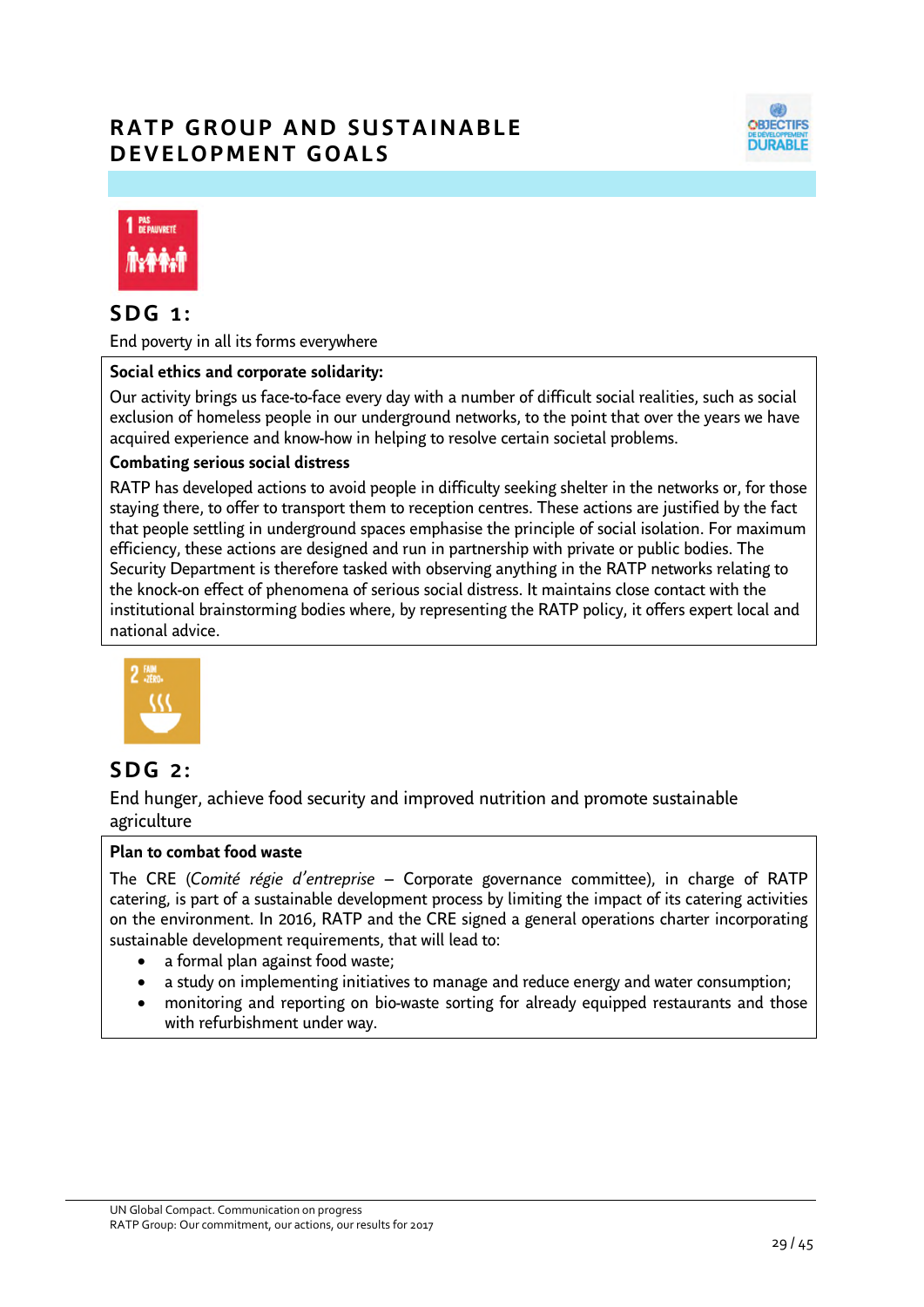

# **S D G 3**

Ensure healthy lives and promote well-being for all at all ages

**Targets 3.8 and 3.9** 

### **Quality of working life**

RATP is convinced that by focusing on the men and women in its ranks, it will foster Group performance and development. This is why it is committed to a human resources policy geared to its employees. It intends to continue to strengthen a stimulating work environment and support the professional development of its employees while ensuring it acquires the skills it needs for its development. It pays particular attention to the daily lives of its employees in a collective context that promotes trust.

In terms of employee health, safety and well-being, the Group bases its employer actions on its Code of Ethics, by emphasising respect for diversity and non-discrimination and by ensuring the quality of working life.

### **Support for public health prevention campaigns**

RATP organises employee awareness-raising and prevention days on several health-related topics (nutrition, HIV, cancer, flu, giving blood, musculo-skeletal disorders, etc.).

### **Environmental health**

One focus of CSR policy is encouraging environmental health by reducing sound nuisances from the Group's activities and improving air quality underground and in cities. RATP is targeting zero noise black spots in Ile-de-France by 2020 through an agreement with Ademe (French Environment and Energy Management Agency). It also committed to reducing employee and passenger exposure to diesel emissions and fine particles in its underground areas.



### **S D G 4**

Ensure inclusive and quality education for all and promote lifelong learning

### **Target 4.3 employee training plan**

The implemented training policy is a structural component that allows employees to develop their skills throughout their professional lives and ensures long-term RATP Group performance in social, human, and economic terms.

Within RATP:

- three out of four employees are trained each year;
- the training plan for 2017 devoted approximately 6.8% of the gross payroll to training. including around 1.8% to initial training;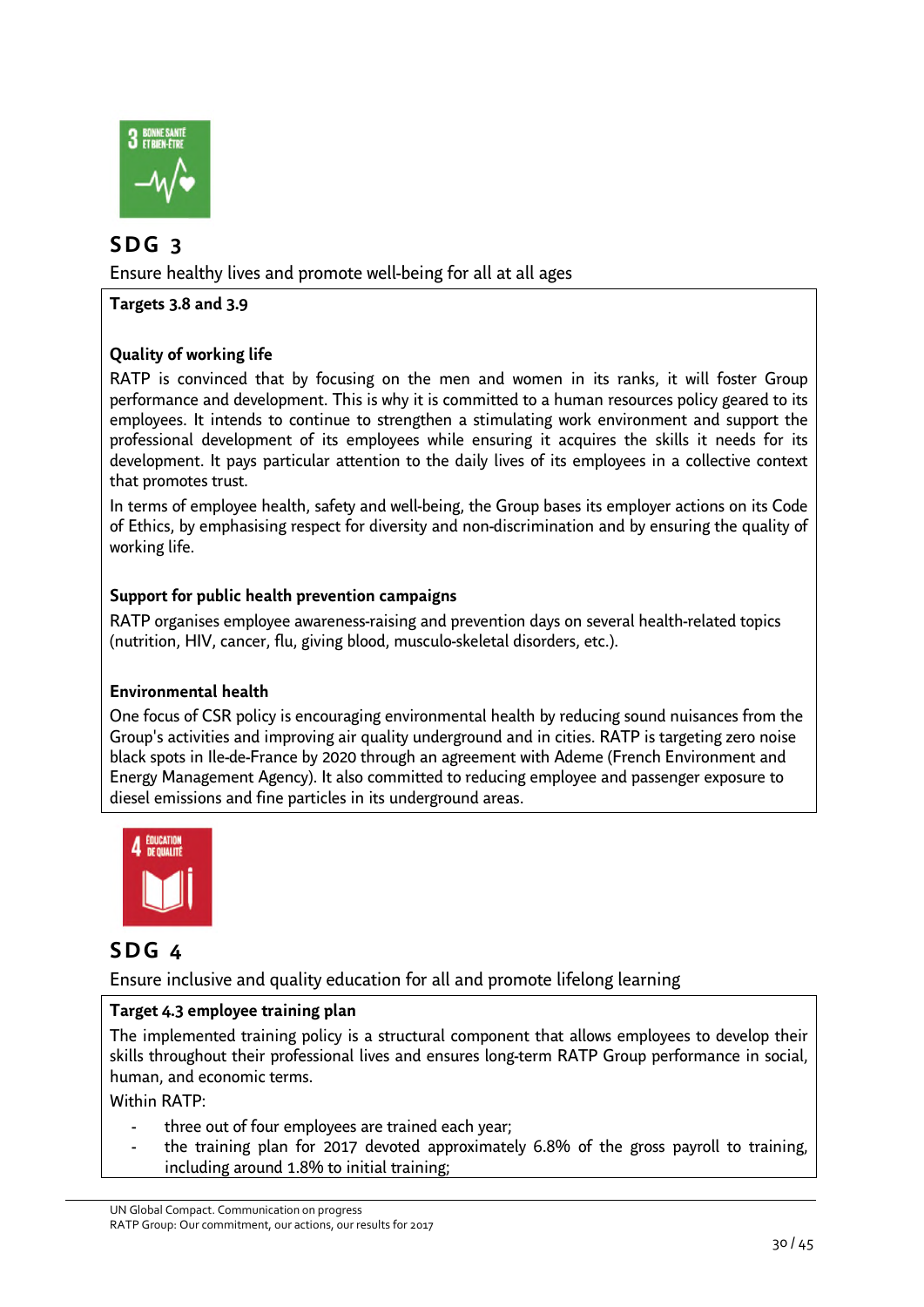- training is governed by two instruments: the 2013 agreement on on-going vocational training and the 2015-2017 triennial guidelines on vocational training.

### **Targets 4.4 and 4.5 professional support for young people**

The RATP group has a University the objective of which is a shared common culture. The University federates all Group employees, regardless of category, background or occupation, around an acrossthe-board range of training courses, especially in the field of management. Its mainstay is a training centre, the Campus, which is more specifically dedicated to supporting integration and professional development.

### **Promote mobility in our networks to facilitate academic orientation and social and professional insertion**

RATP also continued its Ateliers de mobilité<sup>®1</sup> (Mobility Workshops), a mobility learning approach aimed at explaining the use of transport – rea[din](#page-30-0)g maps, knowledge of the different modes, etc. – to socially vulnerable populations, supported by integration structures. The goal is to make participants more autonomous when travelling, when job hunting in particular, and thus facilitate their integration. Some four hundred workshops have been attended by 3,500 individuals, mostly organised by RATP employees.



# **S D G 5**

Achieve gender equality and empower all women and girls

### **Targets 5.1 and 5.5 professional and wage-based gender equality**

The RATP group ensures the diversity of its employees and encourages women's access to all its professions, including technical, in the areas of operation, maintenance, engineering or support functions.

The fourth agreement on professional and wage-based gender equality within RATP was signed in 2015 with all representative labour organisations. This agreement follows the 2012 agreement, the targets of which were achieved.

This agreement establishes four key commitments:

- the commitment to make every effort to increase the proportion of women working in the company;
- a commitment to pay female employees on maternity leave and both men and women on paternity or adoption leave;
- a commitment to ensure the work/life balance of its employees thanks to reasonable meeting times and the use of telephone and emails;

a commitment to increase the number of women on management boards to match, as much as possible, the proportion of women in the management category in each department.

An "*RATP au féminin*" (RATP women) programme, created at the initiative of the Chairwoman and Chief Executive Officer, rounds out these commitments and includes them in the Group's strategic guidelines.

<span id="page-30-0"></span><sup>1</sup> *Atelier de Mobilité*® is a registered RATP trademark.

UN Global Compact. Communication on progress RATP Group: Our commitment, our actions, our results for 2017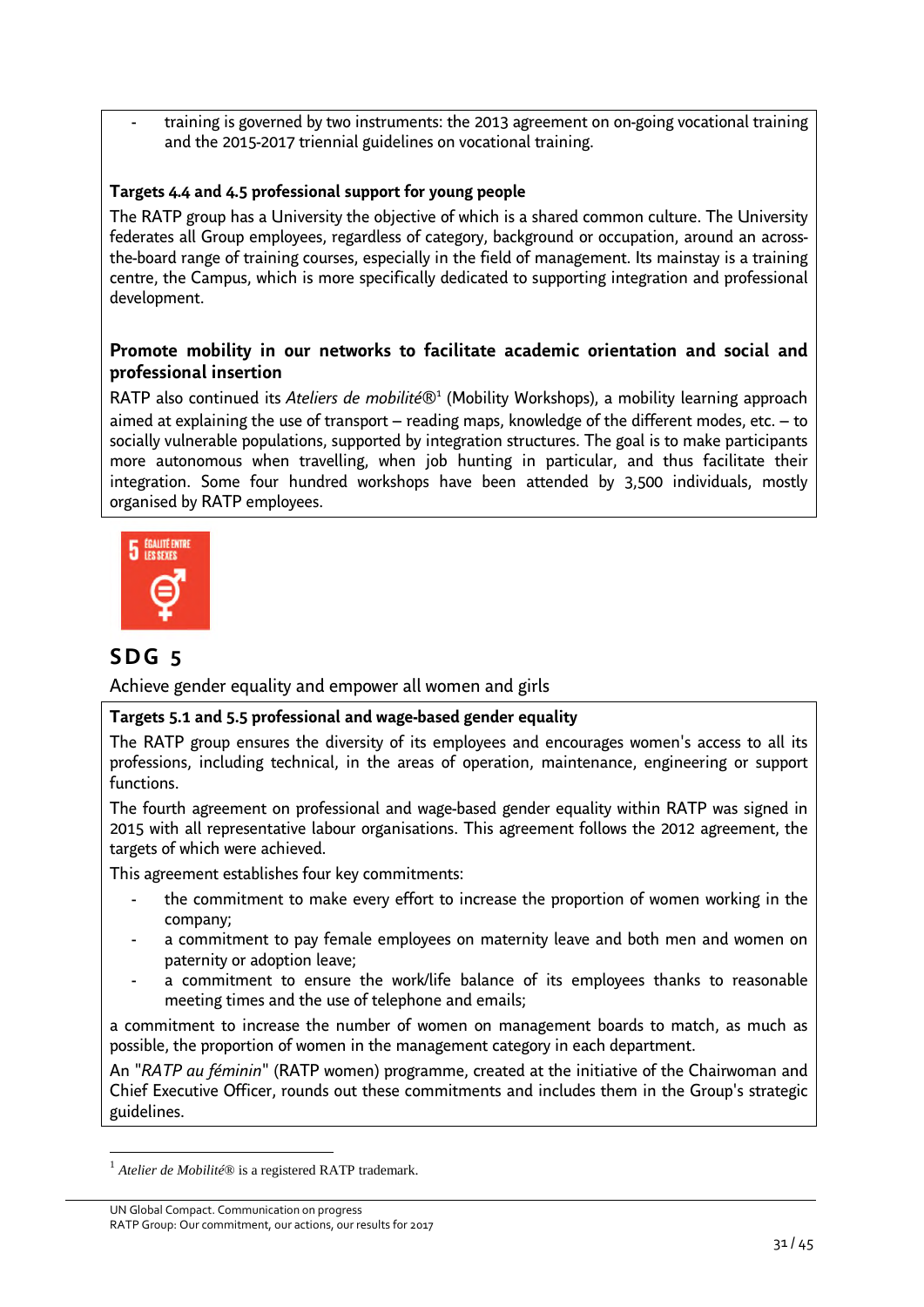### **Combating sexual harassment**

RATP has warning systems and means that it implements to ensure the safety of its passengers. Nearly six thousand RATP agents in the network's stations can be mobilised directly to alert the network protection and security group (GPSR), made up of over a thousand agents, deploying around a hundred teams every day in the network. Call points have been installed in the metro and suburban railway stations in the RATP network.



# **S D G 6**

Ensure access to water and sanitation for all and ensure sustainable management of water resources

### **Target 6.3 Treatment of industrial water and water quality**

Under its policy to protect natural resources, RATP is reducing its water consumption and has equipped the majority of its industrial sites with an industrial residual water treatment plant. Autosurveillance analyses are also performed on industrial discharges at all industrial sites.

It is encouraging the circular economy by recycling washing water and watering the tramway**'**s grass with some of the infiltration water. Alternatives to drinking water are also being studied.



# **S D G 7**

Ensure access to affordable, reliable, sustainable and modern energy for all

### **Targets 7.1 and 7.2 Energy policy**

In 2017, the RATP group defined its new energy policy with ambitious goals:

- reduce its energy consumption by 20% per passenger-km by 2025 (versus 2015 reference year)
- reduce greenhouse gas emissions by 50% by 2025. The group has set up an action plan for all its activities to achieve this.

The group has obtained ISO 50001\* certification in Île-de-France. This rewards its commitment to on-going improvement in its energy performance. It covers all the corporate activities: transport of passengers (metro, bus, RER, tramway), management of the infrastructure network, engineering, maintenance and management of its property assets.

### **Renewable energies and regenerative energy**

RATP applies an active energy efficiency policy when renovating or building its tertiary and industrial sites. It investigates the opportunity to use renewable energies in the initial project stages. For example:

energy renovation of technical systems at head office crowned by the HQE-exploitation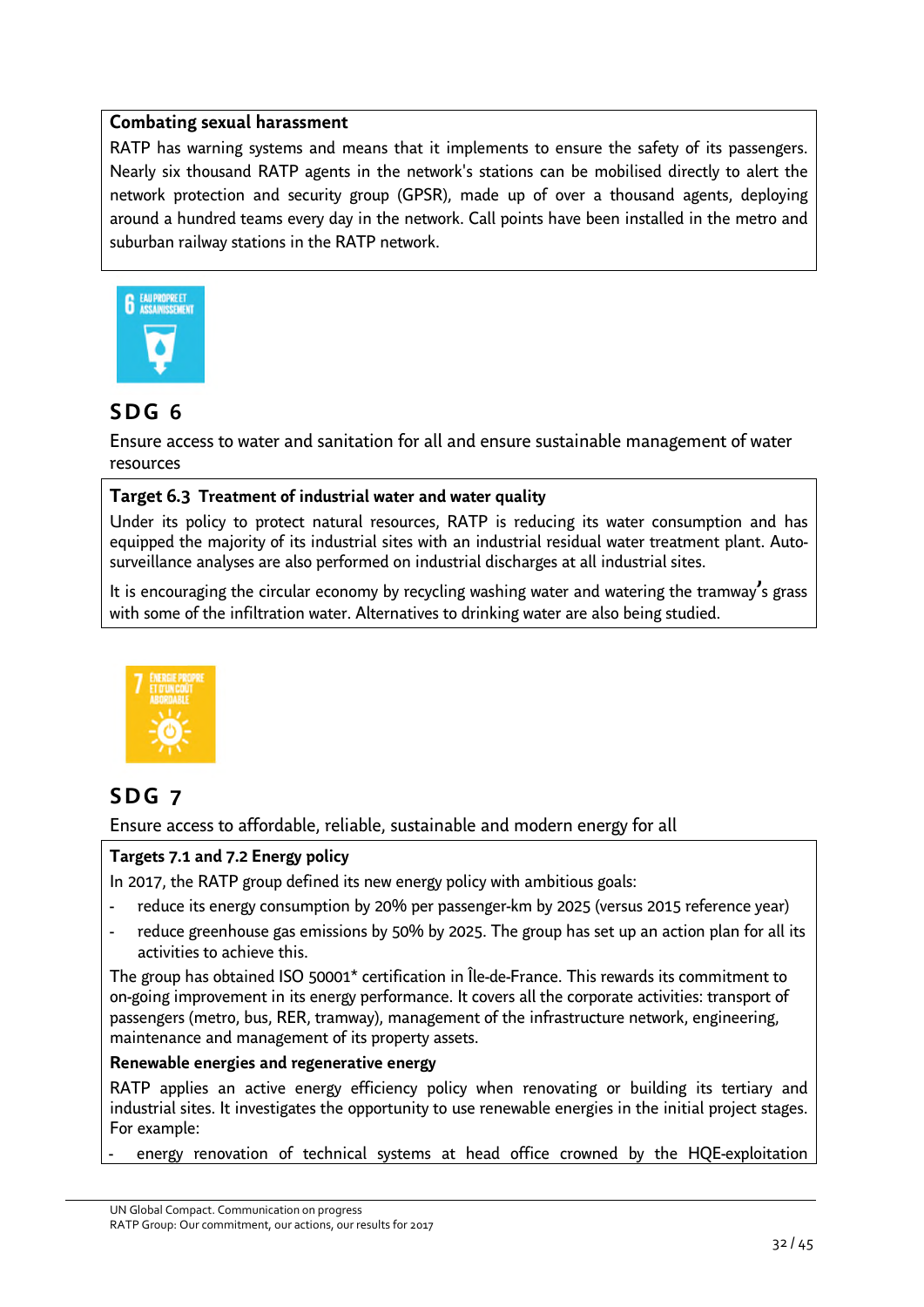certification in April 2015 in the two areas of "Sustainable building and Sustainable management) (certification that can be renewed every year for five years);

- installing a heat pump at a maintenance and storage site to cover 90% of the site's heating needs  $(3,000 \text{ m}^2)$ ;
- the bioclimatic design of the maintenance workshop for metro line 9, at Boulogne-Billancourt, to improve its energy efficiency.
- Using a geothermal system to extend line 14 northwards



# **S D G 8**

Promote inclusive and sustainable economic growth, employment and decent work for all

### **Targets: 8.3, 8.5, 8.6 and 8.8**

### **Jobs for the disabled**

The RATP group is looking to change how the public relates to disability. At the end of 2015, a seventh agreement concerning persons with disabilities at RATP was signed for the 2016-2019 period with the participation of all the representative labour organisations. Under this agreement, RATP agrees to continue its proactive policy in favour of persons with disabilities and mobilise all company stakeholders to that effect. Hiring of 125 people with disabilities over four years: The agreement provides for initiatives to maintain the latter in employment on the basis of fair allocation criteria (workstation layout, teleworking, purchase of appropriate equipment, etc.). - Raising employee awareness through poster campaigns and training modules: Introducing a policy through services entrusted to establishments or organisations that help people with disabilities to find work (Ésat) or disability-friendly companies (EA).

- An internal e-learning module is accessible to the visually impaired.
- -

### **Fight against discrimination**

The Code of Ethics adopted in 2011 reiterates the Group's six shared values: people, dedication to the general interest, respect, professional approach to customer service, a taste for challenges, openness<sup>2</sup>[.](#page-32-0) It defines respect for people, full compliance with regulations and respect for the environment as fundamental principles of action.

RATP is committed in several areas to combating discrimination by signing several agreements with union organisations:

disability (since 1994), gender equality (since 2003), social integration (since 1996) and age management (since 2009) through its 2016 agreement on the projected management of jobs and skills and support of projects for change. These agreements are continuous with other significant actions, such as adherence to the Diversity Charter in 2004.

<span id="page-32-0"></span><sup>&</sup>lt;sup>2</sup> An information brochure summarising company values in particular is handed out during each new job interview.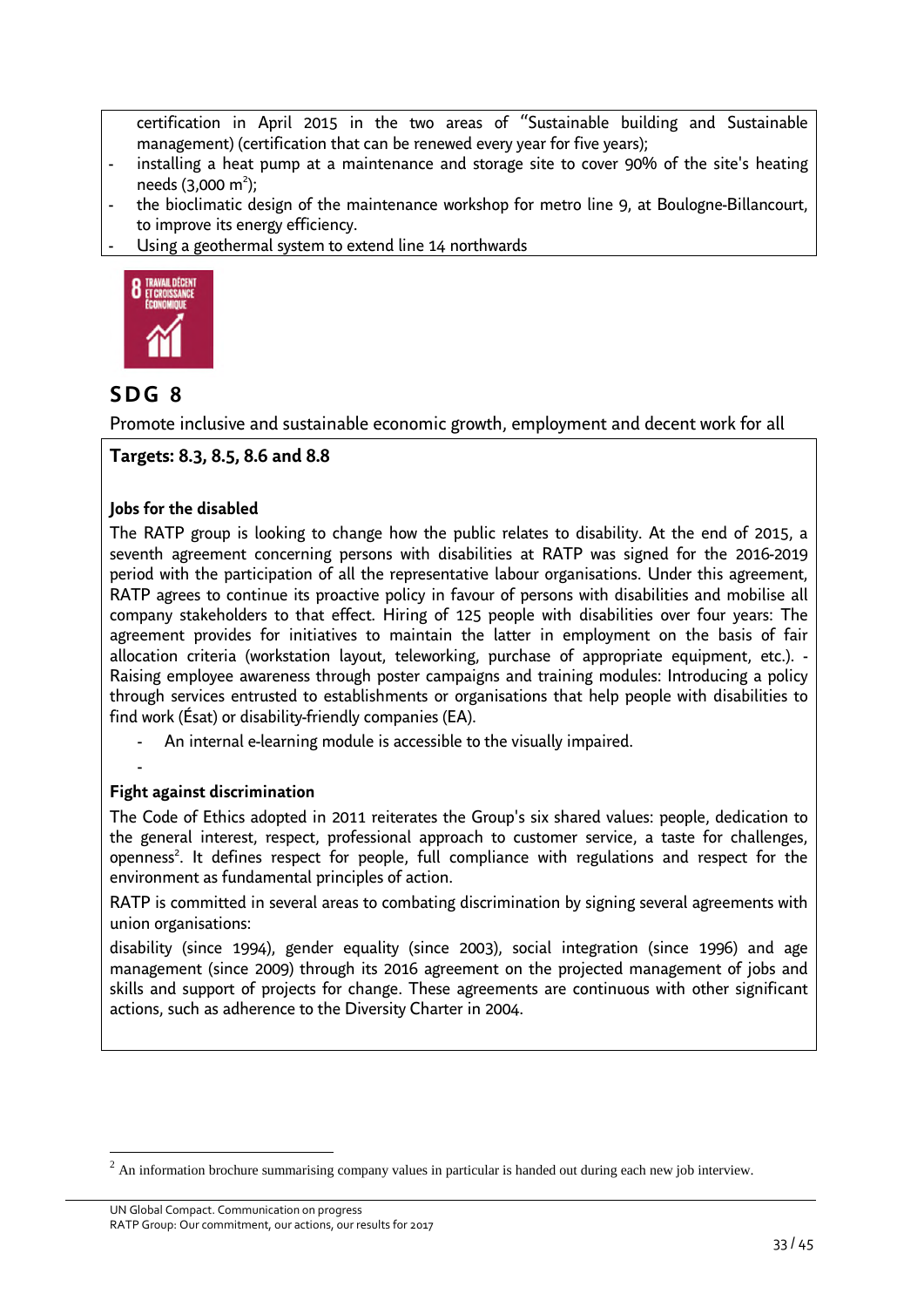

# **S D G 9**

Build resilient infrastructure, promote sustainable industrialisation and foster innovation

### **Target 9.1: Adapting to climate change (adapting to floods)**

RATP is affected by climate change at various levels: managing the rail infrastructure network, operating and maintaining a transport system (passenger transport, stations, information and communications systems), purchasing bus and rail rolling stock, and designing new infrastructure (buildings or rail infrastructure). The major climate risk corresponds to the flooding of underground networks. RATP has therefore launched a diagnostic focusing on vulnerable aspects of networks from the water table.

### **Energy efficiency**

The RATP group is continuing with its efforts to improve constantly the energy efficiency of its transport systems and establish its position as a benchmark for the design and use of low-emission transport systems.

It has formed an energy policy with an action plan and goals. The group obtained ISO 50001 certification in 2017.

### **Protecting air quality in the city**

In 2014, RATP set itself the ambitious challenge of converting its Île-de-France fleet of 4,600 buses to electrical power and biogas via the Bus2025 plan with the support of *Ile-de-France Mobilités* (the public transport authority for the region). By the end of this replacement programme, the company will have a 100% low-emission fleet, in line with RATP targets to reduce greenhouse gas emissions per passenger/km by 50% (base 2015).

RATP Dev subsidiaries are gradually replacing their fleets with "clean" vehicles (Euro 6, hybrid, biofuel, or electric vehicles).

### **Targets 9.c and 9.b Innovation**

In addition to the digital services developed by RATP and its subsidiaries, the RATP group is thus boosting its links with start-ups to encourage innovation and the development of new services. Through RATP Capital Innovation, the Group aspires to go yet further with innovation: this subsidiary invests in young innovative companies directly but also indirectly, by acquiring a shareholding in certain target investment funds that have the same focus as the Group's key innovation and development areas.

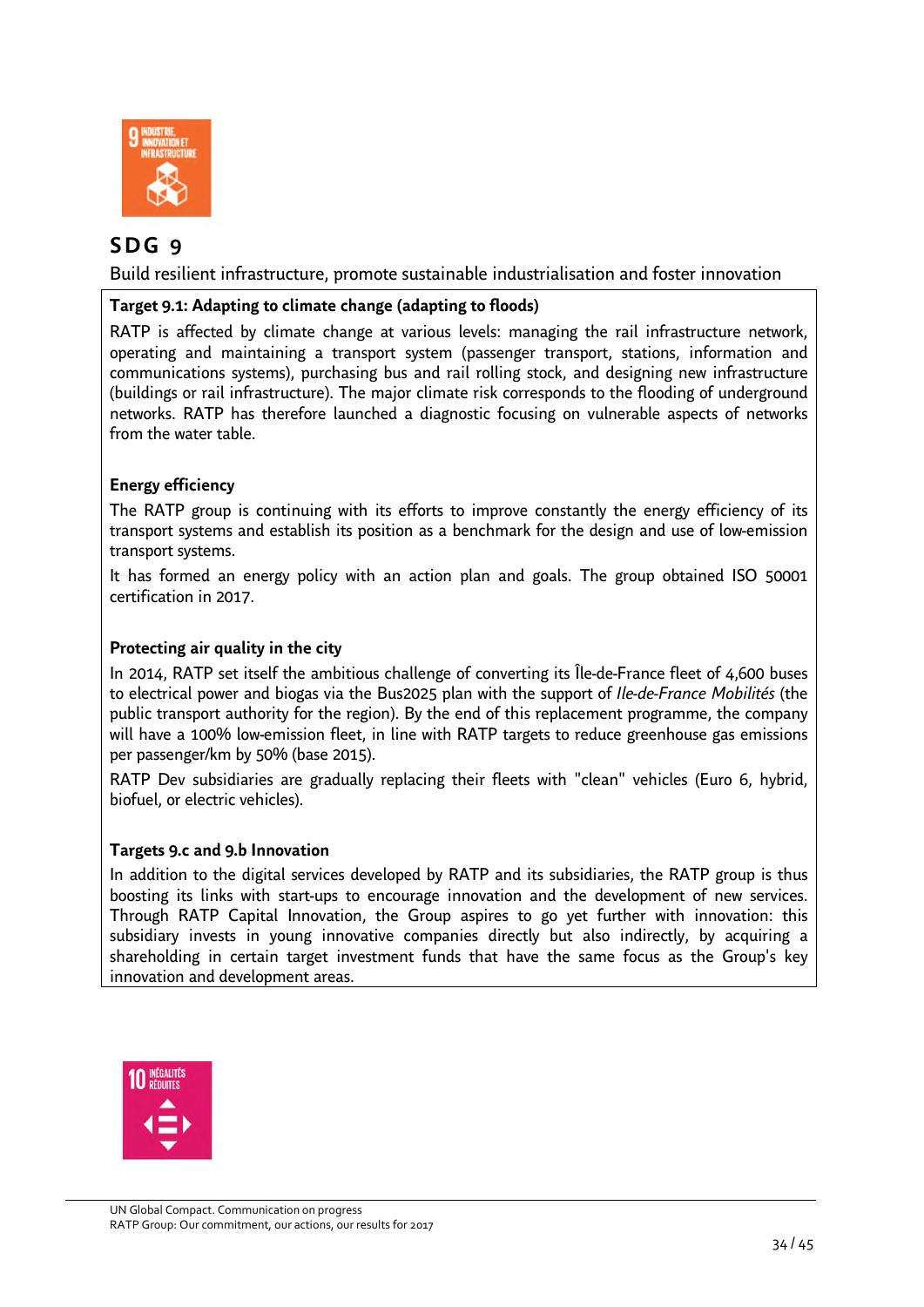# **S D G 1 0**

Reduce inequality within and among countries

### **Target 10.2**

### **Socially responsible purchasing policy**

 RATP has a socially responsible purchases policy to meet the major challenges of tomorrow and contribute to the company**'**s overall performance. The responsible purchases approach goes beyond compliance with regulations and managing environmental or social risks. It is a real opportunity to commit to a more sustainable, environmentally-friendly and supportive model. The responsible purchases approach contributes to the Corporate Social Responsibility (CSR) goals.

### **Target 10.b**

### **Sports, cultural and educational partnerships**

In Île-de-France, the parent company seeks to promote culture and sports through the partnerships and activities it offers on its sites. The objective of these operations is to make passenger journeys more enjoyable while actively contributing to urban cultural life. In 2017, more than a hundred partnerships were concluded with key city players and major cultural institutions:

- a good half of them are dedicated to culture, especially literature and poetry, photography, heritage and music.
- around fifteen were partnerships that revolved around sports, including one involving the Paris bid to host the 2024 Olympic Games, which involved a wide audience and helped mobilise Île-de-France residents around this event;
- around twenty were partnerships with institutions focusing especially on sustainable mobility and innovation.

The Group's subsidiaries also maintain partnership/sponsorship activities, mainly in sports, cultural, humanitarian and charity works.

### **RATP Group Foundation**

The RATP Group Foundation directly participates in the Group's corporate responsibility policy by developing links with its territories of operation, both in France and abroad. It develops its activities to serve communities isolated from cultural, educational, or employment opportunities.

- In 2017<sup>3</sup>[,](#page-34-0) it supported forty projects, 40% of which were new, that directly benefited 20,605 individuals in the territories covered by the Group. In terms of employment and entrepreneurship, eight agreements were signed with associations, benefiting 1,835 individuals.

The Foundation sets up partnerships with local associations in the Group's operational regions both in France and abroad.



### **S D G 1 1**

<span id="page-34-0"></span> $3$  As at 31 October 2017.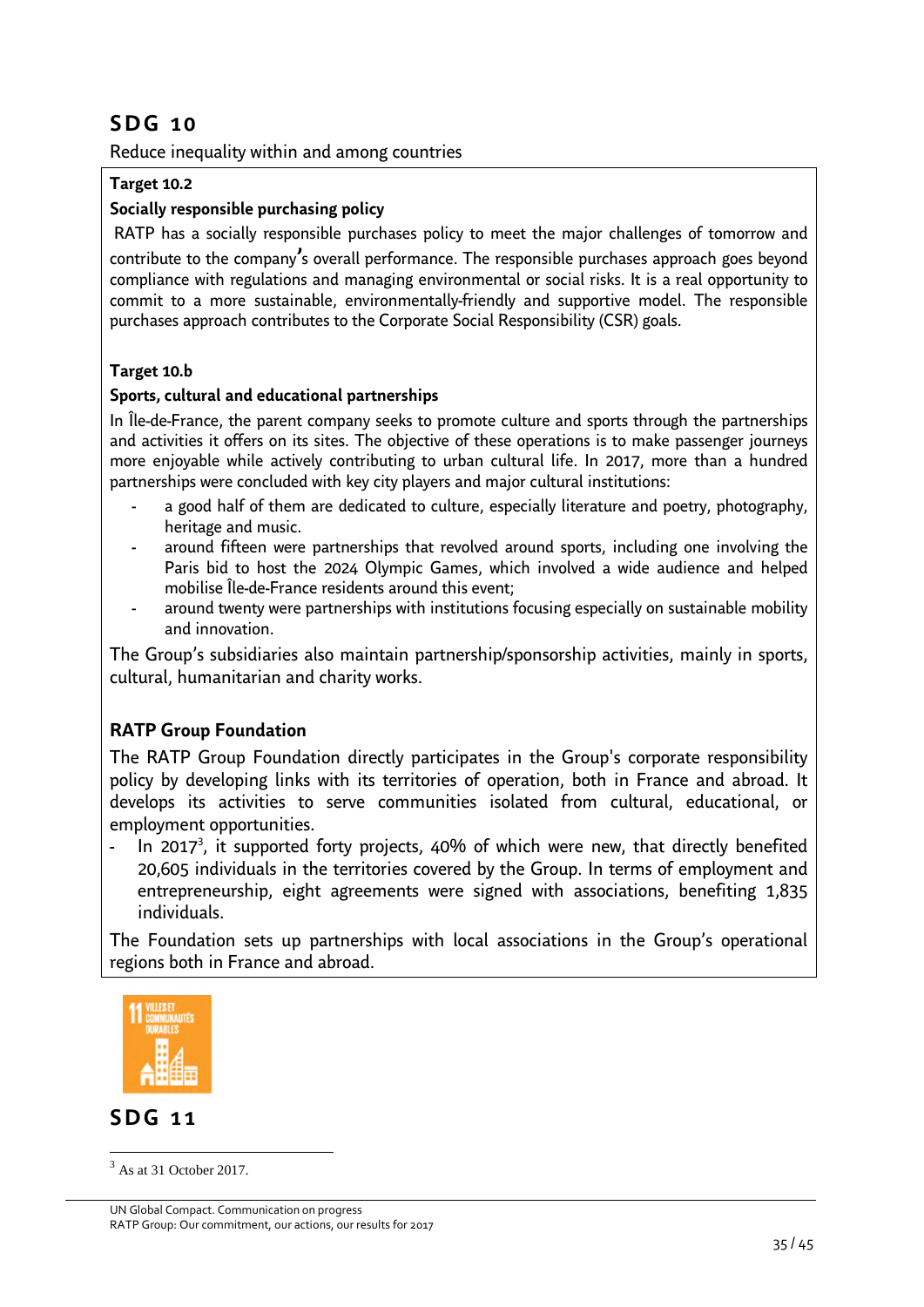Make cities and establishments for accommodating people inclusive, safe, resilient and sustainable

### **Targets 11.1 and 11.3 Sustainable city**

As an expert in public transport and contributor to the smart city, the RATP group can picture the city of tomorrow and propose environmentally-friendly mobility solutions in France and worldwide.

By transforming industrial sites into "integrated" living areas, RATP has the opportunity to invent new urban shapes and confirm its position as an integral part of the urban landscape. Modernising the company's real estate assets and adapting them to the growing operating requirements of the network are priorities for the future development of cities. Many industrial site restructuring projects in the Île-de-France region have been implemented in recent years, reflecting the company's expertise in urban integration, helping to refresh areas and ensure social mixing in the different districts. In Île-de-France, more than 3,200 housing units will be built by 2025, including more than 2,100 social housing units and public facilities.

RATP responded to the government's call to encourage the emergence of innovative urban projects that are destined to showcase French excellence in sustainable cities. RATP participates in urban demonstrators:

- *Rêve de scènes urbaines* (Dream of urban scenes): Vinci in consortium with fifteen private companies (Orange, Veolia, Schneider, Numericable, etc.) and three public operators (SNCF, RATP, CEA) and the Plaine Commune urban area
- Descartes 21**:** Bouygues Énergies & Services in consortium with EMBIX, IDEX, Sodearif, RATP, CAP Gemini, GEGrid Solutions and Epamarne/Cité Descartes

### **Target 11.2: Network accessibility**

The RATP group promotes accessibility on all fronts. The Group goes beyond compliance with Law 2005-102 **"**on equal rights and opportunities, the participation and citizenship of people with disabilities**"** by developing, pioneering and deploying new solutions to facilitate access to transport for all people with reduced mobility.

The priority is to make accessible to all:

- the spaces (metro and tramway stations, RER stations, bus stops);
- the equipment (ticket dispensers, validation channels, passenger call points, etc.);
- passenger information (audible announcements, waiting times, etc.).

RATP has an accessibility unit that suggests an accessibility policy and supports the project teams in finding the most appropriate solutions. It also consults associations extensively.



### **S D G 1 2**

Ensure sustainable consumption and production patterns

### **Target 12.5 Circular economy**

As a major contributor to sustainable cities, the RATP group is part of a circular economy. The company makes an effort to optimise its resources by reducing their use but also by recovering them and creating synergies between the various regional players. This approach is formally recorded in

UN Global Compact. Communication on progress RATP Group: Our commitment, our actions, our results for 2017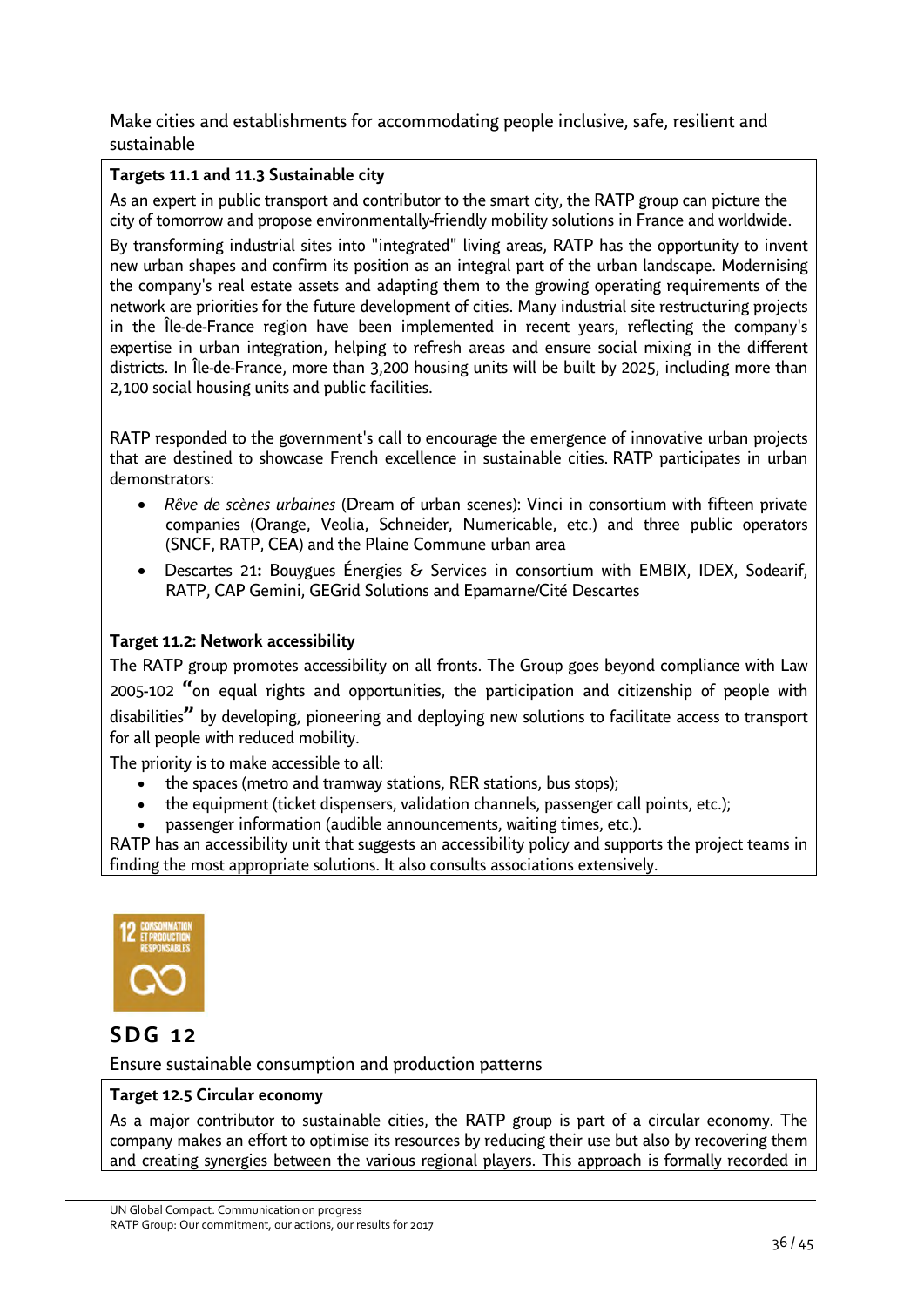the Group's CSR policy.

To meet the challenges of smart and sustainable cities, RATP and the City of Paris have been working together since 2016 to create a "circular" business district. This pilot project, known as "*Quartier des deux rives*" (Quarter of the two banks) will be located at the centre of the 12<sup>th</sup> and 13<sup>th</sup> arrondissements, between Gare de Lyon and Gare d'Austerlitz. To launch the second phase of the project, in March 2017, RATP welcomed local stakeholders (elected officials, the City of Paris, SME, large groups, etc.) to identify possible synergies.

### **Waste management**

Faced with a varied production of waste, RATP conducts a policy that combines both reduction of waste at the source and its maximum reuse by:

- complying with regulations and requirements;
- optimising waste sorting on industrial and tertiary sites to organise its recovery in distinct sectors for reuse (recycling, reuse of materials, reuse of energy, etc.);
- tracking the collection and treatment of HIW (Hazardous Industrial Waste: waste oil, batteries, soaked rags, aerosol cans, etc.) and NHW (Non-Hazardous Industrial Waste: paper, cardboard, WEEE (Waste Electrical and Electronic Equipment), cartridges, toners, etc.);
- optimising waste storage areas to minimise the risk of pollution while facilitating the work of employees.

### **Target 12.4: Pollution: discharges into the air, water and soil**

The prevention of all forms of pollution is at the centre of its concerns and justifies the investments committed beyond legal regulations to operate rolling stock and industrial buildings, which are increasingly environmentally friendly.

### **Target 9.4: Eco-design**

The RATP group is committed to promoting an eco-design and eco-specification policy for all of its projects (infrastructure, building, rolling stock, and information system) by encouraging the selection of low-energy products and systems, those with longer service lives or better economic performance, via its CSR policy. Industrial sites and units are designed to minimise environmental impacts. Environmental specifications apply when purchasing rolling stock.

RATP is committed to a global policy to reduce the consumption of raw materials in logistics processes. The two logistics platforms in Île-de-France, both certified ISO 14001, are looking to reduce their consumption of raw materials.



# **S D G 1 3**

Take urgent action to combat climate change and its impacts

### **Target 13.a**

Under its strategic plan, the RATP group intends to strengthen its contribution to combating climate change in the regions. It acts at several levels by:

• promoting the modal shift towards less carbon-intensive modes and reinforcing the attractiveness of non-individual transport and quality public transport adapted to demand;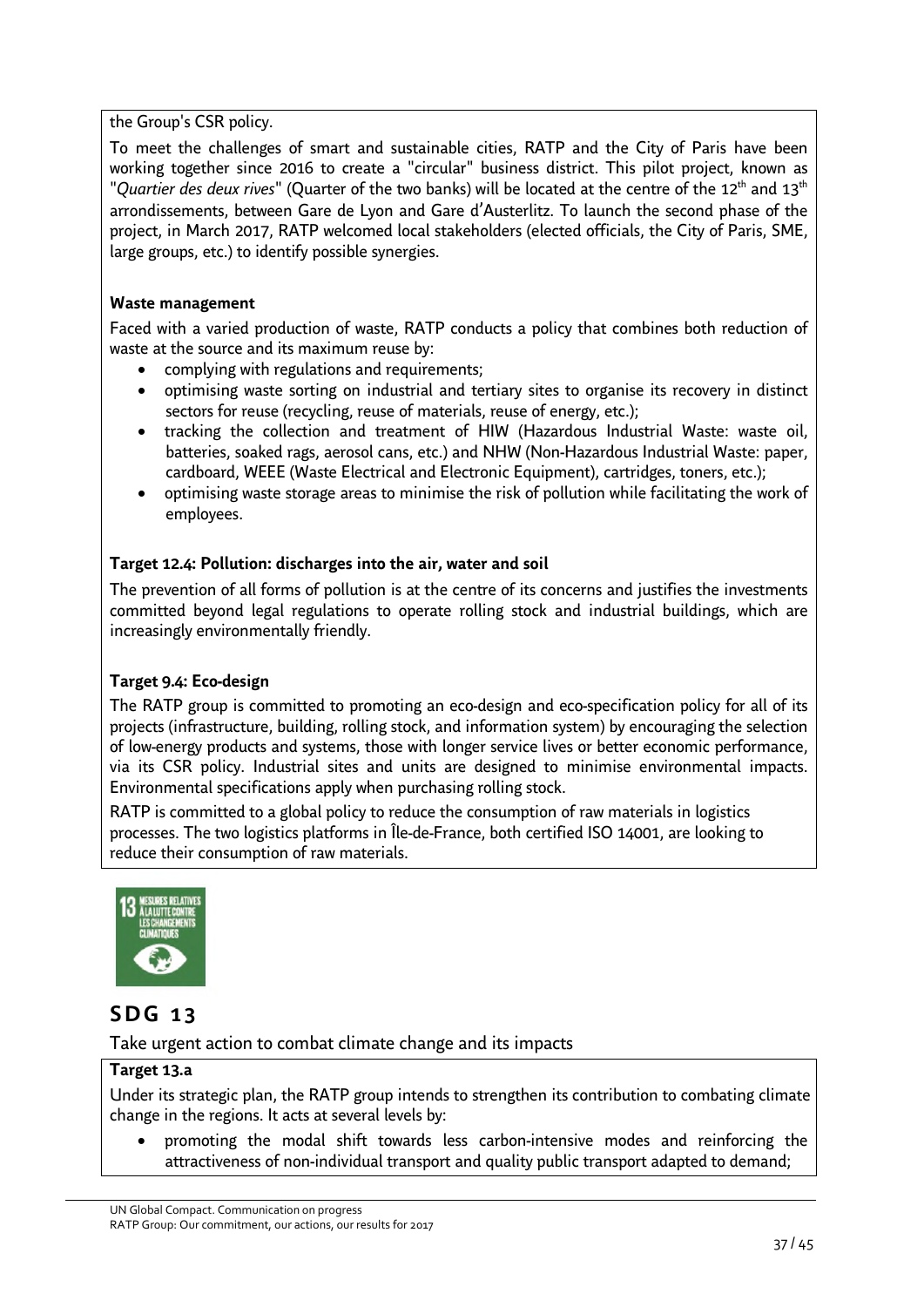• encouraging and facilitating new forms of mobility (carpooling, car-sharing, self-service cars, etc.) as a complement to public transport;

reducing its carbon footprint with the commitment to halve its GHG emissions by 2025 compared to 2015. In Île-de-France, public transport is the travel method with the best GHG balance but RATP is continuing its efforts to improve its carbon performance.



# **S D G 1 5**

Sustainably preserve and restore land ecosystems, sustainably manage forests, combat desertification, halt and reverse land degradation, halt biodiversity loss

### **Green areas**

RATP is systematically analysing existing assets (infrastructure and buildings) to consider the possibility of re-greening and integrating urban agriculture in existing green areas. It supports the target set by Paris City Hall to create "100 hectares of green roofs and walls, including thirty dedicated to urban agriculture by 2020". Under the 100-hectare protocol signed with Paris City Hall, SEDP has set aside 40,000 m<sup>2</sup> for green roofs and gardens, of which one third is dedicated to urban agriculture.

The RATP tertiary sites are covered with 4,000 m<sup>2</sup> of green areas, cared for without plant protection products by an Ésat.

The industrial site redevelopment projects plan for large green areas, i.e. 65% for the Vaugirard workshops redevelopment project (15,000 m<sup>2</sup>) and 58% for the Jourdan project (8,500 m<sup>2</sup>). This policy of protecting the ecosystem extends to Group level:

promoting biodiversity at Setram (Algeria) and Casa Tram (Morocco) through the "Setram bees" (hives installed inside the tramway depot), installing a nursery in the maintenance centre to vary greenery planted the length of the line.



# **S D G 1 6**

Promotion of peaceful and inclusive societies for sustainable development, the provision of access to justice for all and building effective, accountable institutions at all levels.

**"**Ensure fair practices**"** is the third focal point of the CSR policy

### **Target 16.10/Target 16a and 16b**

### <span id="page-37-0"></span>*Preventing corruption and promoting human rights*

The Group integrates a CSR approach into its value chain by implementing a programme to fight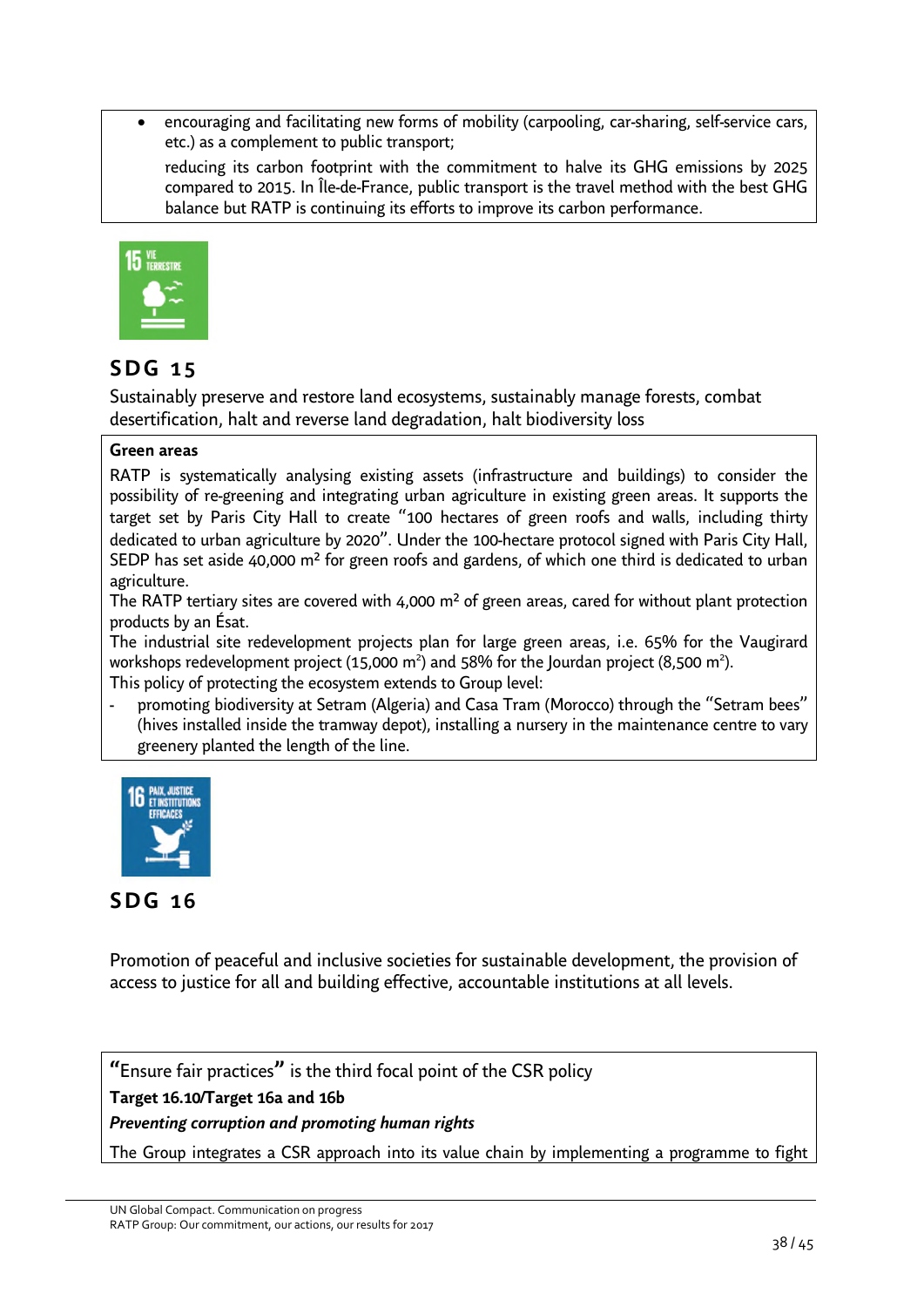against corruption and anti-competitive practices, responsible lobbying and data compliance, as well as a responsible purchasing policy.

### <span id="page-38-0"></span>*Preventing corruption and anti-competitive practices*

The RATP group included the risks related to corruption and anti-competitive practices in its list of across-the-board risks monitored by the risk manager, the compliance manager in charge of the Sapin 2 law compliance programme and the internal auditing system.

Group commitments to business ethics, such as respect for public procurement, fair practices towards the competition and the fight against corruption, all currently appear in the Group's Code of Ethics as part of its corporate ethics. They will soon be strengthened by the creation of a code of business conduct aimed at promoting a zero tolerance policy of corrupt practices and acts.

### <span id="page-38-1"></span>*Promotion of human rights*

Specific provisions apply to purchasing policy and supplier relations. A code of conduct and ethics governs supplier relations (General instruction 499 c). The role of CERSEC aims to ensure that ethical, social and societal concerns, as well as integrity requirements, are taken into account at the highest level, so that every employee faced with a unique situation is in a position to make a decision in accordance with both external and internal laws and regulations.



### **S D G 1 7**

Reinforce the means for implementing and revitalising the global partnership for sustainable development

### **Target 17.17 Relations and dialogue with stakeholders**

The RATP group has always engaged in continued dialogue at different levels with a range of stakeholders. It has been consulting them formally since 2009 in order to collect their perceptions and expectations so as to improve its CSR approach. In 2017, stakeholder mapping identified four types of stakeholder

- **day-to-day "customers"**: customers/passengers; passenger associations; local authorities;
- **internal stakeholders**: employees, managers, union organisations, staff representatives, CSR Club members, Foundation partners;
- **contractual parties** (those with whom we have a contractual commitment): public authorities and commercial partners: government, transport authorities, institutions, financial organisations, suppliers and service providers, other partners;
- **influencers**: associations, NGO, experts, professional federations, the media and nonfinancial rating agencies.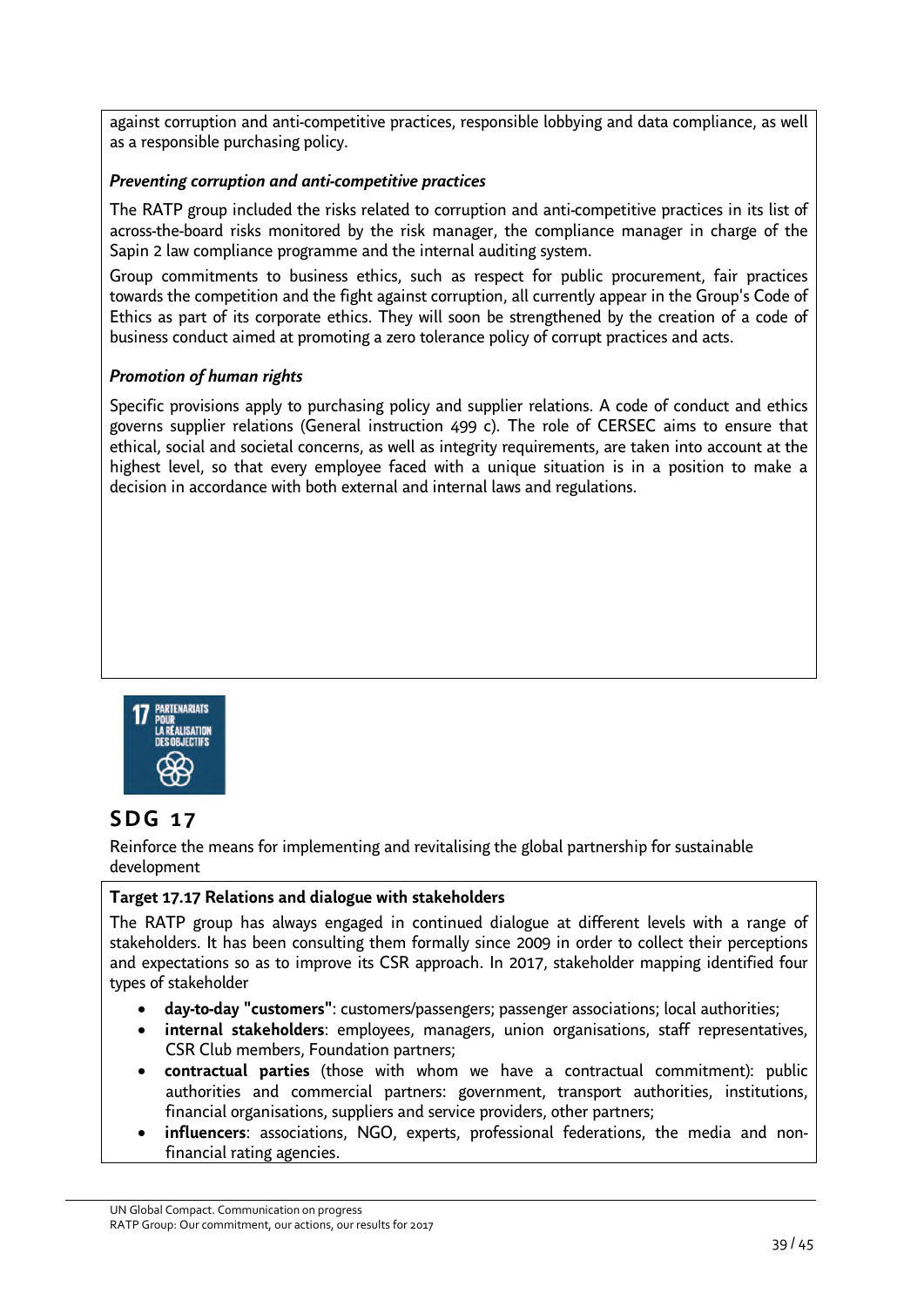### **Local partnerships and the RATP Group Foundation**

The RATP Group Foundation supports projects that promote the link and mutual aid, access to culture, education and the ecological transition wherever the RATP group is found. It thus contributes to the economic and social dynamics of the regions.

It establishes the corporate values firmly on the ground, spearheaded by people, dedication to the general interest, respect and openness. As a genuine intermediary between civil society, the company and its employees, the Foundation promotes the local anchoring of the RATP group, through better understanding of its environment.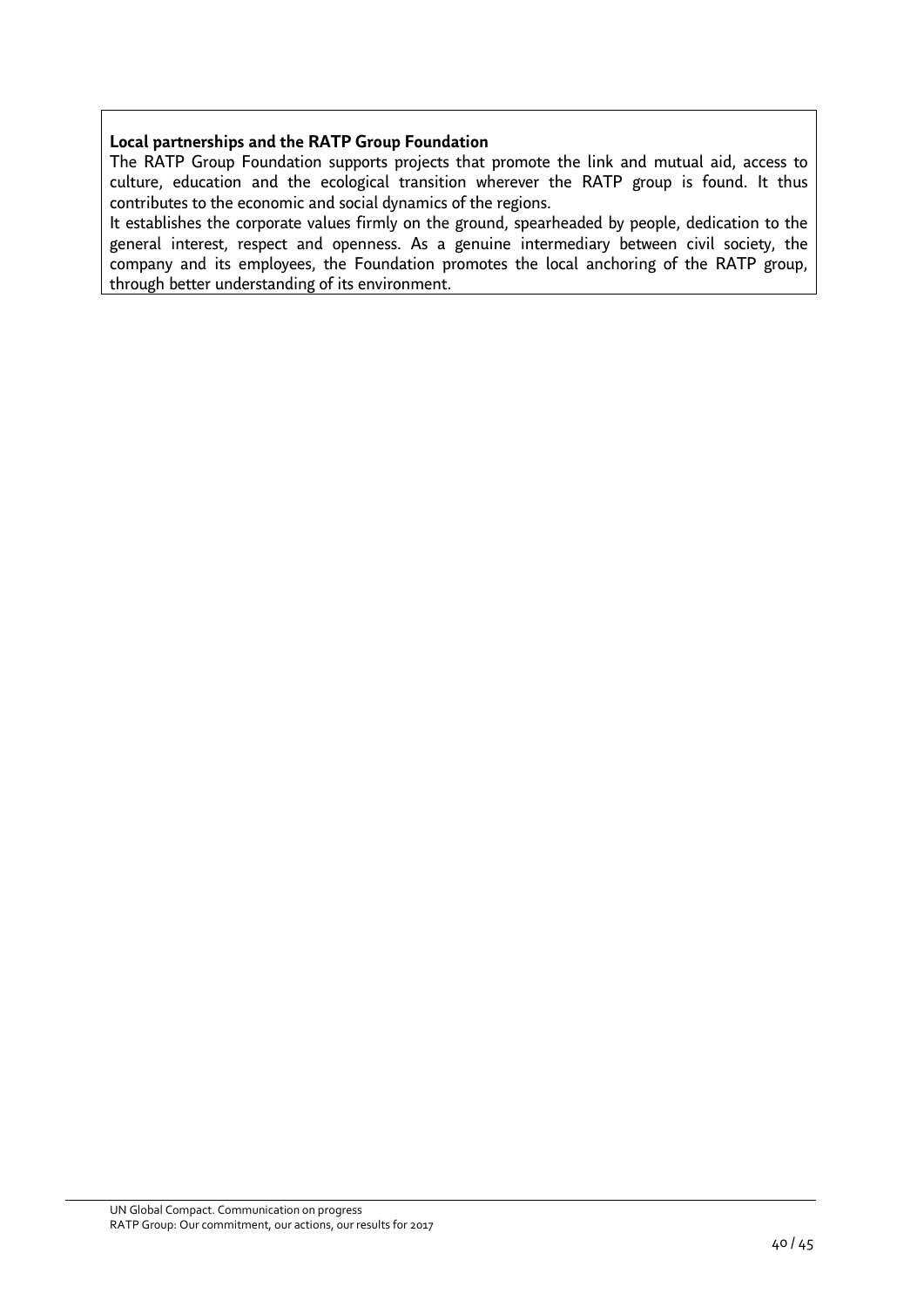# <span id="page-40-0"></span> **APPENDICES**

### <span id="page-40-1"></span>**2017 Report**

# **Labour indicators**

### **Total workforce and breakdown by gender, age, and geographic segment**

| Total Group workforce (RATP + subsidiaries concerned)                                         | 31/12/2017 | 31/12/2016 | 31/12/2015 |  |  |
|-----------------------------------------------------------------------------------------------|------------|------------|------------|--|--|
| <b>Full Time Equivalents</b>                                                                  | 56,586     | 55,975     | 56,728     |  |  |
| Workforce present                                                                             | 57,326     | 56.911     | 57,801     |  |  |
| The workforce report covers $RATP$ and 23 subsidiaries i.e. $93.6\%$ of the Group in turnover |            |            |            |  |  |

*The workforce report covers RATP and 23 subsidiaries, i.e. 93.6% of the Group in turnover.* 

| Breakdown by age (workforce present as a %) | 31/12/2017 | 31/12/2016 | 31/12/2015 |
|---------------------------------------------|------------|------------|------------|
| Under 26                                    | 4.07%      | 4.03%      | 4.18%      |
| Aged 26-35                                  | 26.97%     | 27.15%     | 27.23%     |
| Aged 36-45                                  | 33.36%     | 32.95%     | 32.45%     |
| Aged 46-55                                  | 28.36%     | 28.37%     | 28.80%     |
| Aged $56+$                                  | 7.24%      | 7.50%      | 7.34%      |

| Breakdown by geographic segment (workforce present<br>as a $\frac{9}{0}$ | 31/12/2017 | 31/12/2016 | 31/12/2015 |
|--------------------------------------------------------------------------|------------|------------|------------|
| France                                                                   | 83.42%     | 82.77%     | 81.61%     |
| Europe, excluding France                                                 | 7.72%      | 7.56%      | 9.01%      |
| Rest of world                                                            | 8.86%      | 9.67%      | 9.38%      |
|                                                                          |            |            |            |

*Europe is considered geographically and therefore includes Switzerland.* 

| Breakdown by gender (workforce present as a %) |        | $31/12/2017$ 31/12/2016 31/12/2015 |        |
|------------------------------------------------|--------|------------------------------------|--------|
| <b>Women</b>                                   | 19.22% | 19.10%                             | 18.85% |
| Men                                            | 80.62% | 80.91%                             | 81.15% |

| Gender breakdown by<br>geographic segment |           | Men        |            | Women      |            |            |            |
|-------------------------------------------|-----------|------------|------------|------------|------------|------------|------------|
|                                           |           | 31/12/2017 | 31/12/2016 | 31/12/2015 | 31/12/2017 | 31/12/2016 | 31/12/2015 |
| France                                    |           | 37,866     | 37,495     | 37,640     | 9,860      | 9,612      | 9,533      |
| Europe,                                   | excluding | 4,006      | 3,889      | 4,657      | 420        | 412        | 551        |
| France                                    |           |            |            |            |            |            |            |
| Rest of world                             |           | 4,345      | 4,660      | 4,610      | 736        | 845        | 809        |

# **Pay and promotions**

| Pay                                                   | 31/12/2017 | 31/12/2016 | 31/12/2015 |
|-------------------------------------------------------|------------|------------|------------|
| Total gross payroll for the Group (in $\notin K$ )    | 2,207,059  | 2,172,899  | 2,173,158  |
| RMPP for RATP (Mean pay per existing staff member $=$ | 2.64%      | 2%         | 2.20%      |
| general policy + category-based benefits + individual |            |            |            |
| benefits)                                             |            |            |            |

### **Work organisation**

| <b>Part-time employees</b> (workforce present) |       | $31/12/2017$ 31/12/2016 31/12/2015 |       |
|------------------------------------------------|-------|------------------------------------|-------|
| Proportion for the entire Group                | 3.28% | 3.94%                              | 4.17% |
| <b>Absenteeism</b>                             |       |                                    |       |

UN Global Compact. Communication on progress

RATP Group: Our commitment, our actions, our results for 2017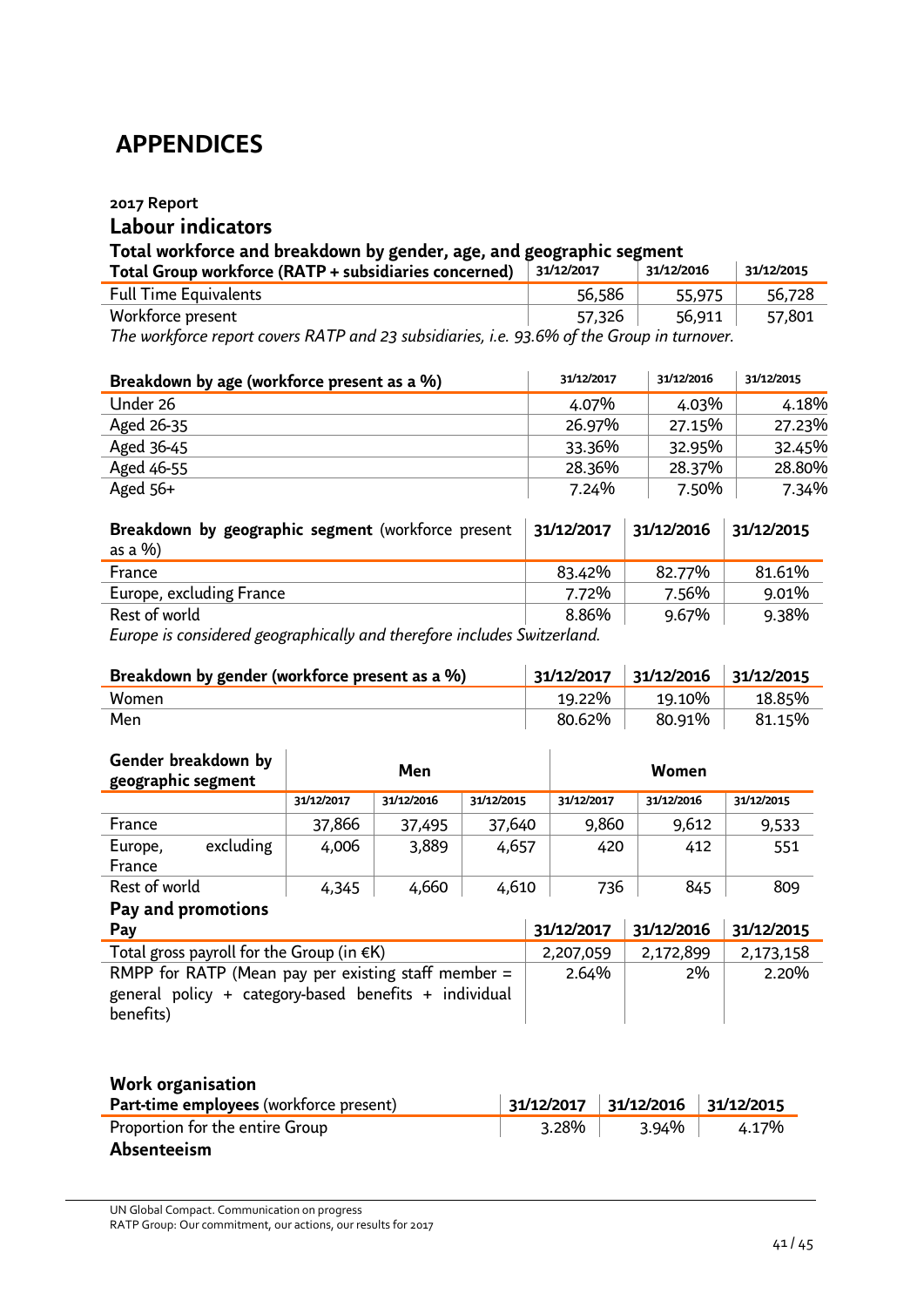| Absenteeism (number of days absent per employee) $\parallel$ 31/12/2017 $\parallel$ 31/12/2016 $\parallel$ 31/12/2015 |       |       |        |
|-----------------------------------------------------------------------------------------------------------------------|-------|-------|--------|
| All reasons *                                                                                                         | 13.30 | 13.19 | -13.36 |

### **Report on collective agreements and their impact on economic performance and working conditions**

| Collective agreements signed during the year | 2017 | 2016 | 2015 |
|----------------------------------------------|------|------|------|
| Number of agreements signed during the year  | 60   | -62  |      |

### **Environmental indicators**

### **Consideration of environmental issues**

| <b>Certified industrial sites</b><br>(RATP)                        | 31/12/2017 | 31/12/2016 | 31/12/2015 |
|--------------------------------------------------------------------|------------|------------|------------|
| <b>Number</b>                                                      | 81         | 75         | 73         |
| Industrial sites with an environmental<br>management system (RATP) | 31/12/2017 | 31/12/2016 | 31/12/2015 |
| <b>Number</b>                                                      | 87         | 86         | 86         |

### **Employee training on the protection of the environment**

| Number of training hours<br>(RATP) | 31/12/2017 | 31/12/2016 | 31/12/2015 |
|------------------------------------|------------|------------|------------|
| <b>Number</b>                      | 7,623      | 8,680      | 7,894      |

### **Pollution**

| Claims by stakeholders related to noise and<br>vibrations | 31/12/2017 | 31/12/2016 | 131/12/2015 |
|-----------------------------------------------------------|------------|------------|-------------|
| <b>Number</b>                                             | 499        | 739        | 734         |

| People* exposed to the maximum threshold<br>of EU directive 2002/49/EC<br>(RATP) | 31/12/2017 | 31/12/2016 | 31/12/2015 |
|----------------------------------------------------------------------------------|------------|------------|------------|
| <b>Number</b>                                                                    | 334        | 354        | 583        |

### **The circular economy**

| Tertiary and industrial sites with<br>selective sorting                                               | 31/12/2017 | 31/12/2016 | 31/12/2015 |
|-------------------------------------------------------------------------------------------------------|------------|------------|------------|
| <b>Number</b>                                                                                         | 148        | 149        | 152        |
| Small entities are excluded as these sites are not considered as representative of tertiary activity. |            |            |            |

| Non-hazardous industrial waste (total | 31/12/2017 | 31/12/2016 | 31/12/2015 |
|---------------------------------------|------------|------------|------------|
|                                       |            |            |            |

UN Global Compact. Communication on progress

RATP Group: Our commitment, our actions, our results for 2017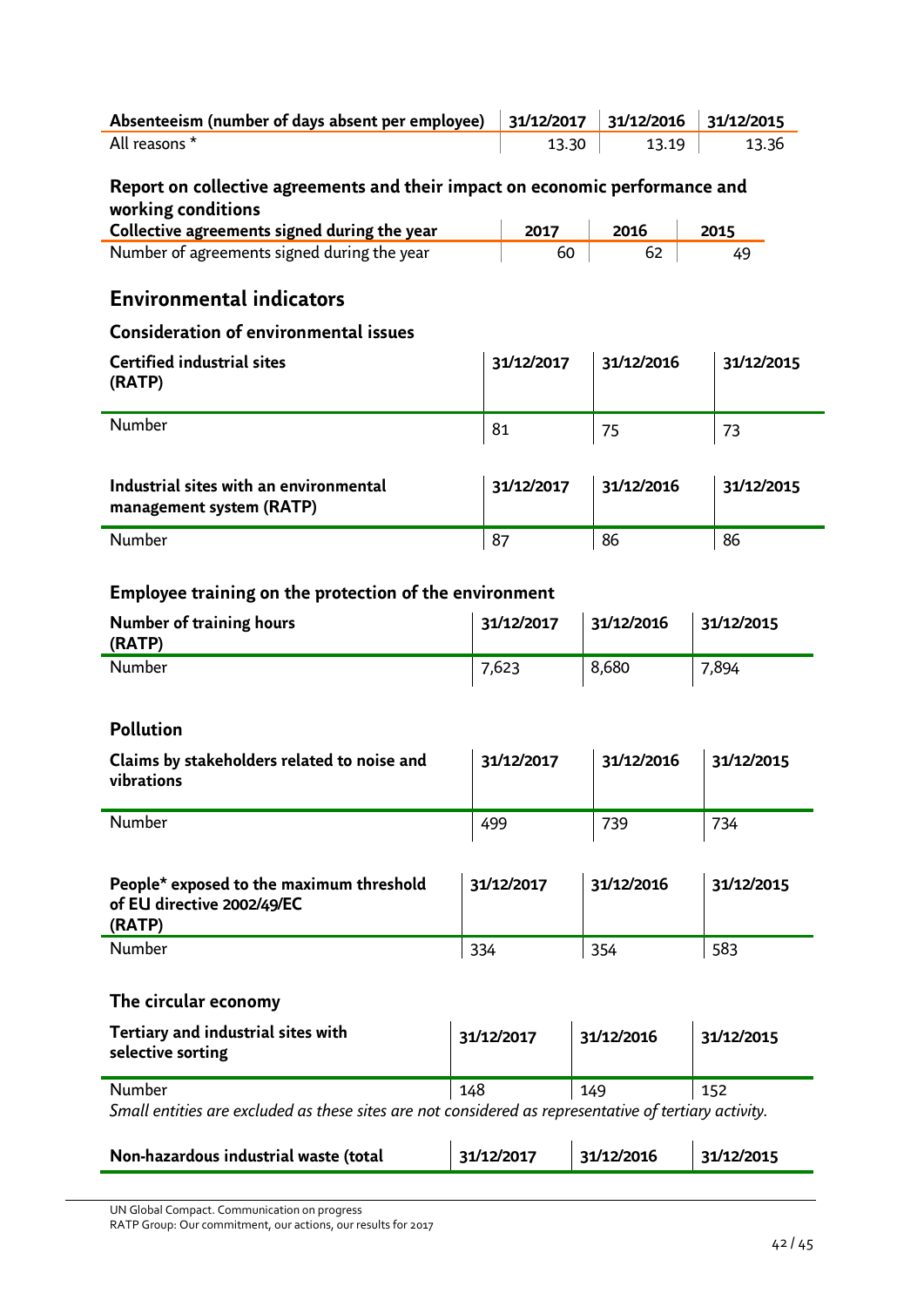| quantity) off site                                                                       |       |            |            |        |            |            |          |            |
|------------------------------------------------------------------------------------------|-------|------------|------------|--------|------------|------------|----------|------------|
| Number                                                                                   |       | 16,407     |            | 15,775 |            |            | 16,453   |            |
| Hazardous industrial waste (total quantity)<br>off site                                  |       | 31/12/2017 |            |        | 31/12/2016 |            |          | 31/12/2015 |
| Number                                                                                   | 5,501 |            |            | 5,471  |            |            | 5,347    |            |
| Sustainable resource use                                                                 |       |            |            |        |            |            |          |            |
| Sites equipped with a water recycling system                                             |       |            | 31/12/2017 |        |            | 31/12/2016 |          | 31/12/2015 |
| Number                                                                                   |       | 65         |            |        | 64         |            |          | 68         |
| Total water consumption for a public network<br>(regardless of use)                      |       |            | 31/12/2017 |        |            | 31/12/2016 |          | 31/12/2015 |
| m <sub>3</sub>                                                                           |       |            | 1,223,340  |        |            | 1,196,071  |          | 1,186,106  |
| Energy consumption and renewable energies<br><b>Total energy consumption</b>             |       |            | 31/12/2017 |        |            | 31/12/2016 |          | 31/12/2015 |
| GWh                                                                                      |       | 3,304.58   |            |        | 3,367.51   |            | 3,387.36 |            |
|                                                                                          |       |            |            |        |            |            |          |            |
| Breakdown of energy consumption<br>by use in % in kWh (to calculate %)                   |       |            | 31/12/2017 |        |            | 31/12/2016 |          | 31/12/2015 |
| Rail traction                                                                            |       | 34.1%      |            | 33.6%  |            | 34.6%      |          |            |
| <b>Bus traction</b>                                                                      |       | 45%        |            |        | 46%        |            |          | 45.4%      |
| Buildings and auxiliary vehicles                                                         |       | 20.9%      |            |        | 20.4%      |            | 20%      |            |
| Climate change                                                                           |       |            |            |        |            |            |          |            |
| Greenhouse gas emissions from buildings and $\parallel$ 3112/2017<br>auxiliary vehicles* |       |            |            |        | 31/12/2016 |            |          | 31/12/2015 |
| Tonnes of CO <sub>2</sub> equivalent                                                     |       | 111,913    |            |        | 111,937.0  |            |          | 99,249.7   |
|                                                                                          |       |            |            |        |            |            |          |            |
| Greenhouse gas emissions from powertrains                                                |       | 31/12/2017 |            |        | 31/12/2016 |            |          | 31/12/2015 |
| Tonnes of CO <sub>2</sub> equivalent                                                     |       | 587,657    |            |        | 618,031.0  |            |          | 623,948.0  |
| Societal indicators                                                                      |       |            |            |        |            |            |          |            |
| Jobs induced by RATP activities*                                                         |       |            | 2017**     |        | 2016**     |            |          | 2015**     |
| Number of direct, indirect and induced jobs<br>created by parent company activities      |       |            | 128,603    |        |            | Unknown    |          | Unknown    |
| Number of indirect and purchase-related jobs<br>(invoiced turnover)                      |       |            | 43,876     |        |            | 43,988     |          | 42,658     |
| <b>Training</b>                                                                          |       |            |            | 2017   |            | 2016       |          | 2015       |
| Number of buyers trained (since 2012)                                                    |       |            |            | 168    |            | 154        |          | 143        |

UN Global Compact. Communication on progress

RATP Group: Our commitment, our actions, our results for 2017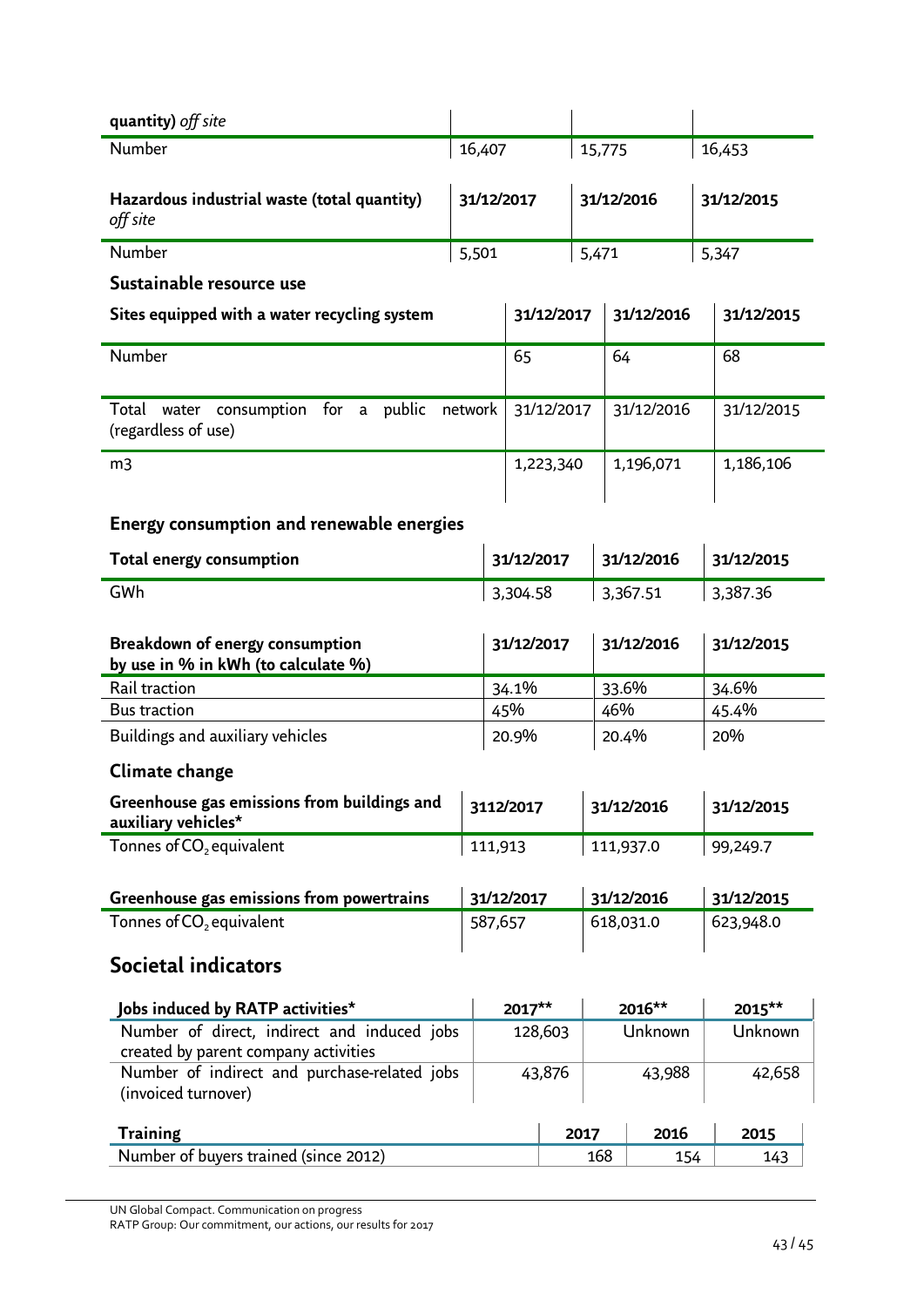| % of existing buyers trained in 2017                                                    | 82%     | 75%     | 84%     |
|-----------------------------------------------------------------------------------------|---------|---------|---------|
| Socially-responsible purchases (*)                                                      | 2017    | 2016    | 2015    |
| No. of hours of integration completed (clauses and purchases<br>from SIAE)              | 420,000 | 359,000 | 291,000 |
| No. of beneficiaries of integration programmes                                          | 763     | 643     | 515     |
| No. of (current) contracts with an integration clause                                   | 167     | 163     | 131     |
| Amount of purchases from the adapted and protected sector<br>(invoices excluding taxes) | €705 K  | €712 K  | €746 K  |

| <b>Suppliers</b>                                                                                                                                    | 2017  | 2016  | 2015  |
|-----------------------------------------------------------------------------------------------------------------------------------------------------|-------|-------|-------|
| Number of RATP suppliers                                                                                                                            | 5,328 | 5,269 | 4,899 |
| % of suppliers established in France                                                                                                                | 96%   | 96%   | 97%   |
| % of SME among suppliers – Insee database                                                                                                           | 66.7% | 66.4% | 67%   |
| Purchasing turnover invoiced to SMEs (in millions of euros) -<br>Insee database                                                                     | 478   | 524   | 453   |
| Share of purchasing turnover invoiced to SMEs/overall<br>purchasing turnover invoiced - Insee database* (29%<br>excluding energy and rolling stock) | 20.6% | 20.4% | 17.4% |

| <b>Audits</b>                                                   | 2017 | 2016 | 2015 |
|-----------------------------------------------------------------|------|------|------|
| Number of social audits conducted during the year<br>(textiles) |      |      | 10   |
| Total number of audits since 2000                               | 83   | 74   |      |
| Total number of sites audited and rejected since 2000           |      | 6    | 6    |